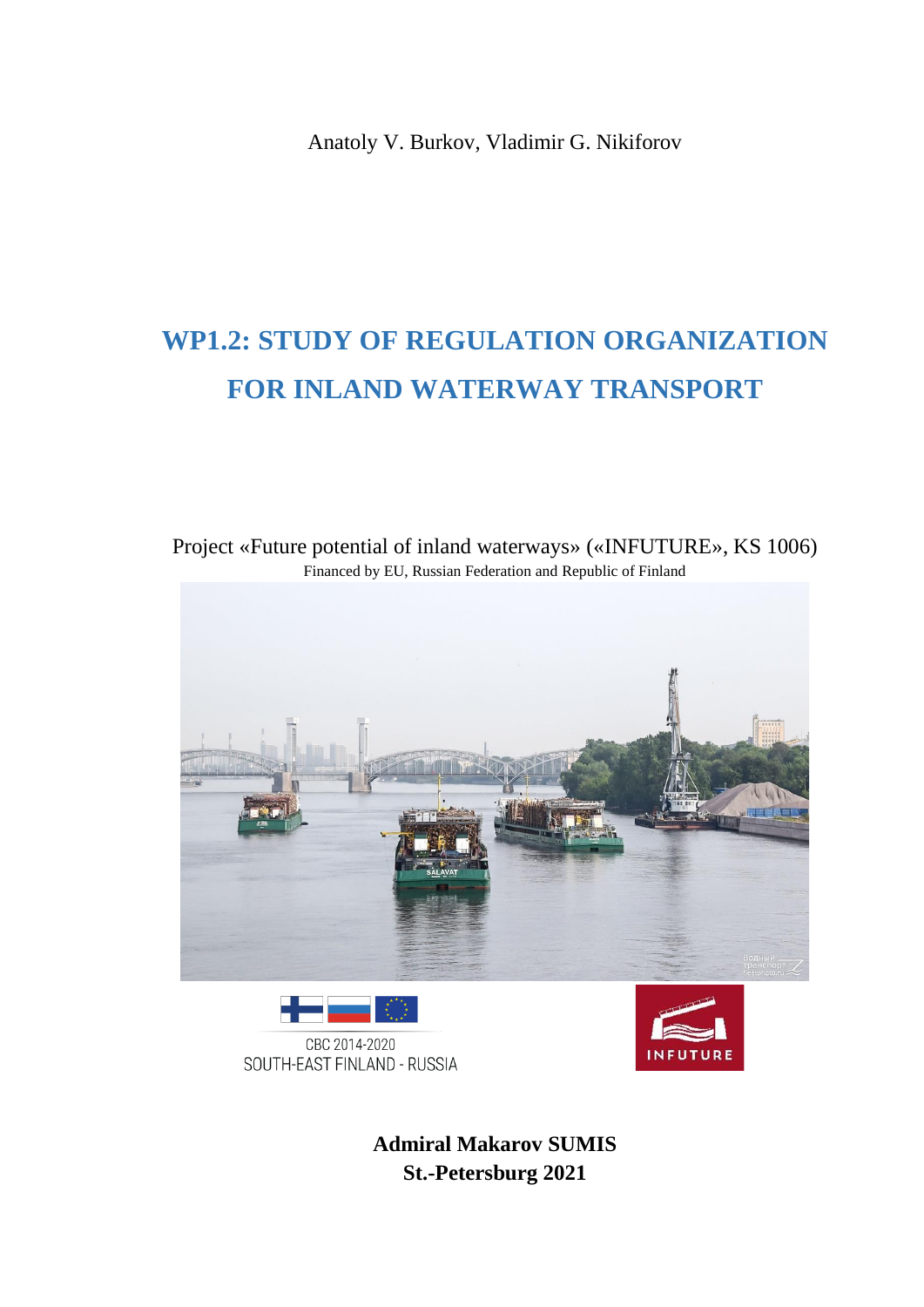#### **INDEX**

|    | <b>INDEX</b>                                        | 2  |
|----|-----------------------------------------------------|----|
|    | <b>INTRODUCTION</b>                                 | 3  |
| 1. | WHAT IS A REGULATION? THEORETICAL APPROACH          |    |
|    | <b>TO THIS STUDY</b>                                | 5  |
| 2. | RECENT ORGANIZATIONAL SYSTEM FOR REGULATION         |    |
|    | OF INLAND WATERWAY TRANSPORT                        | 12 |
| 3. | ROSMORRECHFLOT AGENCY RESPONSIBILITIES IN REG-      |    |
|    | ULATION OF INLAND WATERWAY TRANSPORT                | 19 |
| 4. | INTERCONNECTION OF RUSSIAN NATIONAL LEGISLA-        |    |
|    | TION AND INTERNATIONAL. SOURCES OF LEGISLATION      |    |
|    | <b>FOR REGULATION</b>                               | 24 |
| 5. | THE CODE OF INLAND WATERWAY TRANSPORT OF RUS-       |    |
|    | SIAN FEDERATION AS MAIN REGULATING DOCUMENT IN      |    |
|    | THE INDUSTRY                                        | 33 |
| 6. | TECHNICAL REGULATION BY RUSSIAN MARITIME            |    |
|    | <b>REGISTER OF SHIPPING</b>                         | 41 |
| 7. | TECHNICAL REGULATION ON SAFETY OF THE INLAND        |    |
|    | WATER TRANSPORT FACILITIES                          | 46 |
| 8. | VOLGO-BALT ADMINISTRATION AS A REGIONAL BODY        |    |
|    | FOR REGULATION OF INLAND WATERWAY TRANSPORT         | 49 |
| 9. | <b>REGULATION OF FOREIGN FLAG VESSELS ADMISSION</b> |    |
|    | ON TO RUSSIAN INLAND WATERWAYS                      | 59 |
|    | <b>CONCLUSIONS</b>                                  | 65 |
|    | <b>LIST OF REFERENSES</b>                           | 68 |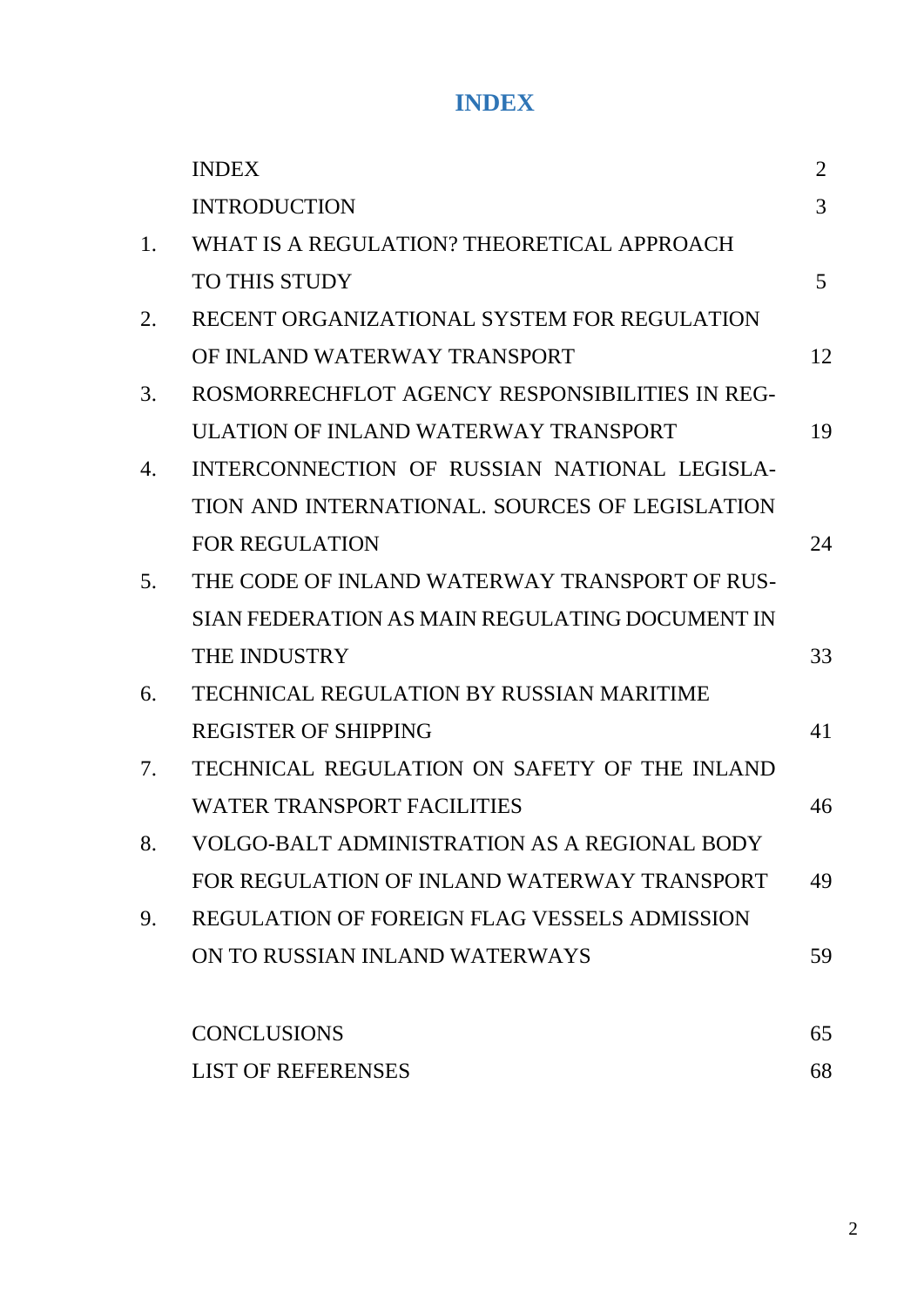#### **INTRODUCTION**

One of the approved topics for studies in "Potential Future of the Inland Waterways, INFUTURE" (KS1006) project is focused on legislation and formalities in Finland and in Russia that forms regulatory institutions for inland shipping in general and in the area of Saimaa inland waterways and Volgo-Balt inland waterways, in particular.

It is recognized that due to international character of the maritime shipping, linked with global rules of export-import trade of the nations, taking part in it, there is certain system approach worked out in maritime regulation. It goes up to International Maritime Organization (IMO), the main regulating body of the maritime industry, that exists and works for studying, developing and establishing rules of and for the nations, actively trading overseas. Some of such rules takes shape of International Conventions and are becoming commonly recognizable. Even some resolutions, issued by IMO's committees, are mandatory for adoption and implementation. Looking back and studying the role of IMO, Flag State and Port State institutes for controlling the international shipping, one can see the long and hectic passage national legislation of the maritime countries has done in the last centuries, and especially in the decades after II World war.

Having much in common with maritime transport, inland waterway transport is a separate area where national laws and regulations still prevail.

In countries of River Rhine Commission, in EU, a documentary system of regulation for inland waterway shipping falls under Central Commission on Navigation on River Rhine (CCNR). Area or scope of such regulation includes blocks:

- Police regulations for the navigation of the Rhine (RPR);
- Radio-communication guide for inland navigation;
- Regulations for Rhine navigation personnel;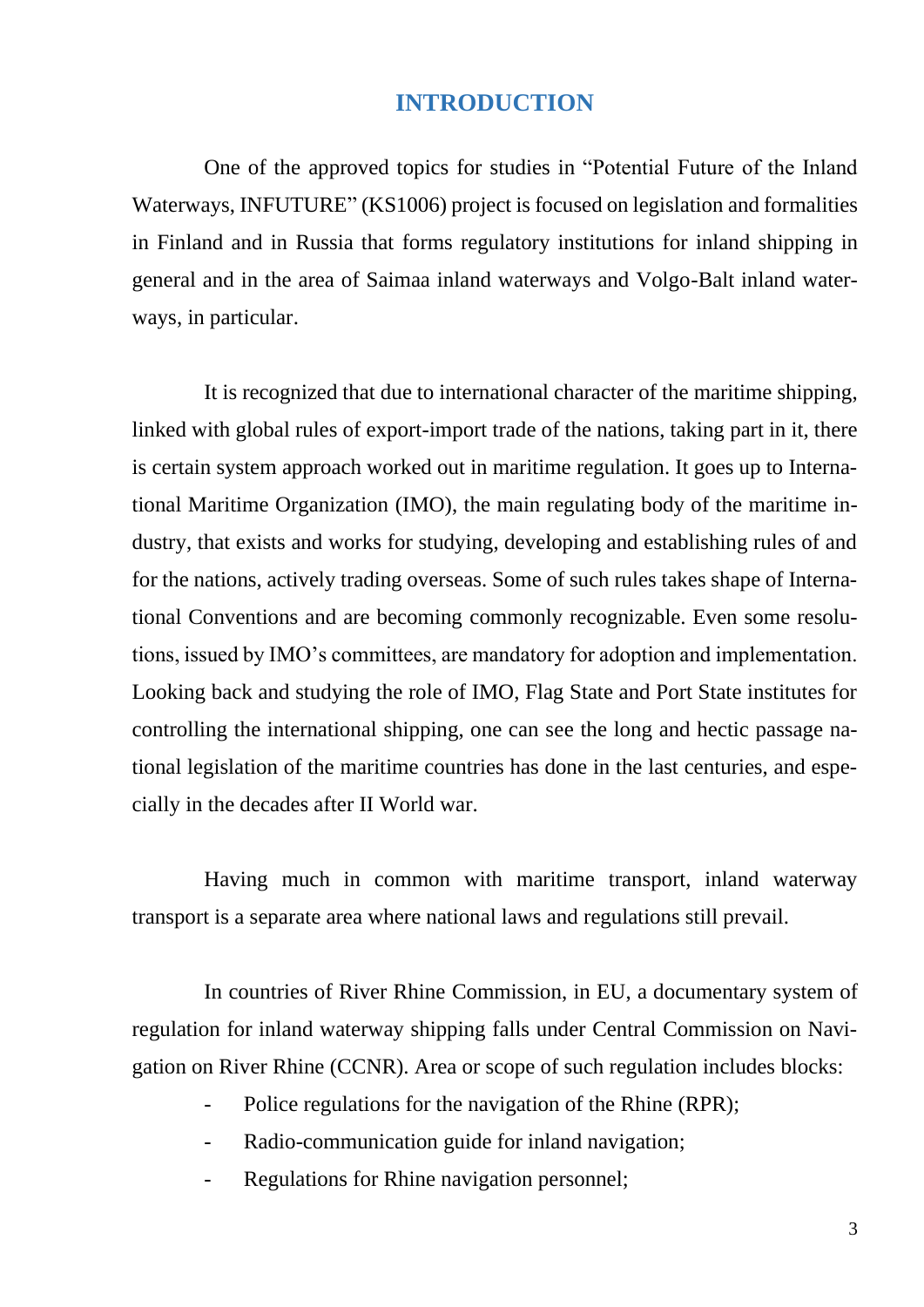Rhine vessel inspection regulations (RVIR).

Finland as European Union (EU) member state has regulation in the field of inland shipping based partly on national documents, and partly on European Union requirements.

Russia historically has also own (national) approach and set of rules for inland shipping regulations, and some of its provisions has common issues with the similar of many foreign river transport nations but some are different.

Russian Federation and Republic of Finland has common asset as Saimaa canal and both countries are interested to develop transportation using advantages of maritime and inland shipping. Saimaa canal goes cross border as well through Russian territory, so legislative differences in one way or other may affect the Saimaa canal shipping but mostly it affects now a potential admission of Finnish (EU or any foreign flag) shipping to Volgo-Balt (Russian) inland waterways.

Hence Partners of the INFUTURE project think that it is important to remind to Finnish (EU) logistics companies, ship crewmembers and shipowners/operators a bit more about Russian legislation, regulating inland shipping, and what is going on in this field. Deeper view on the problems hindering progress shall facilitate finding new approaches to harmonized rules in inland navigation and wider use of inland waterways in logistics between Finland and Russia. In larger scale this pattern could probably be used as well beyond the bordering areas under study.

Authors carried this study out within the framework of the section WP1.2: "Study of regulations related to international and cross-border transportation between Finland and Russia by inland waterways". The study is complementary to the ones planned and done for the first working package of the "Future potential of inland waterways, (INFUTURE)" project.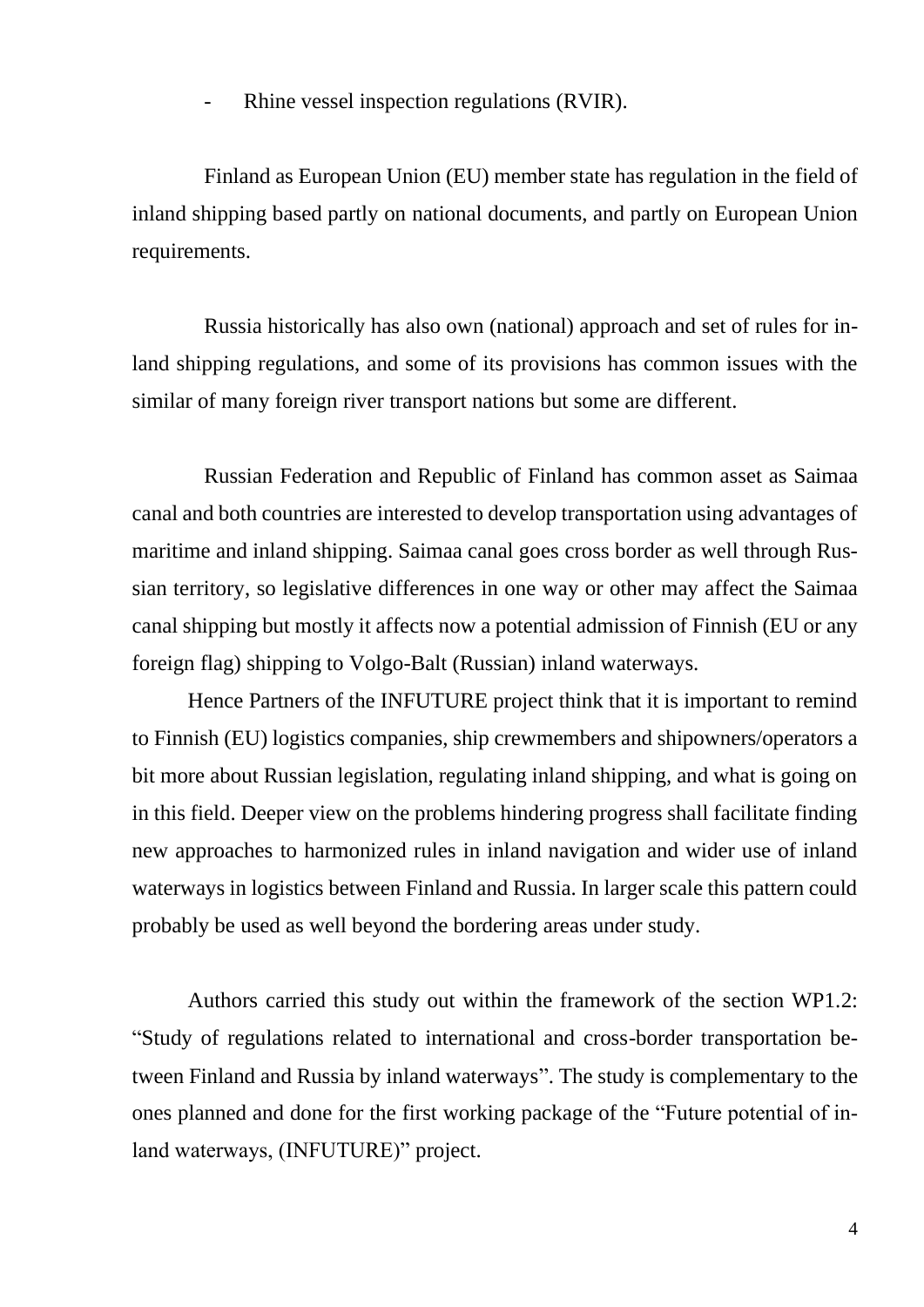

CBC 2014-2020 SOUTH-EAST FINLAND - RUSSIA



## **1. WHAT IS A REGULATION? THEORETICAL APPROACH TO THIS STUDY**

Our study will focus on transport and production industry and this is no coincidence. Although transport, is having its specific features, in general also is a branch of production. Cargo waterway transport, in particular, belongs and bound to the industrial production, for which the tasks of satisfying consumer demands are always relevant.

Since the middle of the 20th century, all elements of production have been considered from the standpoint of a systems approach, which says that everything around us is part of systems. A system is a set of interconnected elements that form a single whole and interact in a certain way to achieve a specific goal. These structural elements are called subsystems - parts of the system that are distinguished according to some benchmarking/criterion, having specific features and connections with each other.

A system approach to management has long become a fashionable phenomenon, and this should not be surprising, since the production of sophisticated products requires the development of more complex technological processes, higher qualifications of personnel, precise information flows, etc. System analysis allows companies to improve existing, or stimulate the development of new systems at a qualitatively higher level [1].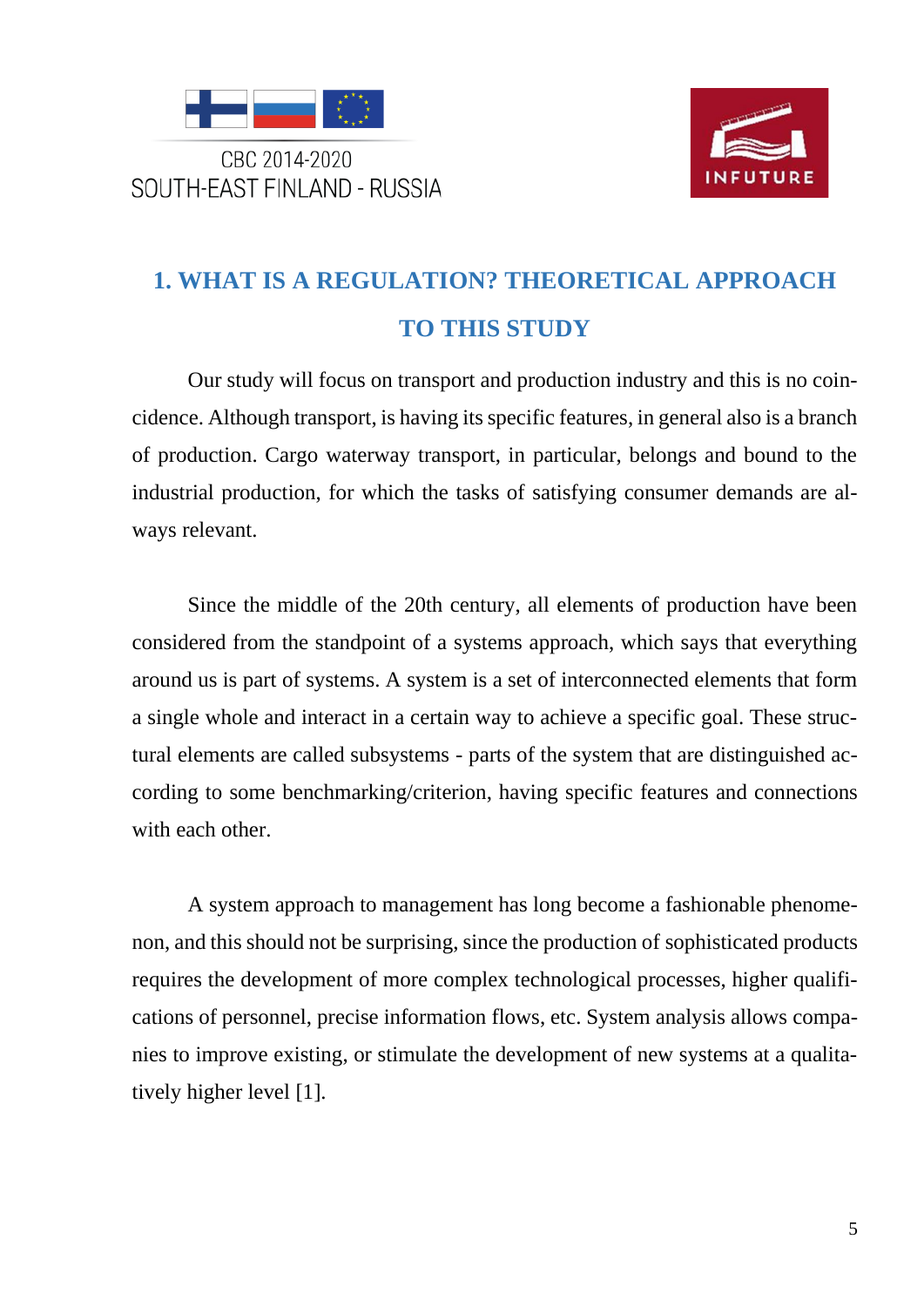Management is clearly central body to the transportation or production system. Management is a symbiosis of art and science, necessary for organizing the activities of personnel in such a way as to ensure the optimal use of all available resources, the task of which is to achieve the intended goals (reflected in company policies, plans, etc.). The management process consists of four main stages (functions) - planning, organization (acting), control and regulation, which are cyclically repeated in the production/transportation process at all levels of the company (see Table 1).

Table 1.

| Management<br>stages and their<br>corresponding<br>management<br>functions | <b>Tasks</b><br>to be solved at this stage                                                                                                                                                                                                                                                                                      | Results of the implementation<br>of the management function                                                                                                                                                                    |
|----------------------------------------------------------------------------|---------------------------------------------------------------------------------------------------------------------------------------------------------------------------------------------------------------------------------------------------------------------------------------------------------------------------------|--------------------------------------------------------------------------------------------------------------------------------------------------------------------------------------------------------------------------------|
| Planning                                                                   | Drawing up studies, forecasts, Planning documents for trans-<br>policies, plans and programs portation/production and tech-<br>for the company activities (a set nical and financial and eco-<br>of their divisions), holdings                                                                                                  | nomic activities for various pe-<br>riods of time in the future                                                                                                                                                                |
| Organization<br>(action)                                                   | Formation of production/trans-<br>portation units, formation of<br>management units, establish-<br>ment of relationships between<br>them, organization of interac-<br>tion                                                                                                                                                      | The production/transportation<br>structure of the company (or<br>their holding), the organiza-<br>tional structures of manage-<br>ment systems and their corre-<br>sponding regulations, instruc-<br>tions and other documents |
| Control                                                                    | Recording the progress of the<br>fulfillment of planned tasks<br>and results of activities for the<br>planned periods, comparison<br>with the set indicators, analy-<br>sis of the reasons for the dis-<br>crepancy between the planned<br>and actual data, the develop-<br>ment of solutions to eliminate<br>the discrepancies | Reporting documents, docu-<br>ments containing an analysis of<br>the activities of the company,<br>management decisions                                                                                                        |

Regulation among Management functions, its tasks and results, [1]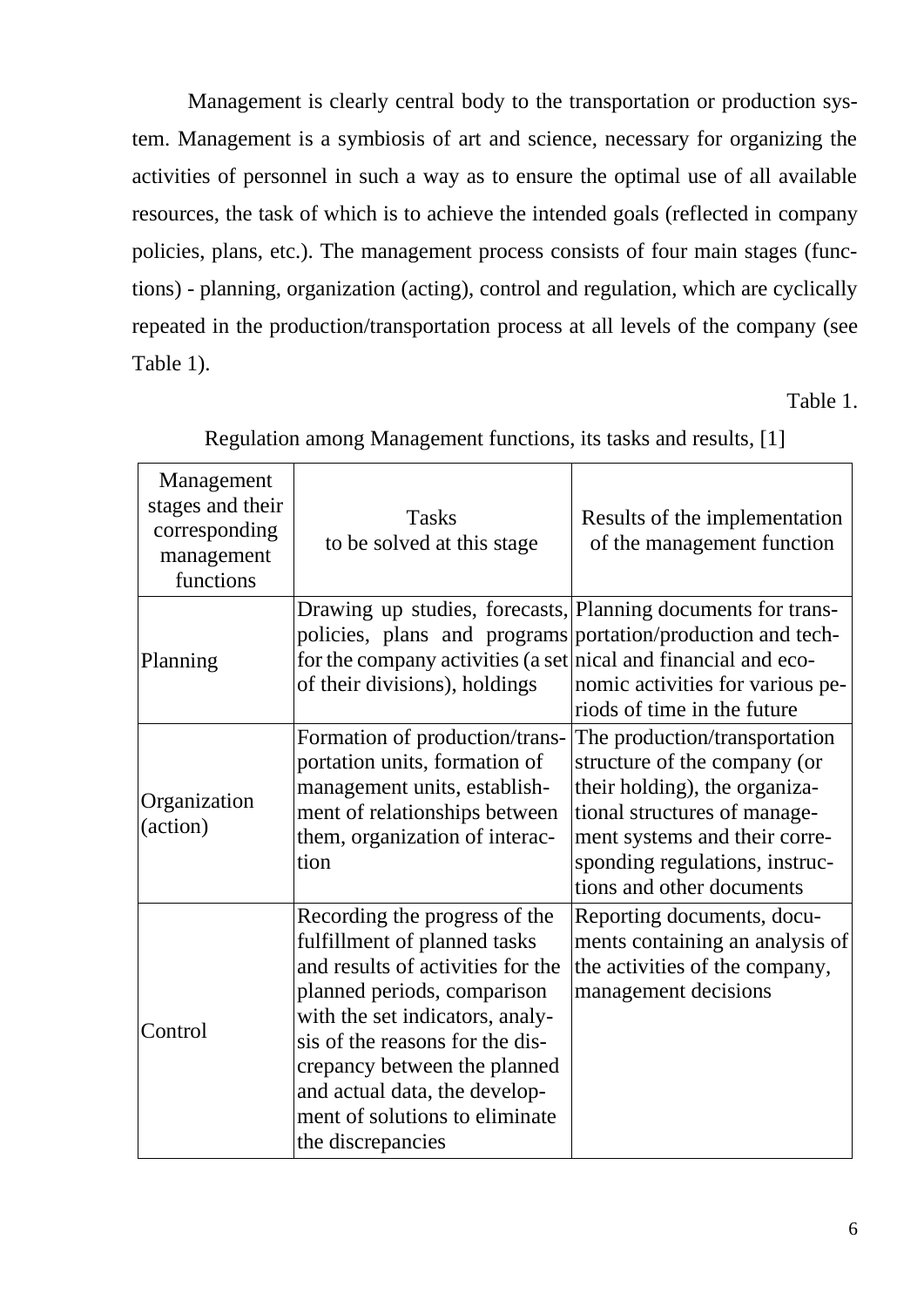|                   | Maintaining the indicators<br>monitored during production | Ensuring the continuity and<br>smoothness of the |
|-------------------|-----------------------------------------------------------|--------------------------------------------------|
| <b>Regulation</b> | at a given level                                          | transport/production process,                    |
|                   |                                                           | its maximum compliance with                      |
|                   |                                                           | the planned indicators                           |
|                   |                                                           |                                                  |

Each of the processes has its own tasks and results of the implementation of management functions.

The management system consists of two parts: managed/controlled and management/control subsystems (see Fig. 1). Technically speaking the management element, through the «feedback» mechanism, analyzes the output information about the characteristics of the managed or controlled system, comparing it with the specified parameters, makes corrective and regulative actions on the input, output, or on the production process (controlled system) itself [1].



Figure 1. Theoretical model of the management system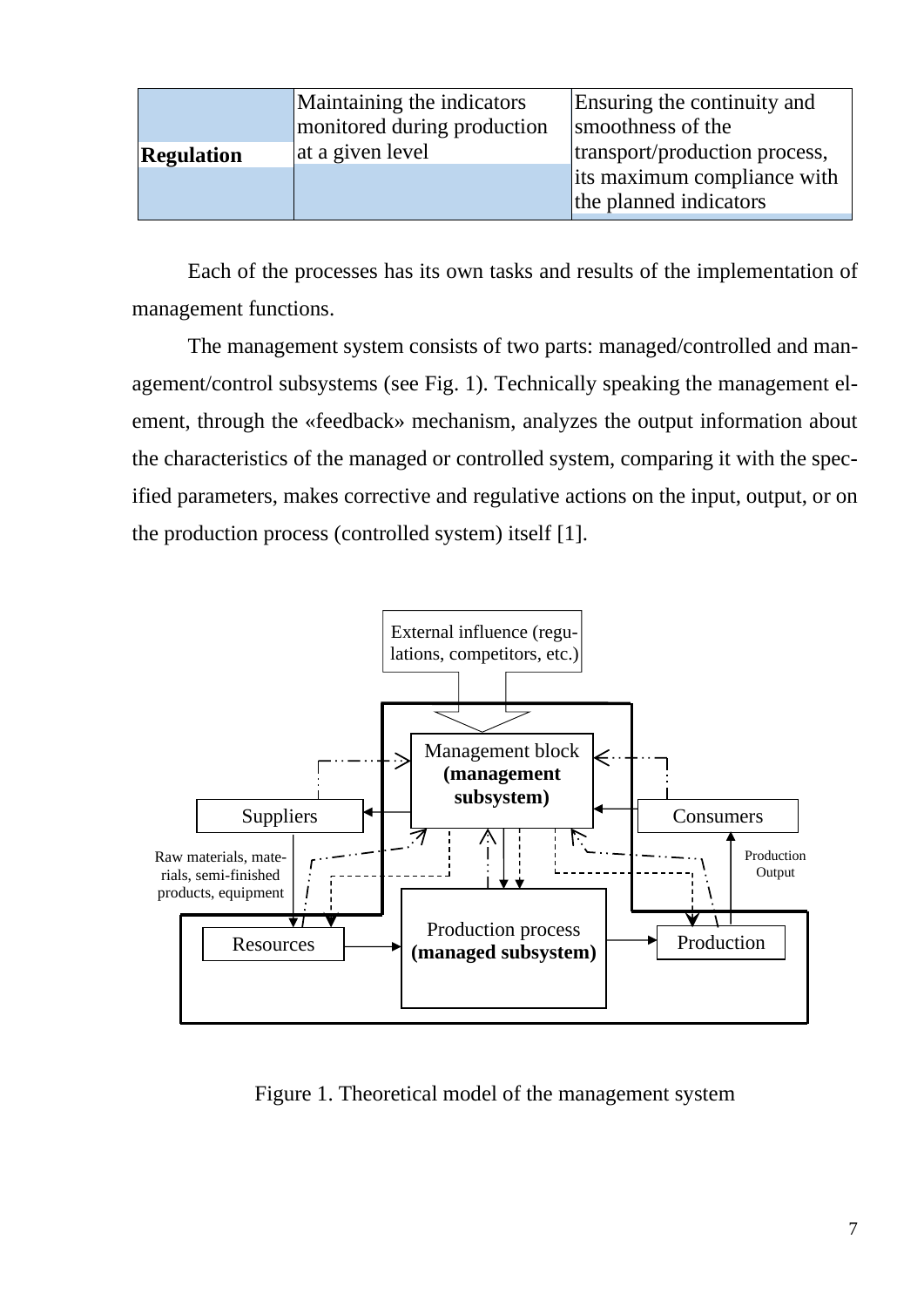In some extent all four main management functions (Table 1) overlapping or supplementing each other, that is the reason for which experts often use organization, control and regulation as synonymous terms to the management in the scale of the singe company. At this level the regulation is the function of particular board or department (depending of the organizational chart) ensuring through internal company documents the steady work of the units and the company as a whole. This theory is fair enough either we talk about linear of functional managerial interactions in the company.

What is the regulation when one analyses the industry and processes arises from interaction between companies and upper bodies like associations or even ones at governmental, ministerial level in the country? Obviously official bodies in any country are authorized to carry the functions of control and regulation over the industry they supervises upon. Looking once again at the Figure 1 we can see that the place of such upper official bodies is literally above the companies at the level of other industries ministries and agencies. Transport ministry (or similar one) can effectively manage an impact externally in regard of the transport marker, transport modes and its subsystems throughout the national regulatory functions when selfregulatory within the industry is not enough.

Other definition of regulation can be found in different sources, including very common dictionaries or internet platforms. Some of them are again overlapping the meanings, saying that e.g. "…Regulations are rules made by a government or other authority in order to control the way something is done or the way people behave". Or "Regulation is the controlling of an activity or process, usually by means of rules" [2]. Those two terms above are too simplifying the problem, replacing one managerial function by another or mixing them.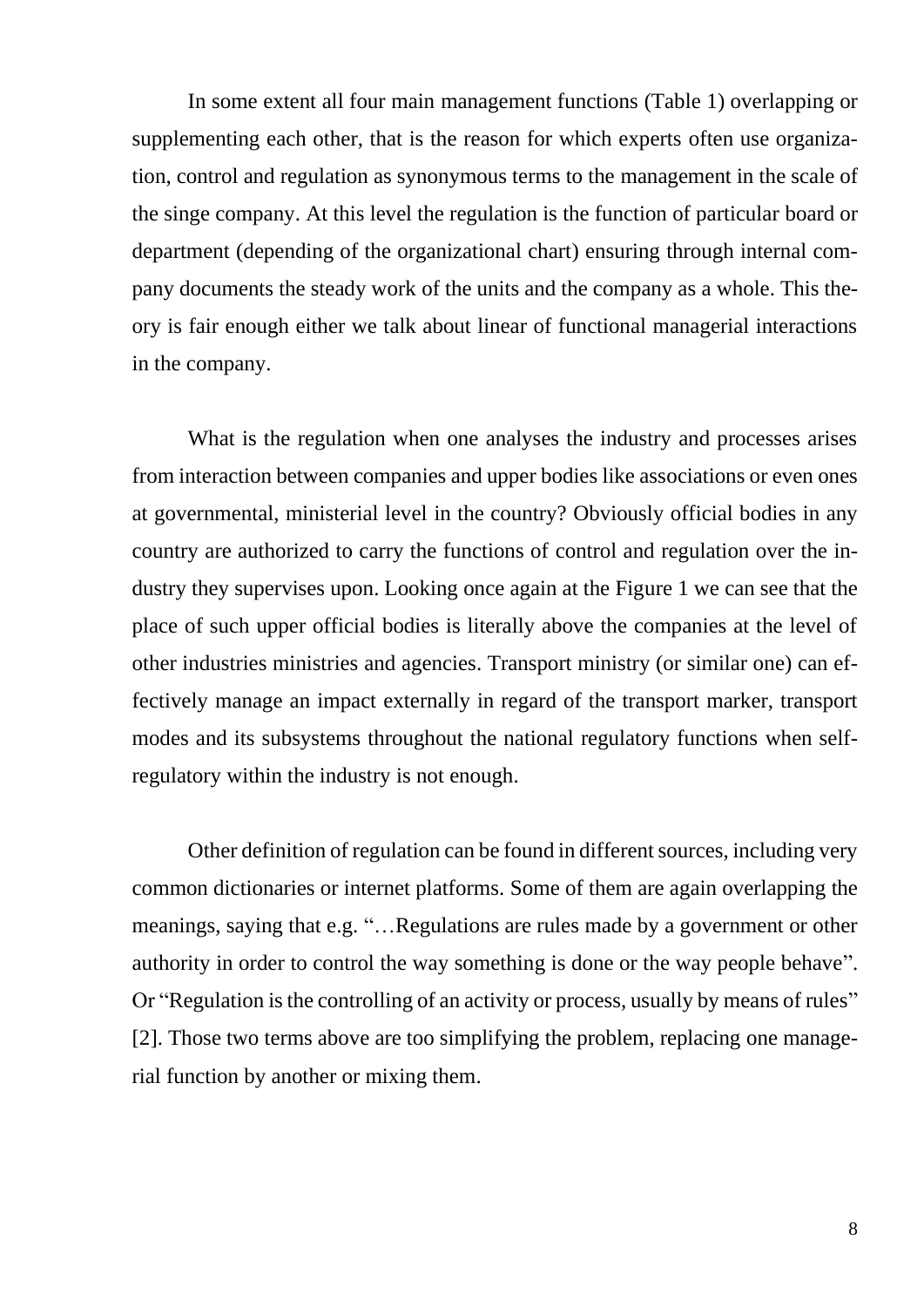But even the Wikipedia and YouTube can offer also a thoughtful meaning of regulation term, most likely because it is absorbed the core of different science sources and practical views on the issue [3]:

"Regulation is an abstract concept of management of complex systems according to a set of rules and trends. In systems theory, these types of rules exist in various fields of biology and society, but the term has slightly different meanings according to context. For example:

-in biology, gene regulation and metabolic regulation allow living organisms to adapt to their environment and maintain homeostasis;

-in government, typically regulation means stipulations of the delegated legislation which is drafted by subject-matter experts [citation missed in the source] to enforce primary legislation;

-in business, industry self-regulation occurs through self-regulatory organizations and trade associations which allow industries to set and enforce rules with less government involvement; and,

-in psychology, self-regulation theory is the study of how individuals regulate their thoughts and behaviors to reach goals" [3].

Except maybe for the "abstract" term all other wording in the abovementioned is worth to be referred as quite established. From official point of view regulatory functions responds on issues that are more practical rather than just abstract.

From this position a regulatory function when managing the branch or a country's economy is well formulated by B. Orbach: "State-mandated regulation is government intervention in the private market in an attempt to implement policy and produce outcomes which might not otherwise occur…" [4]. This scientific work in our opinion is one of the brightest on the problem of state regulation.

Being at the state permanent economic reforms for about thirty years now Russian Federation in every field gradually prevailing practices of state regulation, ahead of reaction from the business, which is in some measure unavoidable for the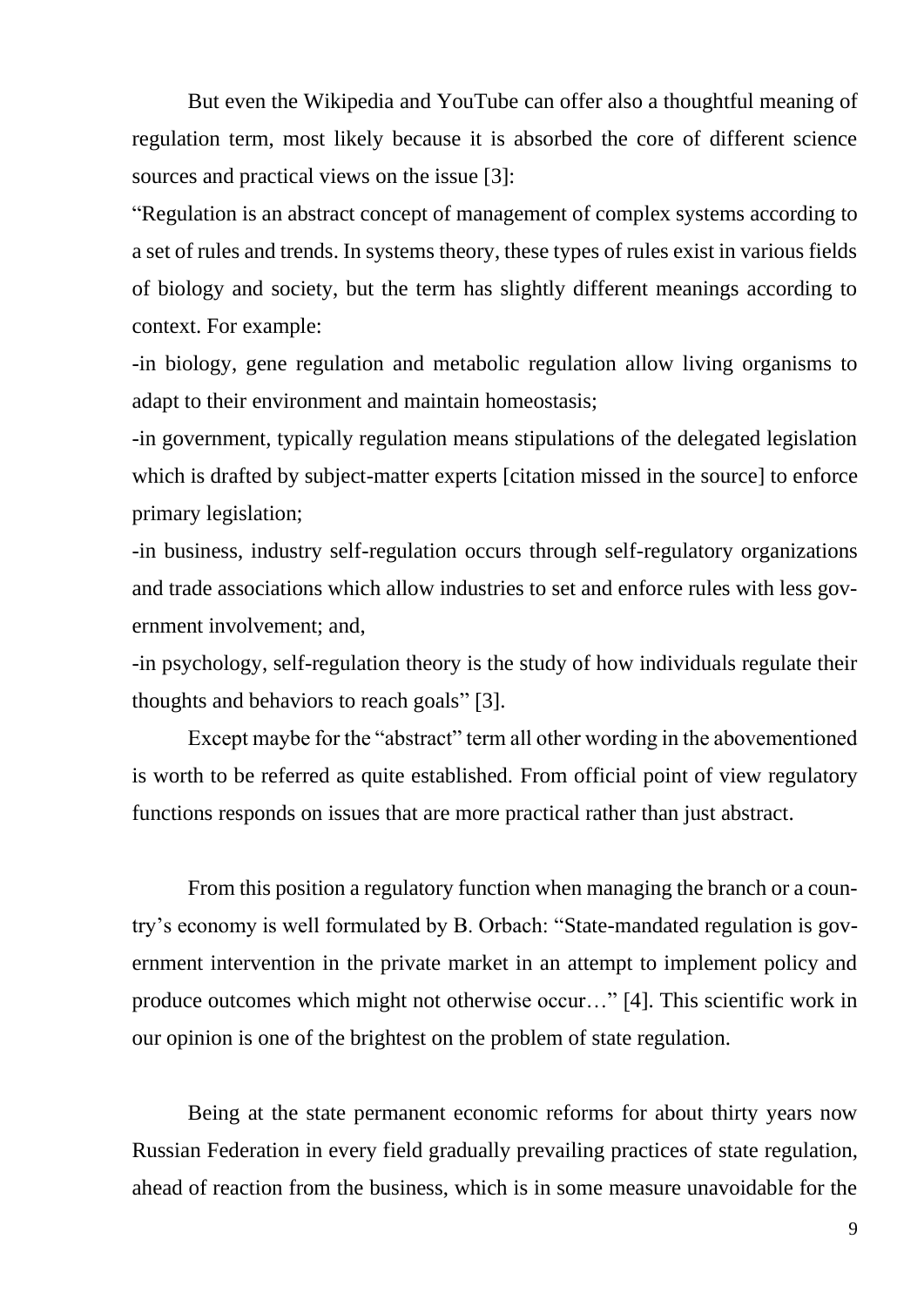economy in transition. That is why some experts in Russia says that the "…need for state regulation in the field of inland waterway transport (IWT) comes out from the very nature of transport in general, but at the same time a structurally complex communication system. Moreover, the need for transport state regulation is also appeal to the fact that transport historically could not form otherwise than in the form of a fairly highly monopolized industry. This is especially true for Russia with a strong tradition of centralization in management transport links, the roots of which lie in the long-term dominance of extensive methods of development in the economy in general" [5]. As we will see later the rules for the domestic river transport is almost entirely related with the legal array of administrative law - the element of regulation activities by executive authorities. For industry regulations characterized by evident high degree of hierarchy, the main method of regulation is imperative.

In Russia the inland waterway transport, as a mode and branch of a unified transport system, necessarily assumes the existence in the system of national law of a specific basic legislative set of documents that regulates this mode of transport. This set of regulatory documents includes different level documentation for the strategic development and operation of inland waterway transport [6].

The legislative documentation for the inland waterway transport is a subject of issuance of specific governmental bodies in regard of industry infrastructure – the artificial canals, and natural waterways, locks, other hydrotechnical sites, ports, fleet and shipyards with their system/subsystem elements, like crewing and marine/maritime/inland navigation education and training; commercial, technical and safe operations, etc.

The terms «legislative» or «legislation» is used in this study and in Russian legal system in a broad sense, with the inclusion of by-laws. In fact, the set of documents for industry management and regulation contains a list of types of sources of legislation about inland waterway transport activities.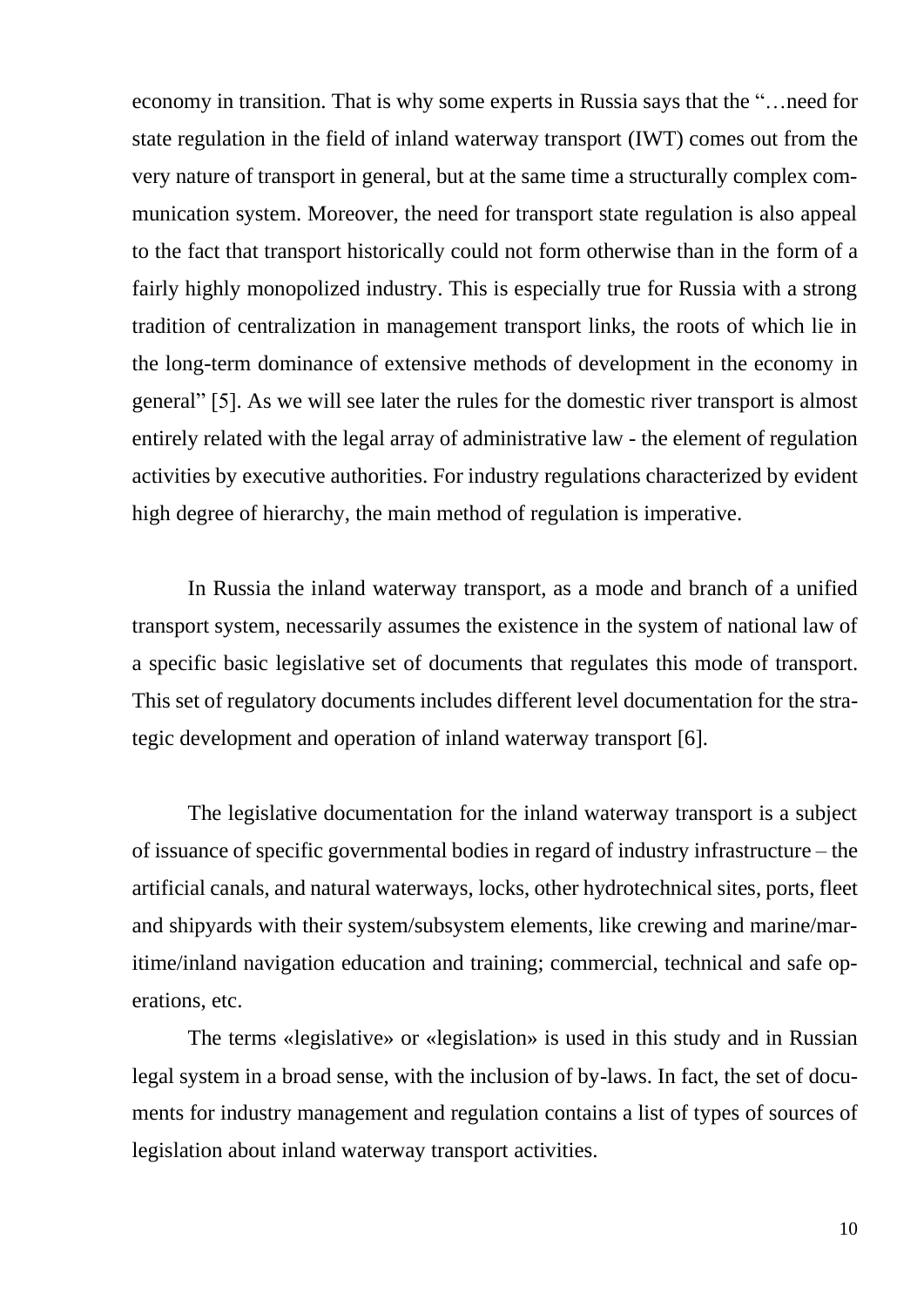So, important further in this study also the participants of regulation – its initiators and providers – state organizations and companies involved in this endless procedures at every managerial level.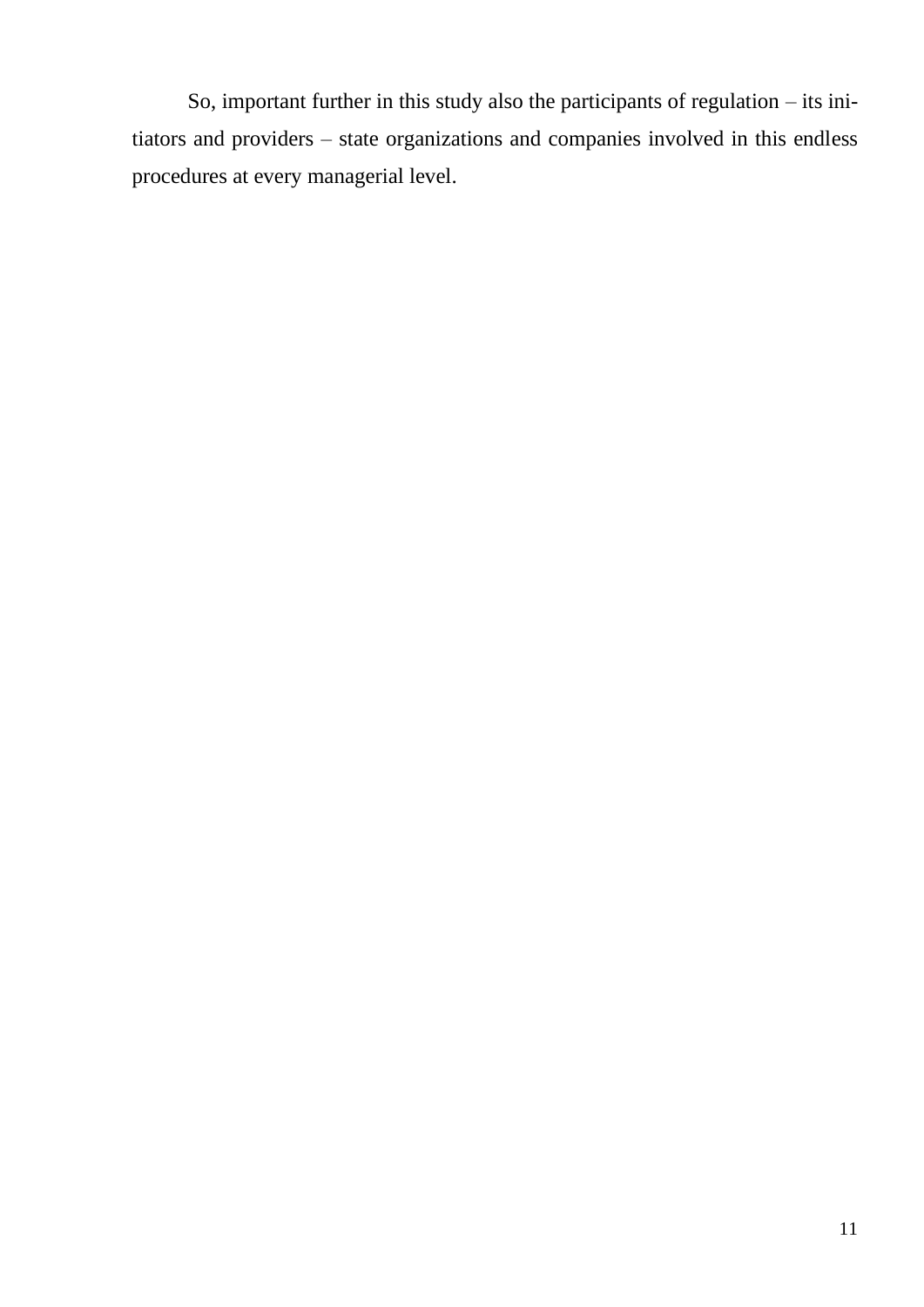#### **2. RECENT ORGANIZATIONAL SYSTEM FOR REGULATION OF INLAND WATERWAY TRANSPORT**

Inland waterway transport (or River transport) is one of the main modes of transport of the many countries worldwide. However not all countries of the world can have it because they may not have natural (rivers and lakes) or artificial (canals) inland waterways. The true also is that there are not so many countries in the world, which can have inland shipping, calculated in million tons of cargoes carried annually. Russia and Finland have achieved these figures and are developing its inland waterway (IWW) networks to support inland waterway transport as one of the beneficial modes.

Saimaa Canal has been built in XIX century when Finland was part of Russian Empire. Despite the fact that the Saimaa Canal was and remains a relatively short inland waterway, but the idea, the design and its performance were unique, and the canal from the beginning gained a commercial fame linking together important trade cities and its countries located in the Baltic Sea area and beyond. After the Word War II, the canal has been reconstructed considerably, answering the needs of both countries communities and economies. Depths and widths of the locks were increased as well as fairways allowing serving bigger vessels to pass through for the benefits of Finland Republic and Soviet Union. Statistics of the Saimaa canal shows that it has throughout capacity of 2 or even 2.5 million tons and thousands of passengers doing Finland every year by water.

Russia historically has to have and develop its inland waterways connecting industrial hinterland regions with seaside ports. A real breakthrough has happened during the period of after Great Patriotic War and Word War II. By 1980ties Soviet Union has achieved very strong progress in river fleet development that has become possible to the same progress in inland waterways building and reconstruction. Total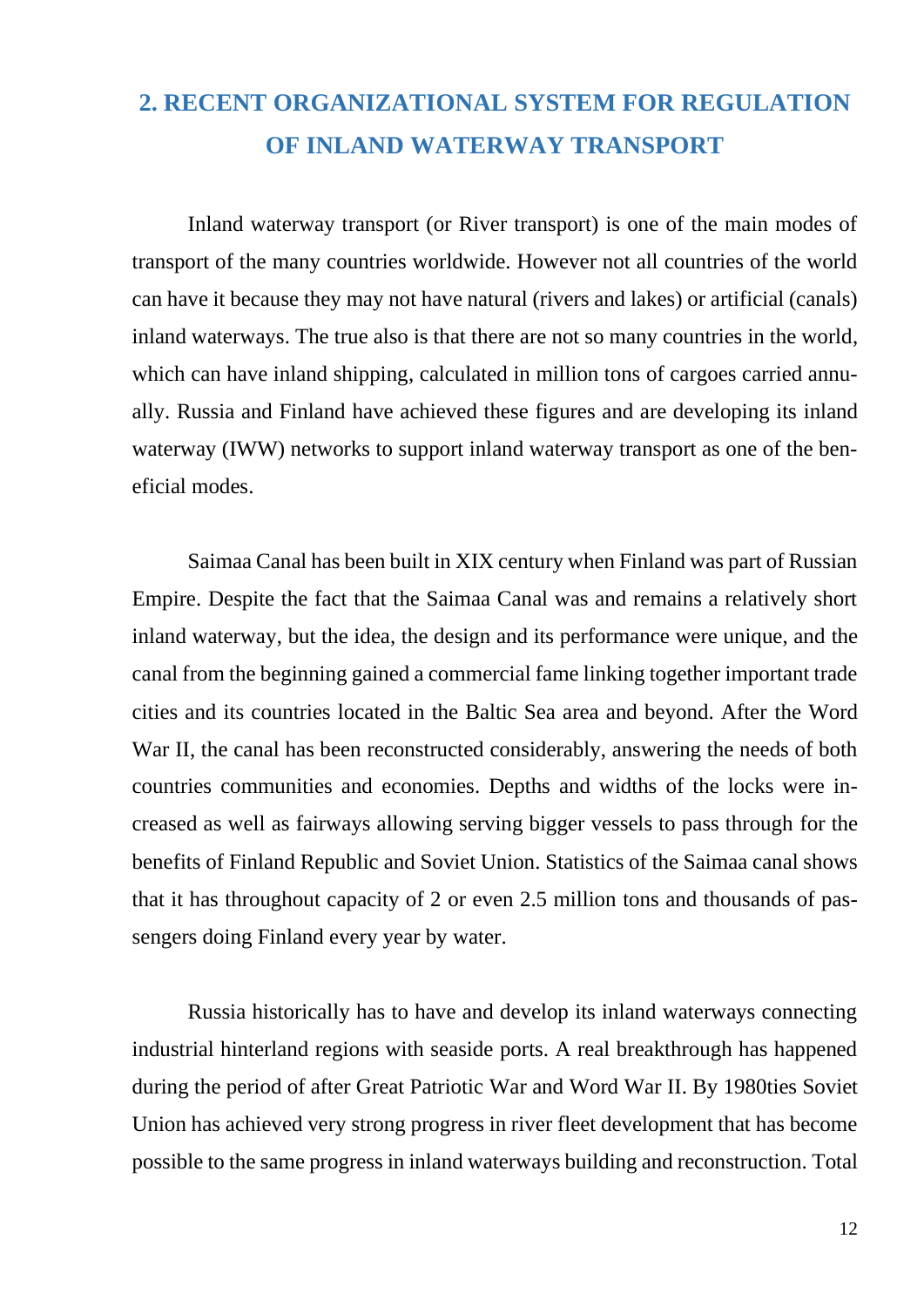length of the navigable IWWs has reached 100 thousand km and it would not be too much to say – the biggest inland waterway network by its length in the world. Despite of the difficult times for modern Russian Federation started from 1990ties almost half of the IWWs has remained its status of deep fairway with guaranteed depths. Especially this is important in European part of Russian IWWs, at unified deep waterway where depths had to be reach 4.0 m, but stayed at 3.6 m (Figure 2).



Figure 2. Development of the IWWs in Russia for the period 1980-2019, thousand kilometers

Traditionally in Russia there operated a river fleet as different transport mode from maritime one, so that there were two different ministers – the Ministry of River Transport and the Ministry of Maritime Fleet in Soviet Union.

Now Ministry of Transport of Russian Federation (Mintrans of Russia, [https://mintrans.gov.ru/ministry\)](https://mintrans.gov.ru/ministry) is a governing body for inland and maritime shipping that replaced two different Ministries. The head (the Minister) of the Ministry of Transport of Russian Federation is appointed by the President of Russian Federation, formally after proposition made by the Prime Minister. Usually a Minister of Mintrans of Russia represents one of the main transport branches of the transport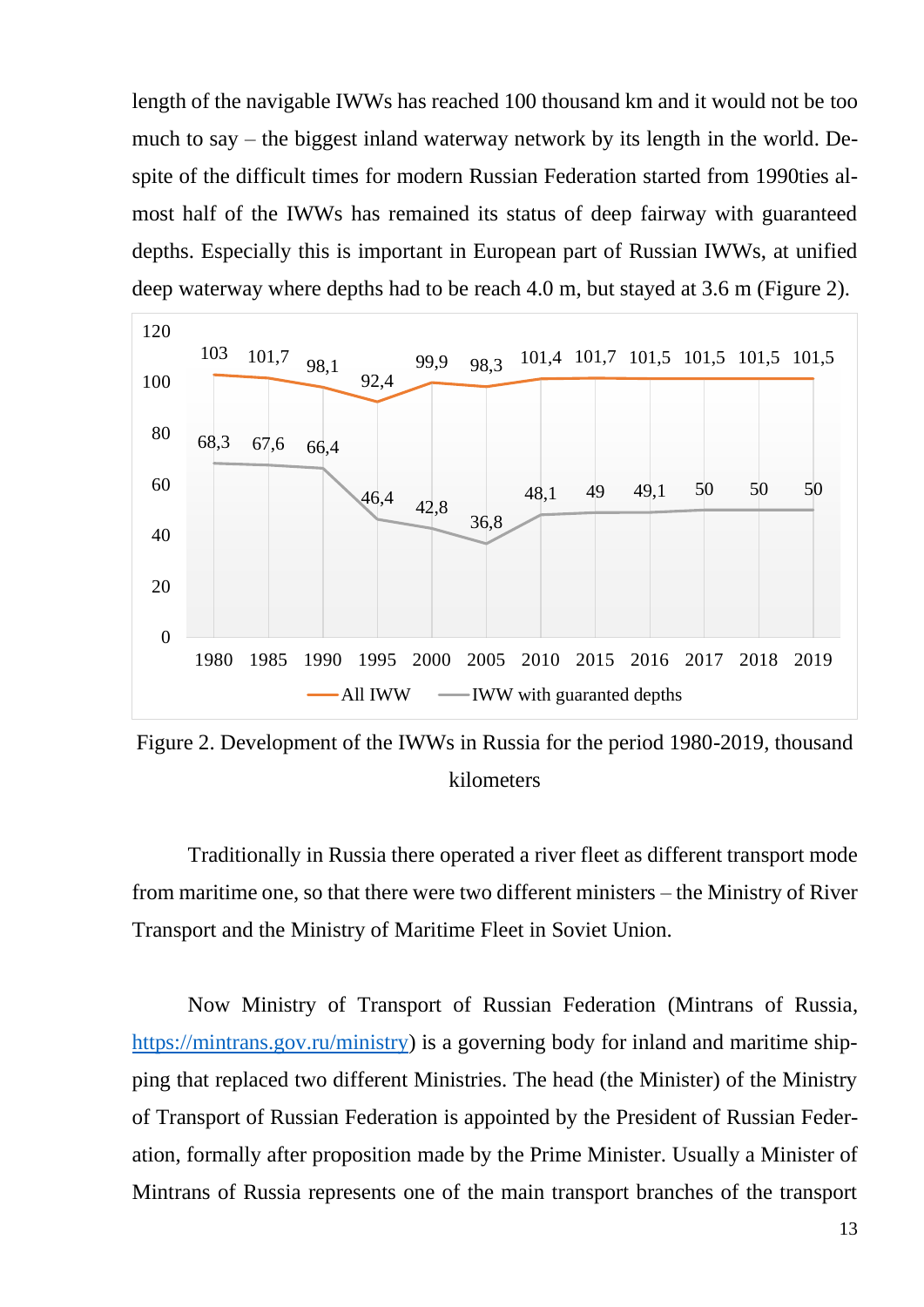industry and sporadically each transport mode get its person to take highest position in the transport business. Informally it reflects the measure of influence one of the mode has over others in the modern history of Russia, and the expectations of the President, the Government, investors and other economy branches from transport community and its priorities.

The Transport Ministry always has in its structure one of the Deputy Ministers responsible for a specific transport branch (mode of transport). But Minister or Deputy Ministers functionally do not do a state policy themselves – for these purposes in the structure of the Ministry it laid upon a State Policy Department, e.g. …for maritime and inland shipping. Each Deputy Ministers acts through branch ministerial Directorate, e.g. to the shipping business through the Department of the State Policy for Maritime and Inland Transport (see Figure 3), or through branch organizations appointed by the Ministry.



Figure 3. Slice of the organizational chart of the Ministry of Transport of Russian

Federation: state decision-making bodies for maritime and inland transport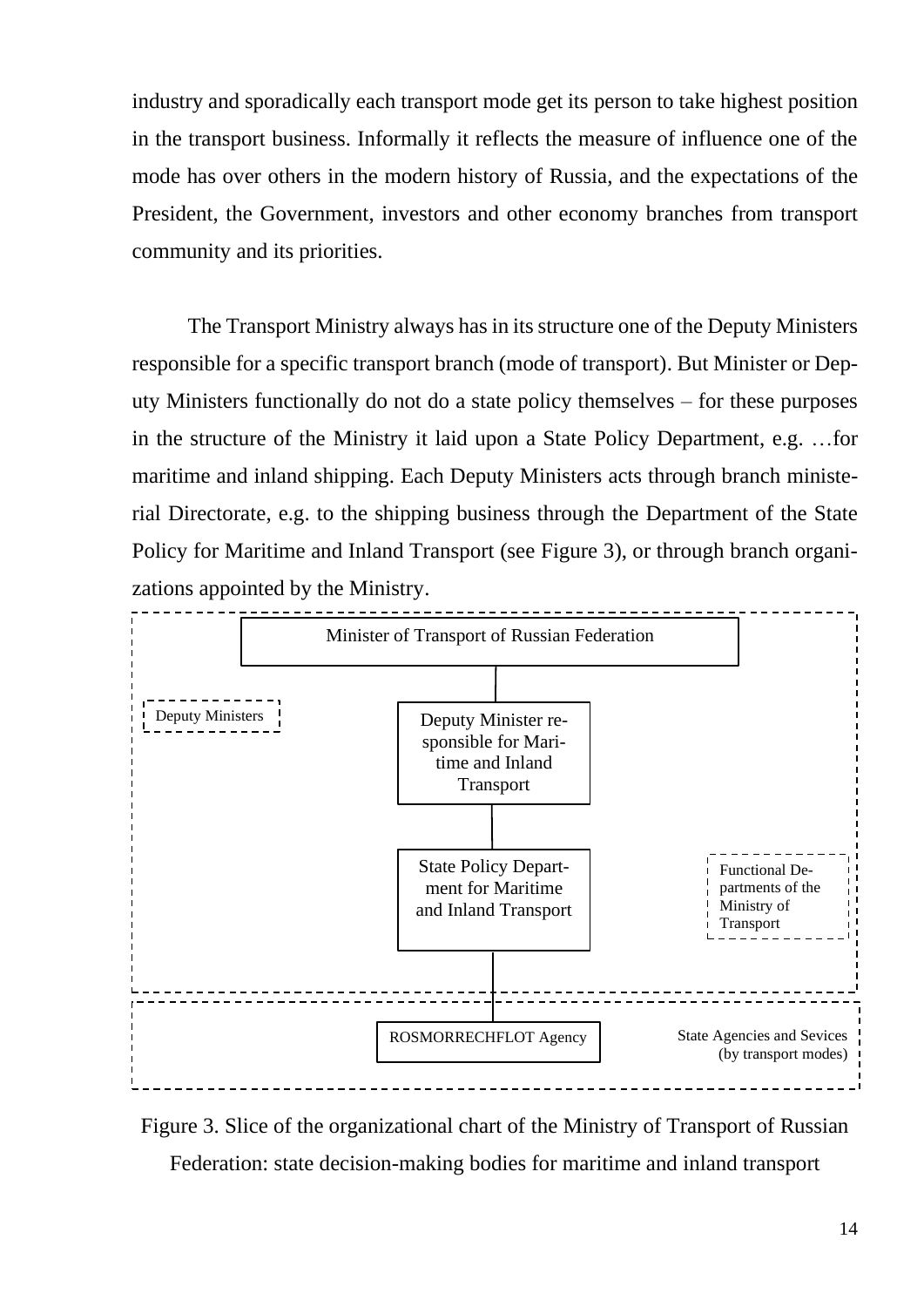The Ministry of Transport of Russia is a federal executive body in the field of transport, including for the functions of generating state policy and legal regulation in the field of inland waterway transport, operation and safety of navigable hydraulic structures, providing transport security. In overall, the Transport Ministry of Russian Federation acts as executive federal body empowered over transport industry, fulfilling following functions:

- forms and implements the state policy functions for maritime transport and for inland waterway transport (as well as for railway transport, for road transport, for city electrical and for industrial transport, as well as for road construction and maintenance);
- provides safety functions for navigable hydrotechnical sites and transport safety in general;
- organizes the registration of IWT vessels and activities under the licensing of inland waterway transport activities (provides as well state ownership registration on airplanes (air transport mode));
- provides of road traffic organization and control (road transport mode);
- supervises the activities of the regional bodies of the Ministry of Transport of the Russian Federation and related enterprises in the field of inland waterway transport;
- organizes control over the operation of inland waterways;
- coordinates the interaction of Marine Administrations and river Basin Administrations with other modes of transport.

In other words, the Ministry of Transport of the Russian Federation carries out basic, fundamental functions of state administration in inland waterway transport. The Ministry of Transport of the Russian Federation carries out their functions in legal and organizational forms, while interacting with other federal executive bodies, executive authorities of the integral entities of the Russian Federation, local self-government authorities, public associations and organizations.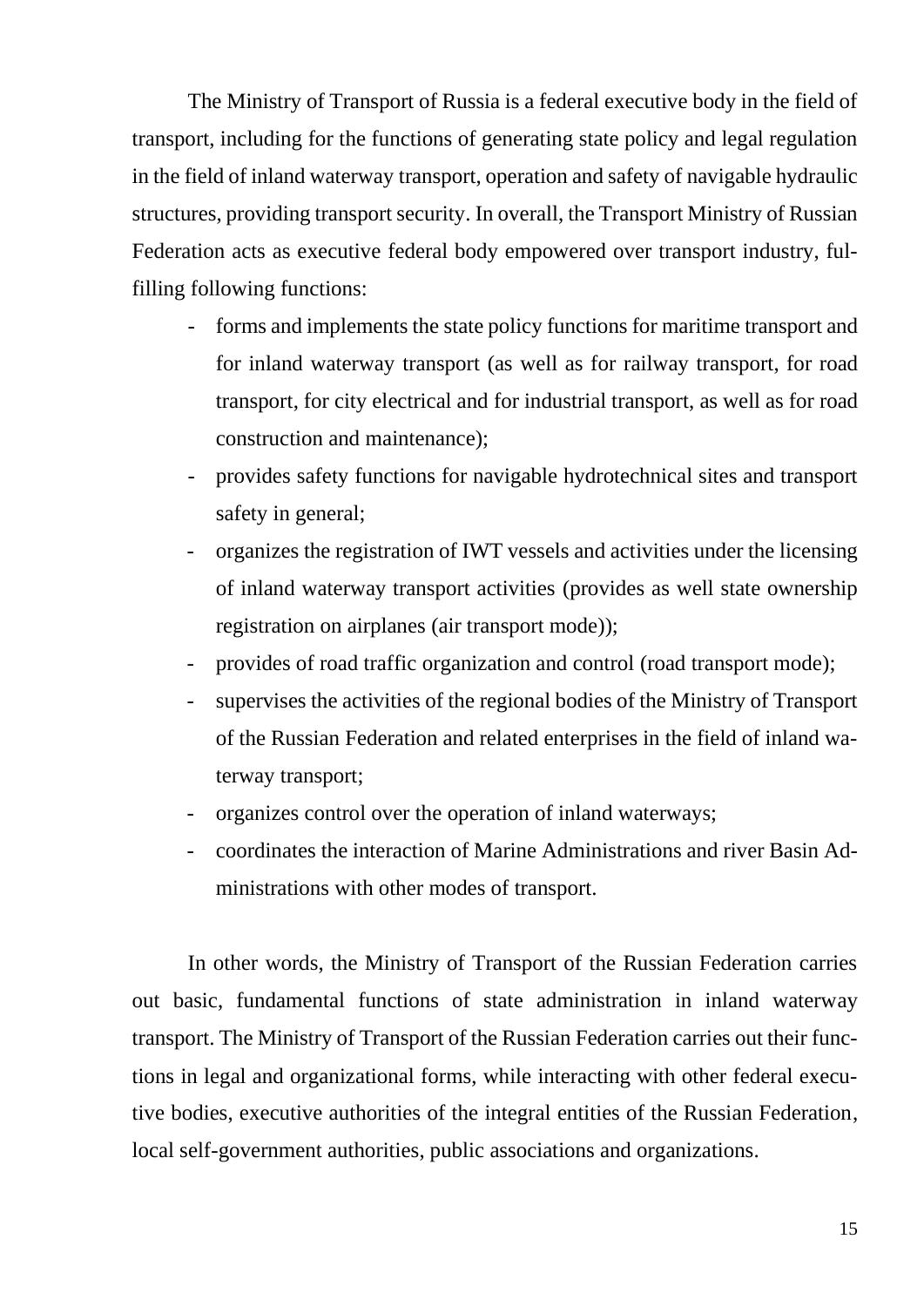The Ministry of Transport includes several Agencies and Services each of state importance and acting as functional department through which the state policy is technically provided to specific transport branch. These Agencies are representing a specific mode of transport or service provided. One of them engaged into maritime and river transport is Rosmorrechflot [\(http://morflot.gov.ru/\)](http://morflot.gov.ru/).

So the Ministry of Transport of Russia coordinates and controls the activities linked to him bodies including:

1) Federal Agency for Maritime and River Transport (Rosmorrechflot) that is a federal executive body/authority performing functions of providing public services and management of state property in the field of maritime (including seaports, with the exception of sea terminals intended for complex servicing of vessels of the fishing fleet) and river transport, as well as functions for the provision of public services in the field ensuring transport security in this area (see also Resolution of the Government of the Russian Federation as of 23.07.2004 №371 "On approval of the Regulations on the Federal Agency for Marine and River transport");

2) Federal Service for Supervision on Transport - Rostransnadzor, that is the federal executive body/authority exercising functions of control (supervision), also in the field of inland waterway transport (excluding small crafts used for non-commercial purposes), and also ensuring transport security in this area (see also Resolution of the Government of the Russian Federation as of July 30, 2004 №398 "On approval of Regulations of the Federal Service for Supervision on Transport").

More information on the role and activities on the Federal Agency for Maritime and River Transport is given further in the separate chapter of this study.

Except for the agencies and services there are several independent organizations directly bound to the Mintrans of Russia. The list of such organizations consist of following:

-Russian University of Transport (MIIT, [https://www.miit.ru/\)](https://www.miit.ru/);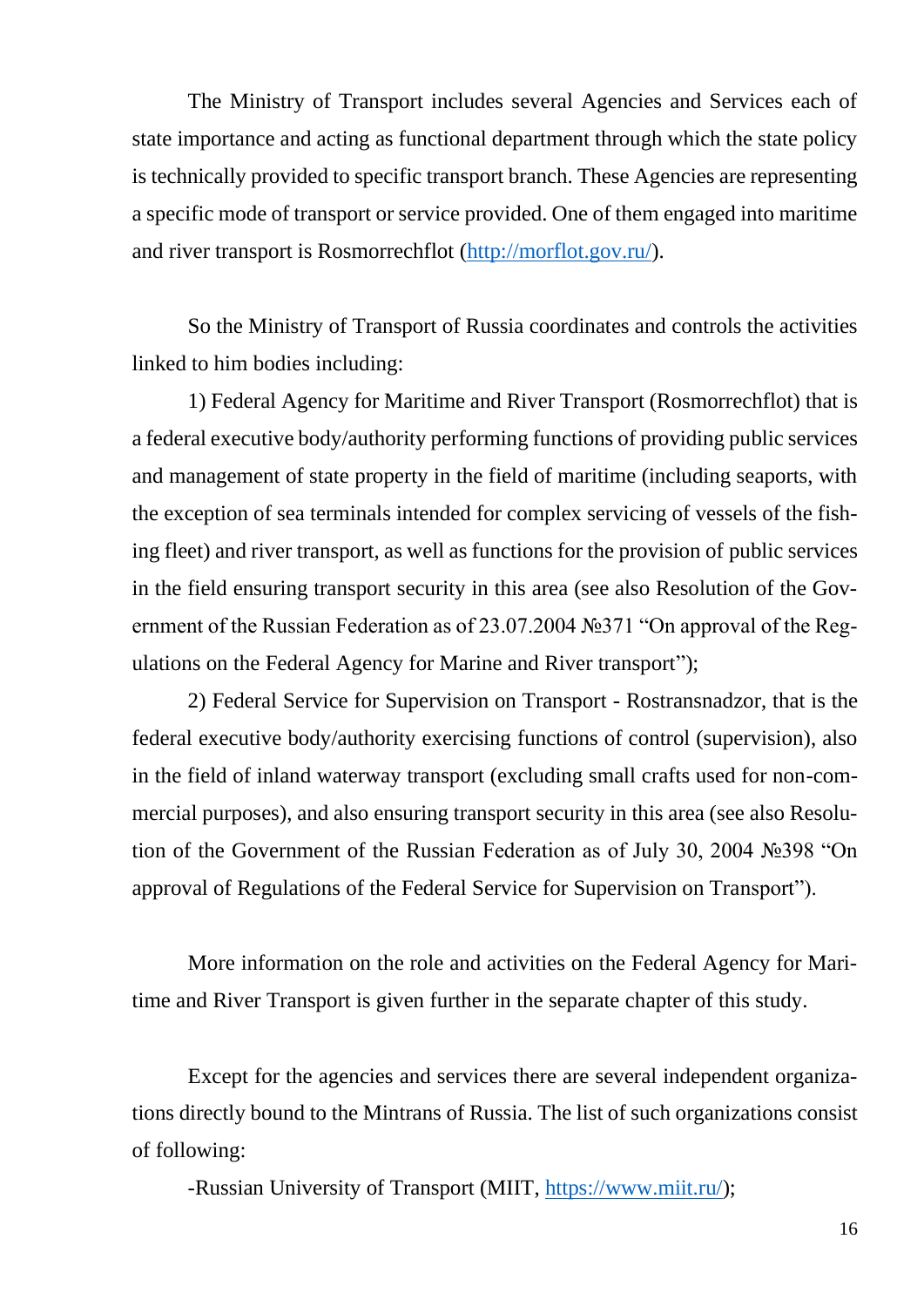-Russian Road Research Institution [\(https://www.rosdornii.ru/\)](https://www.rosdornii.ru/);

-Russian Maritime Register of Shipping [\(https://rs-class.org/\)](https://rs-class.org/);

-Russian River Register of Shipping [\(https://www.rivreg.ru/\)](https://www.rivreg.ru/);

-Agency of the Road Transport [\(https://rosavtotransport.ru/ru/\)](https://rosavtotransport.ru/ru/);

-Research Center for Complicated Transport Problems of the Ministry of Transport of Russian Federation [\(http://mintrans.org/ru/\)](http://mintrans.org/ru/);

-Directorate on construction and operation of the state border infrastructure, Rosgranstroy [\(https://rosgranstroy.ru/\)](https://rosgranstroy.ru/);

-State Research Institution of the Air Transport [\(http://gosniiga.ru/\)](http://gosniiga.ru/);

-State Enterprise on transport information safety [\(https://www.z-it.ru/\)](https://www.z-it.ru/);

-Department of Branch external guard of the Ministry of Transport of Russian Federation [\(http://uvomintrans.ru/\)](http://uvomintrans.ru/);

-Directorate of the State bidder for implementation of the Federal target program "Modernization of transport system of Russia" (Rostransmodernization, [http://ppp-transport.ru/ru/\)](http://ppp-transport.ru/ru/).

Scale of this study does not allow us to put in here and mention all other organizations that directly interact with Rosmorrechflot and Ministry of Transport of Russian Federation. Easier to sum up that almost all leading companies of the industry indirectly interact with these governmental bodies and obliged to fulfill prescriptions born from its legislative/regulative actions. For the purposes of this report, it is important later to make look on at least classification organization - the Russian Maritime Register of Shipping.

The Ministry of Transport of the Russian Federation, its mentioned structural subdivisions and subordinate organizations/bodies comprises the largest share of bylaws in the field of inland waterway transport.

Legal acts of the Ministry of Transport of the Russian Federation are of a prescriptive nature - they are applicable to all inland waterways, to all persons/entities whose activities are related with IWT. These acts are not personified, they are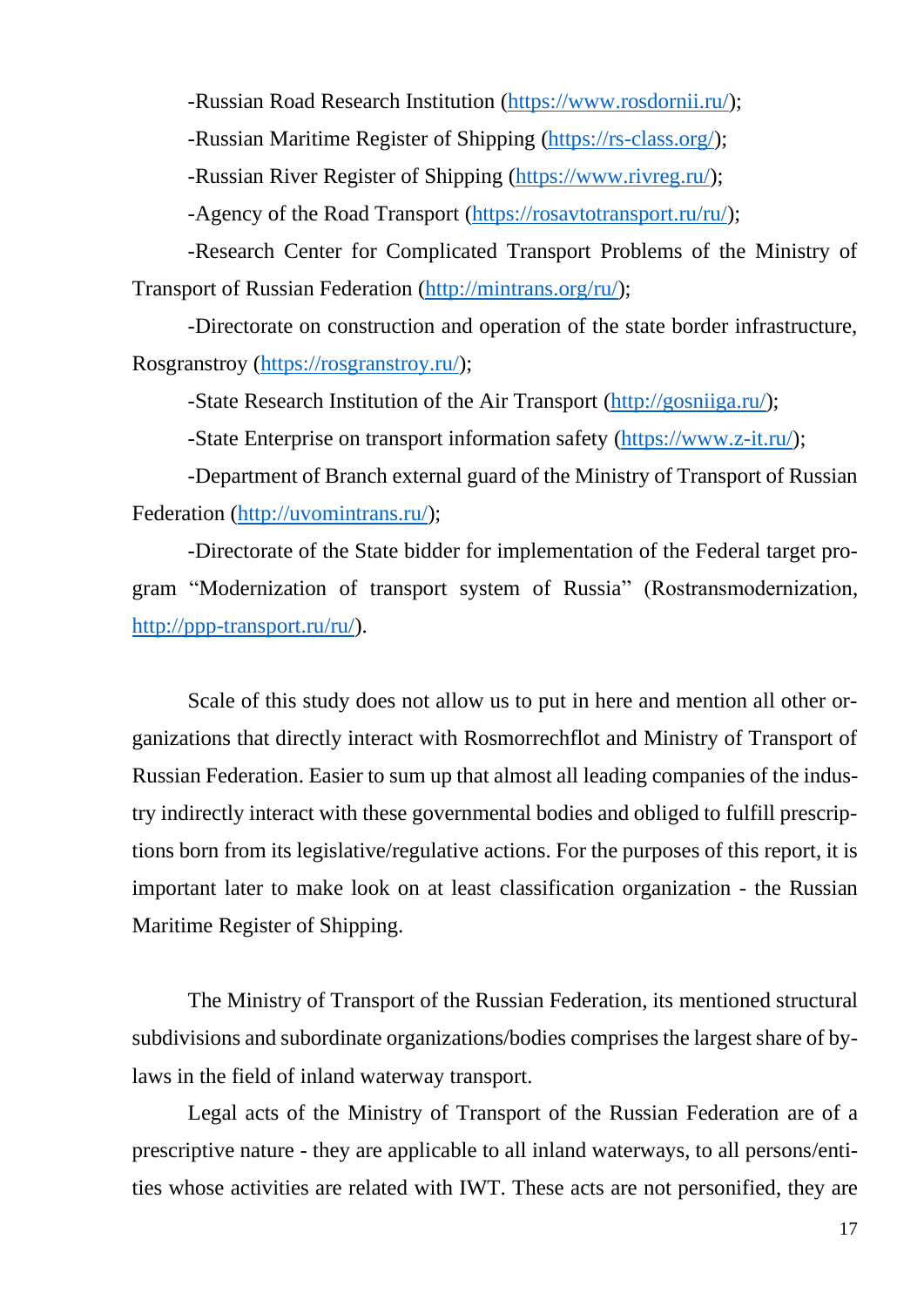designed for an indefinite number of situations aimed at regulation stable array of public relations - these are the signs in theories of law are distinguishing a normative legal act from an act application of the law, [6].

The forms of these acts of the Ministry of Transport of the Russian Federation are different. These can be rules as well as orders. For example, the "Rules of Navigation for IWW of the Russian Federation" [6].

List of specific activities for which the Ministry of Transport of the Russian Federation accepts and approves legal acts, in this study is not exhaustive and it is unnecessary, since the Ministry of Transport of the Russian Federation adopts regulations practically about all types of operations in inland waterway transport and about the usage of IWW infrastructure.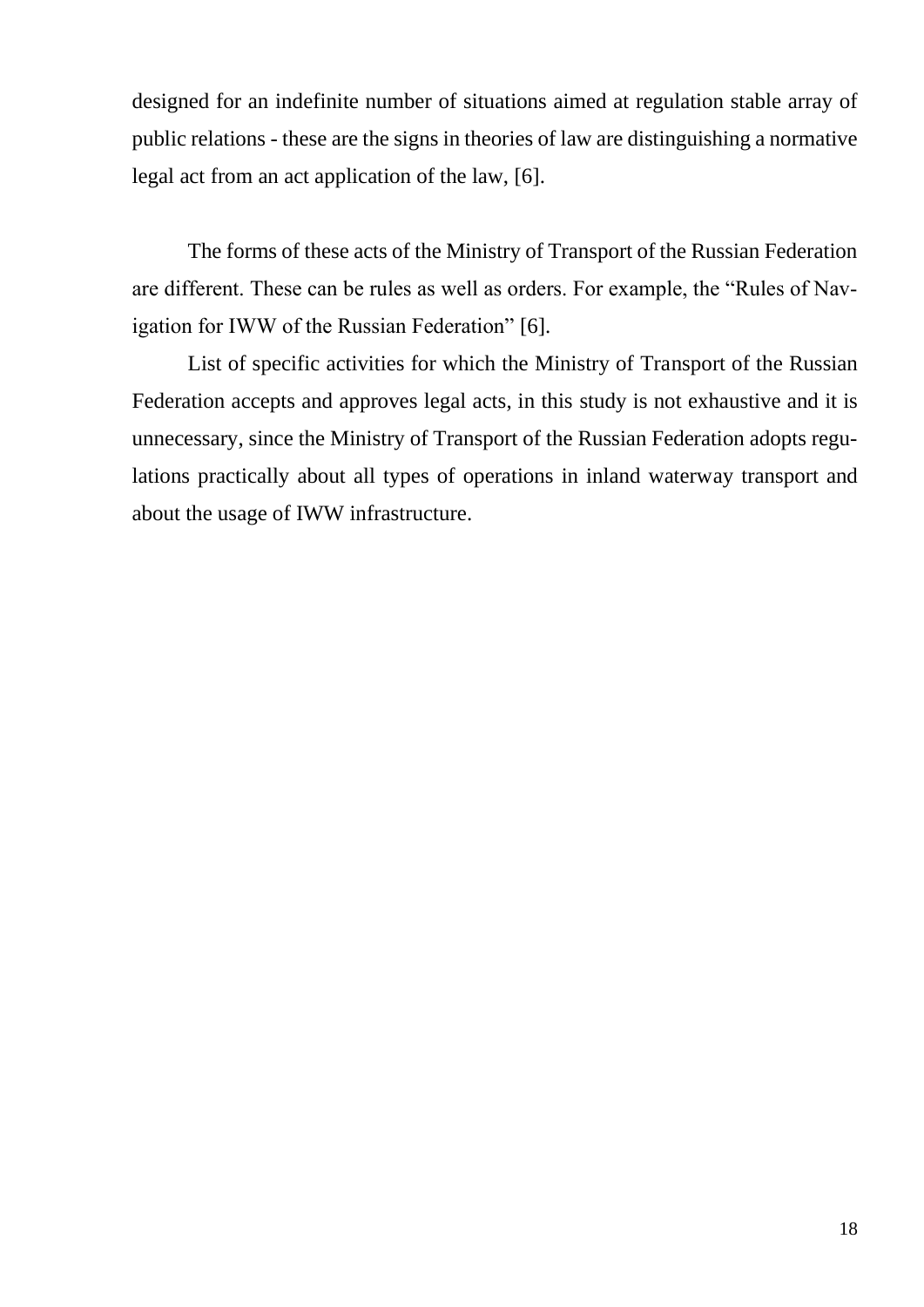#### **3) ROSMORRECHFLOT AGENCY RESPONSIBILITIES IN REGULATION OF INLAND WATERWAY TRANSPORT**

Rosmorrechftot or Federal Agency for Maritime and River Transport is a state executive body, functioning as a provider of state services in the fields of

- federal property management;

- law implication/regulation in maritime and river transport, including sea fishing ports for the transport industry development;

- representation of the engaged State Authority on behalf of the Government of Russia in regard of maritime and inland transport followed by international agreements between Russian Federation and other states.

The last field of duty of the Agency concerns mostly services provided from the (Flag-) state or again in regard of the federal property management.

Rosmorrechflot Agency covers many aspects of professional regulation activities both originated from international law (agreements of Russian Federation with foreign countries) and from national law.

One cannot analyze inland waterway industry completely ignoring maritime industry and vice versa. Therefore studying the place and role of Rosmorrechflot Agency in the organizational structure of the Ministry of Transport of Russian Federation, one should to notice that there are several main fields of activities the agency supervise from the federal government in the industry:

-Maritime Transport; -Ports and Marine Fairways; -Marine Communications; -Inland Waterways; -Professional Education, and some others.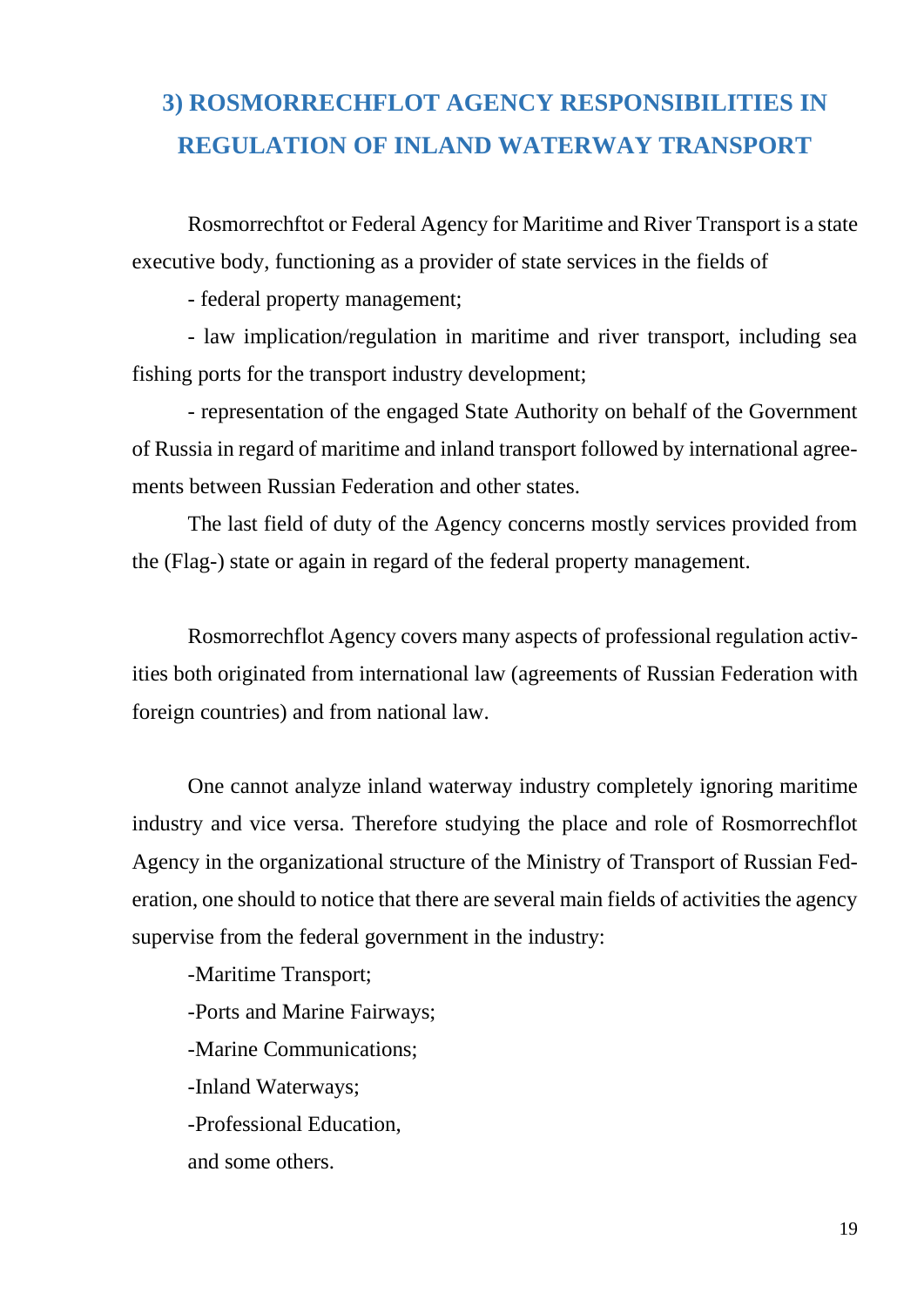The Federal Agency for Maritime and River Transport carries out powers of the competent authority in the field of maritime and inland water transport to fulfill obligations arising from international treaties of the Russian Federation, in terms of performing the functions of providing state/public services and state/public property management.

In accordance with activities above of the Rosmorrechflot Agency, there several groups of organizations are within its jurisdiction:

1) Federal State Unitary Enterprises, e.g.:

- Federal State Unitary Enterprise "Rosmorport" [\(https://www.rosmor](https://www.rosmorport.com/)[port.com/\)](https://www.rosmorport.com/);

Federal State Unitary Enterprise "Morsviazsputnik" [\(https://www.marsat.ru/en\)](https://www.marsat.ru/en);

- Federal State Institution for Executions of the Functions of the Commissioner of the Russian Federation for the Saimaa Canal, FGU "Saimaa Canal";

- FGBU "Northern Sea Route" [\(http://www.nsra.ru/en/home.html\)](http://www.nsra.ru/en/home.html)

- 2) Eight Sea Port Administrations in the areas of West Arctic, Baltic Sea, Azov Sea, Black Sea, Caspian Sea, Primorsky region and Eastern Arctic, Ohotskoye Sea and Tatar Strait, Sakhalin, Kuril Islands and Kamchatka;
- 3) Fifteen State Basin Administrations of the Inland Waterways in the areas of Volgo-Don, Volgo-Balt, White-Sea and Onega, North Dvina, Pechora, Canal of Moscow, Kama, Volga, Azov-Don, Ob-Irtysh, Ob, Yenisei, Baykal-Angara, Lena, Amur;
- 4) Five Professional Universities:

-Admiral Makarov State University for Maritime and Inland Shipping [\(https://gumrf.ru/\)](https://gumrf.ru/);

-Admiral Ushakov State Maritime University [\(http://www.aumsu.ru/\)](http://www.aumsu.ru/);

-Admiral Nevelskoy Maritime State University [\(http://www.msun.ru/\)](http://www.msun.ru/);

-Volga State University of Waterway Transport [\(http://vsuwt.ru/\)](http://vsuwt.ru/);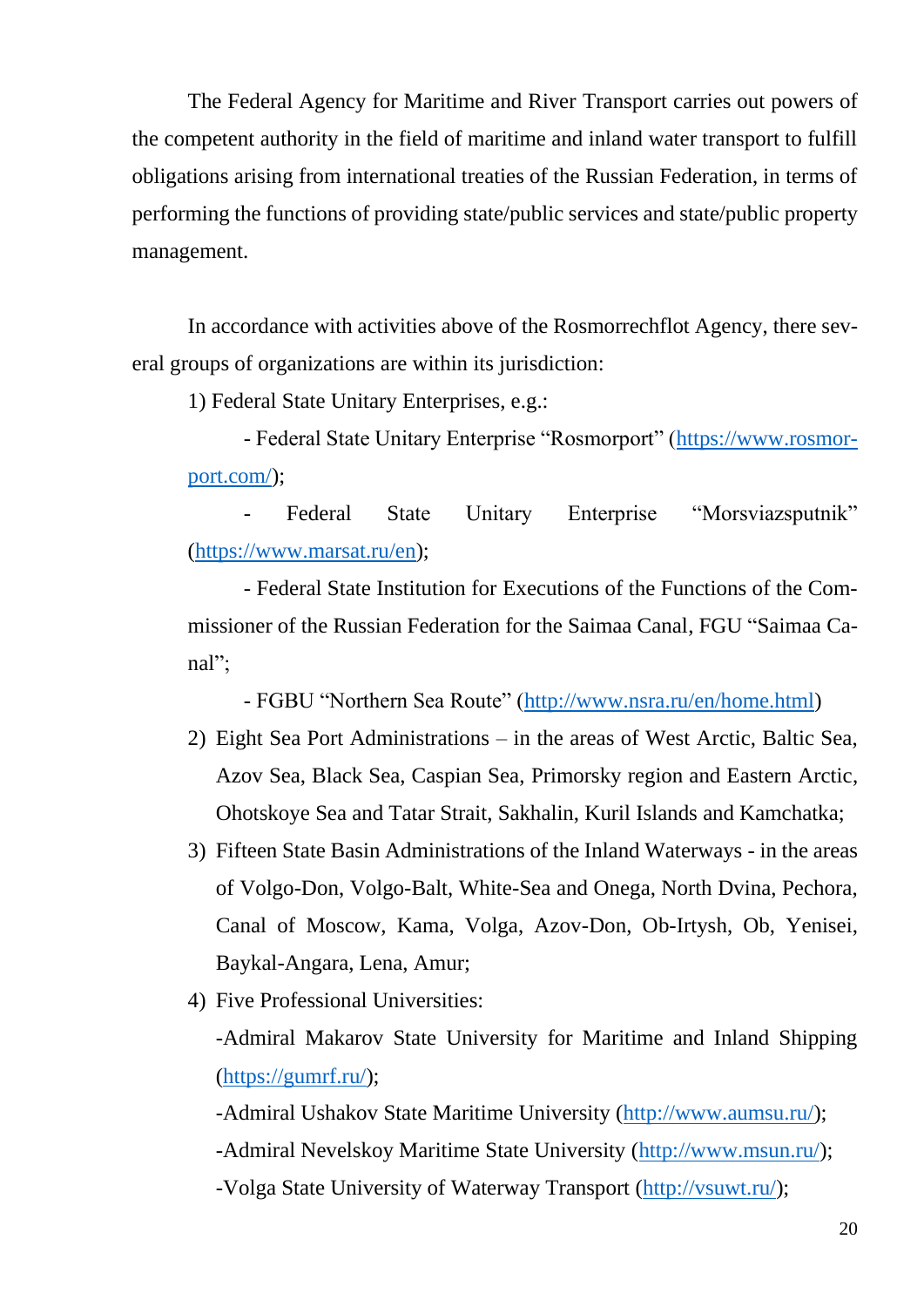#### -Siberian State University of Waterway Transport [\(http://www.ssuwt.ru/\)](http://www.ssuwt.ru/).

In the maritime and river transport it is necessary herewith to focus more clearly activities of Rosmorrechflot as the examples of main directions for regulation. In the field of maritime transport there are following regulatory directions:

- Control of the activities of the Sea Port Administrations;
- Issuance of permits for sailing in cabotage;
- Marine searching, salvage and rescue;
- Oil spills responses;
- Certification of the teams for marine searching, salvage and rescue and oil spills responses, including holding of the register (the list) of such certified teams;
- Holding of the register (the list) of sea lines;
- Conclusion on the drills fulfilled by the companies responsible for oil spills response;
- Issuance of exemptions for the vessels;
- Port state control;
- Certification of the sea vessels crew members;
- Ice navigation/breaking services;
- State registration of the sea vessels and ownership rights, holding of the state register of the vessel's ownership.

In the field of river or inland waterway transport there are following regulatory directions of Rosmorrechflot Agency:

- Control of the activities of the State Basin Administrations of inland waterways;
- Certification of the inland vessels crew members;
- Spatial Data Fund for state electronic charts of navigable inland waterways;
- Inland Waterways and Hydrotechnical sites;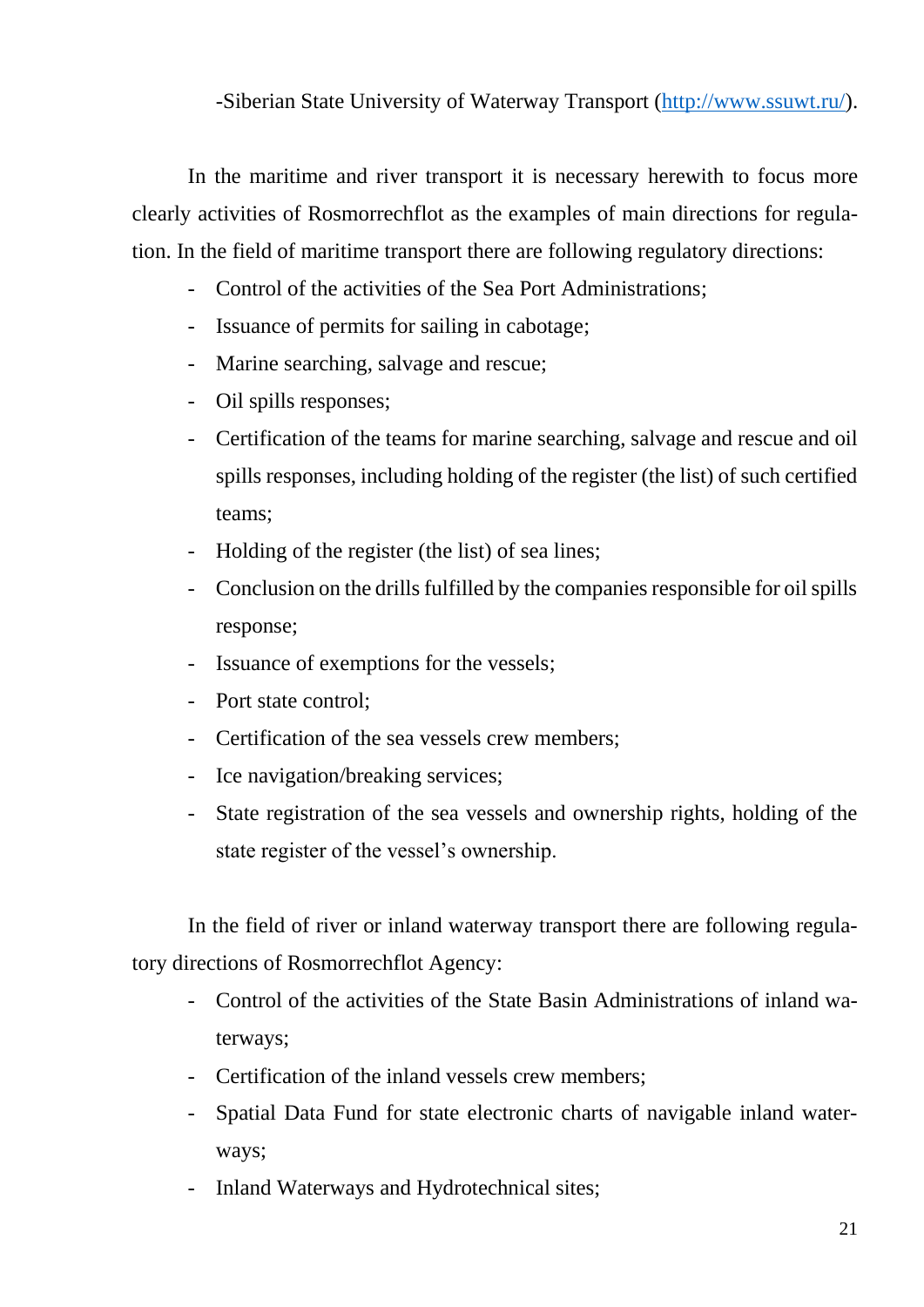- Port State Control on inland waterways;
- Projects of development in inland waterway transport.

In the field of maritime and river ports there are following regulatory directions of Rosmorport Agency:

- Projects of development in maritime transport;
- River Ports listing;
- Port Services;
- Sea Ports listing;
- Marine Bunkering companies listing.

In the field of maritime education and training there are following regulatory directions:

- Professional Universities recognition and listing;
- Certification of the Training Centers;
- Control over training vessels operations.

Need to be added here that in the field of inland waterway transport, regulation (but no management) might be carried out as well by some other executive authorities in Russia. The functions of such group of bodies are not aimed at direct regulation of the transport industry, but are designed to ensure its functioning in full compliance with the specifics and rules of other areas of life, functioning institutions of society and the state itself. These constitute the subject for direct regulatory and management impact of the bodies, belonging to this group. This, in principle, should be fundamental in regulation, experts says "…- relations in need of regulatory impact from the relevant authorities, have a sign of consistency, as a result of which the systemic nature of the regulation itself must be sustained, otherwise the inconsistency in regulation will inevitably lead to an escalation of destructive regulatory trends"  $[6]$ .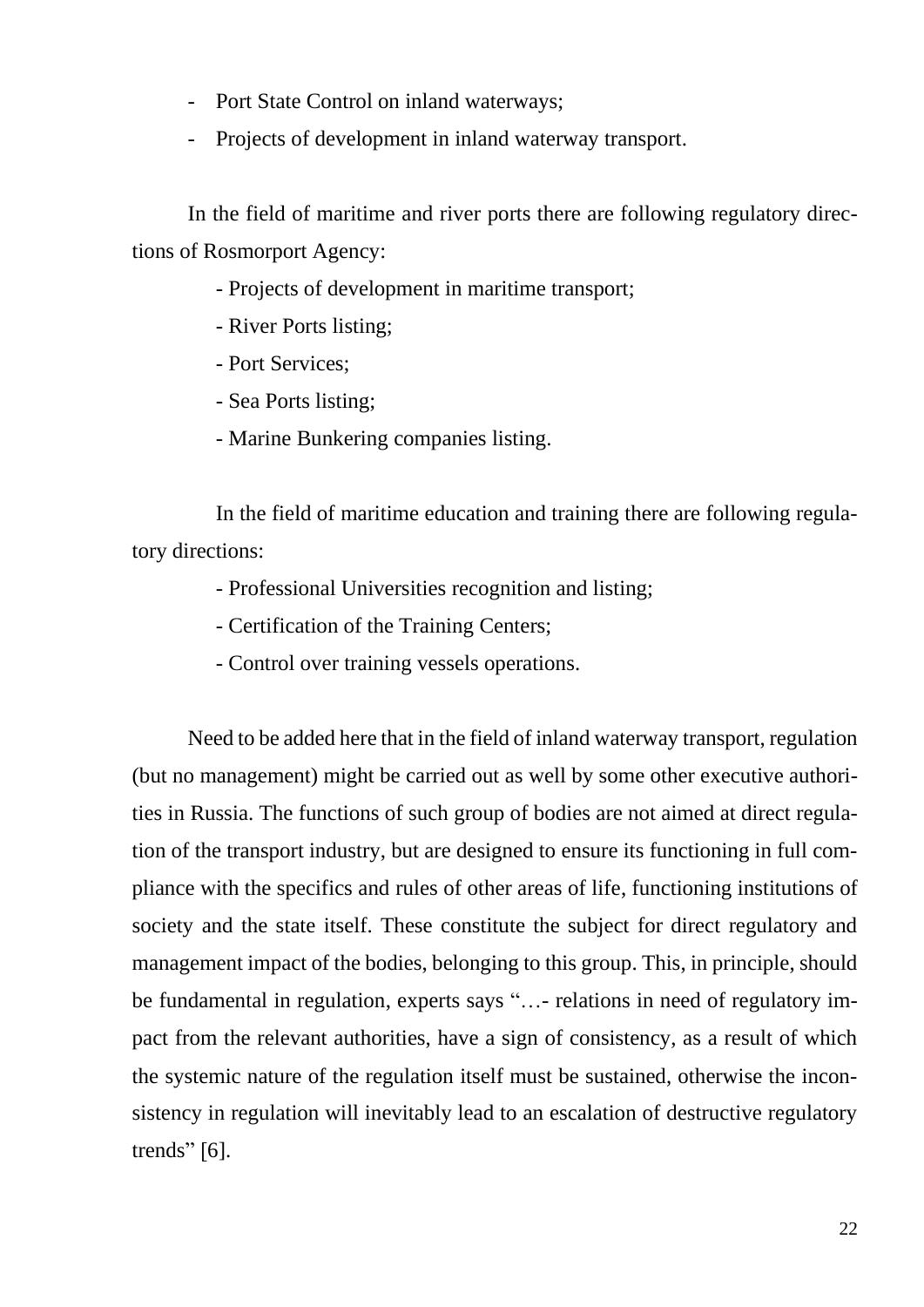For example, the Ministry of Natural Resources of the Russian Federation and its structural divisions develop and approve standards for maximum permissible harmful impact (MPI) on the aquatic environment, which must be observed by all IWT organizations as water users. Federal Service for State Registration, Cadaster and Cartography is in charge of organizations that contract hydrographic works on inland waterways [5,7].

So, other executive authorities participating in regulation of relationships in inland waterway transport also have their own management impact areas, and inland waterway transport falls into their field of action indirectly.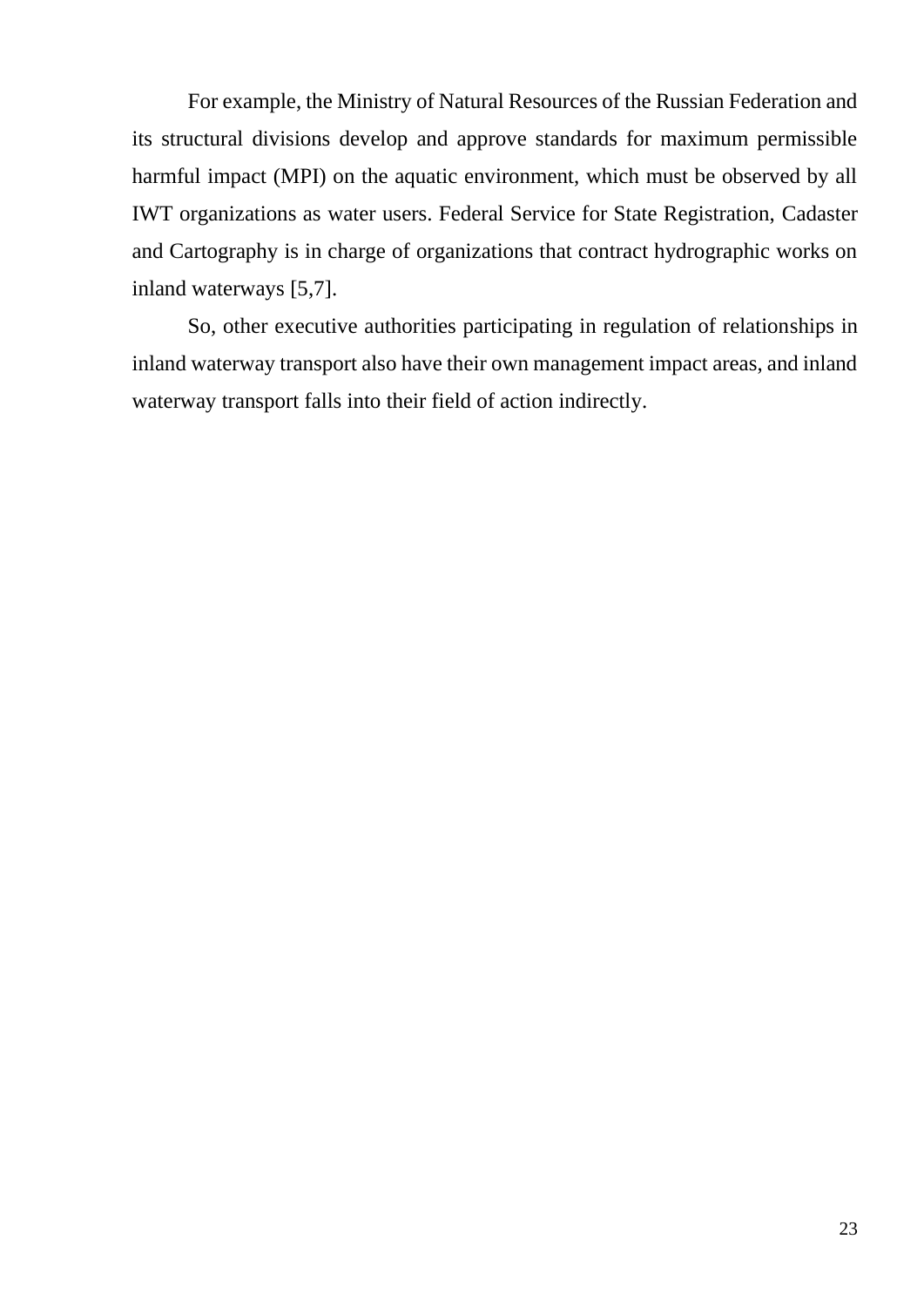### **4) INTERCONNECTION OF RUSSIAN NATIONAL LEGISLA-TION AND INTERNATIONAL. SOURCES OF LEGISLATION FOR REGULATION**

In spite of national character of inland waterway transport in Russia, Finland or many other countries, this industry has relations with international legislations with some degree.

In accordance with the Constitution of the Russian Federation, generally recognized principles and norms of international law and international treaties of the Russian Federation are an integral part of its legal system. If an international treaty of the Russian Federation establishes rules other than those provided by national law, then the rules of the international treaty apply [8].

Talking about river law we cannot ignore a maritime law. Russian legislation for waterway regulation is closely interconnected with the sources of international law, primarily with the 1982 UN Convention on the Maritime Law (Law of the Sea), to which Russia is also a party. An important advantage of this fundamental international treaty is a sufficiently detailed definition of the legal regimes of internal sea waters, territorial sea, contiguous zone, exclusive economic zone, continental shelf, high seas. In essence, the named Convention is a key act of international maritime law [8].

At the interstate level, the so-called international river law operates - a set of legal provisions that determine the status of water bodies and waterways (fairways) located on the territory of two or more countries. It covers relations on the research, usage and protection of large and small, natural and artificial water bodies or entire waterway systems (river basins, etc.). One of the main acts of international river law is the Convention on the Protection and Use of Transboundary Watercourses and International Lakes, ratified by Russia, signed in Helsinki in 1992. The Convention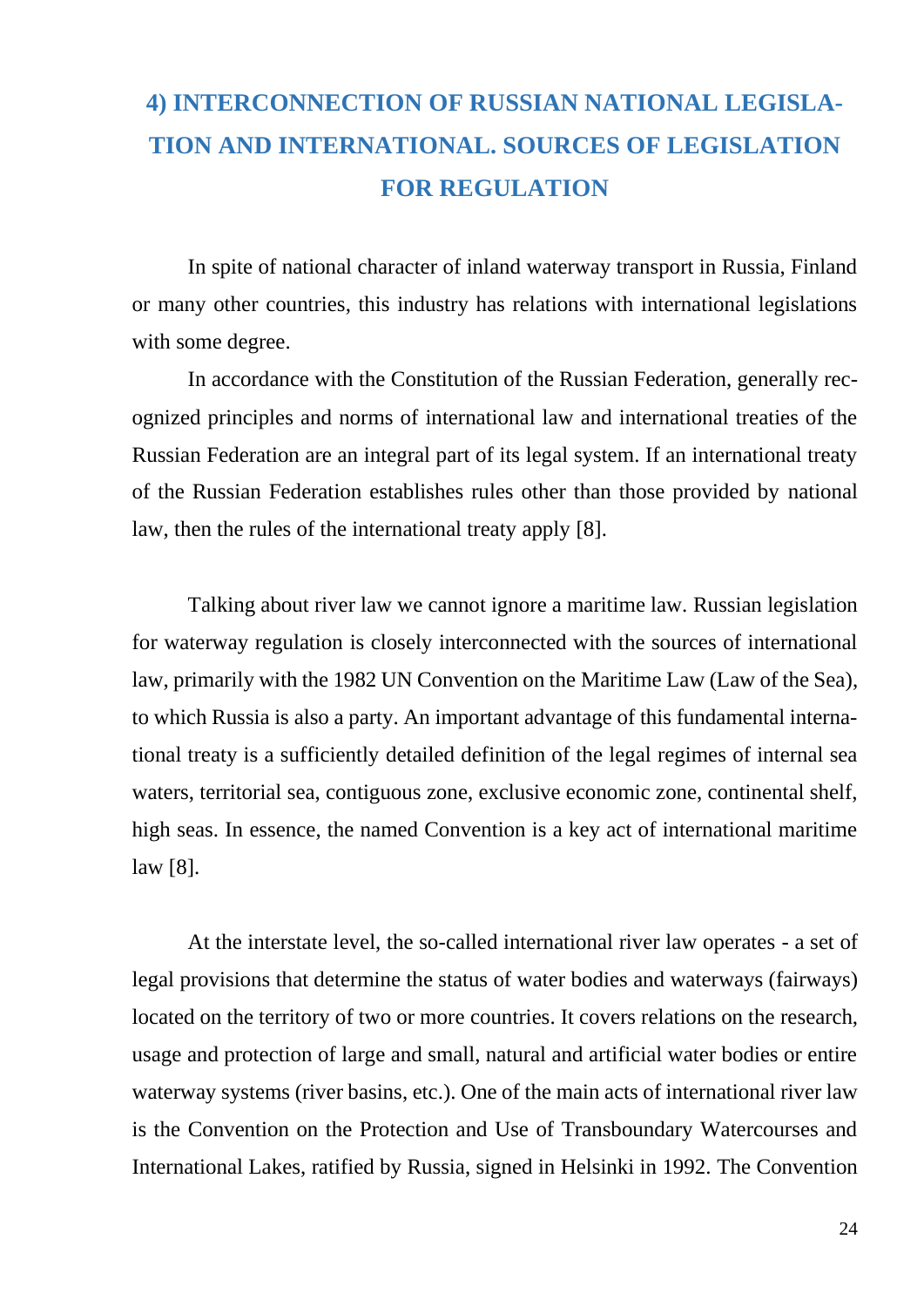covers many important issues related to the use and protection of waters, including exchange of information, joint scientific research, coordination of water management and water protection measures preventing any negative transboundary impact (water pollution, harm to the natural environment, etc.) [8].

In the abovementioned Convention, one can see following regulations for example in regard of ecological issue for transboundary waterways, like Saimaa Canal.

…"The Parties shall take, in particular, all appropriate measures:

- to prevent, control and reduce water pollution that has or may have a transboundary impact;

- to ensure the use of transboundary waters for the purpose of ecologically sound and rational management of water resources, their conservation and protection of the environment to ensure the use of transboundary waters in a reasonable and equitable way, taking into account their transboundary nature when carrying out activities that have or may have a transboundary impact;

- to ensure the conservation and, when necessary, restore ecosystems. Measures to prevent, control and reduce water pollution are taken as far as possible at the source of pollution. These measures should neither directly nor indirectly lead to the transfer of pollution to other components of the environment.

When implementing these measures, the parties are guided by the following principles:

- the principle of taking precautionary measures, in accordance with which measures to prevent the possible transboundary impact of the leakage of hazardous substances should not be postponed on the basis that scientific research has not fully established the extent of the causal relationship between these substances, on the one hand, and the possible transboundary impact, on the other;

- the "polluter pays" principle, according to which the costs of pollution prevention, control and reduction measures are borne by the polluter;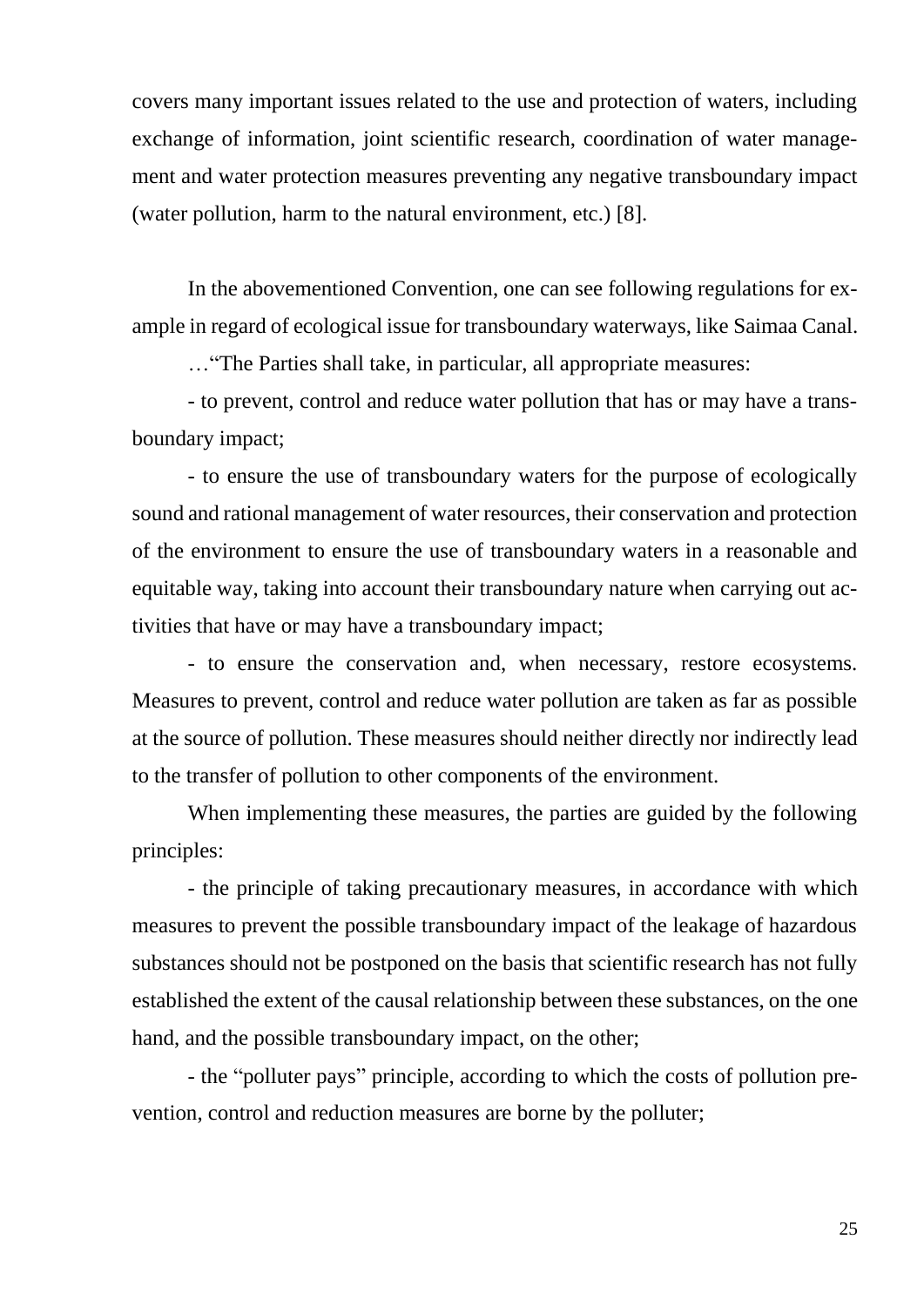- water resources are managed in such a way that the needs of the present generation are met without compromising the ability of future generations to meet their own needs" [5].

Other important legal document of international character in the field of inland waterway transport is European Agreement on Main Inland Waterways of International Importance (1996). After 1991 European countries were developing new strategies for the network of transport system especially focusing on Rhine – Main – Danube waterway. And by 1996 the new document has been worked out to categorize all the waterways of united European states. Russia also joined to and takes part in this Agreement.

Quote from this Agreement: "…Guided by the European Agreement on Main Inland Waterways of International Importance (1996), the Contracting Parties accept the provisions of the Agreement as an agreed plan for the development and construction of a network of inland waterways, referred to as the "network of inland waterways of international importance" or "network of waterways paths of category E", which they intend to carry out within the framework of their respective programs. The waterway network of category E includes inland waterways and ports of international importance, which are indicated in the annexes to the Agreement…" [9].

Main inland waterway of Volgo-Balt is also part of the international importance waterways.

However inland waterways of Russian Federation has not become so open for the international shipping, as it may be desired or seemed from the international agreement. Domestic regulation in this field still prevail being at the same time very inconsistent and unsystematic. This coupled with geographical and navigational limitations made the industry lacking of funding for keeping the paces of the development enough for national and foreign shipping interests.

Nevertheless, let us see on what are the so-called sources of Russian legislation in the field of inland waterway transport.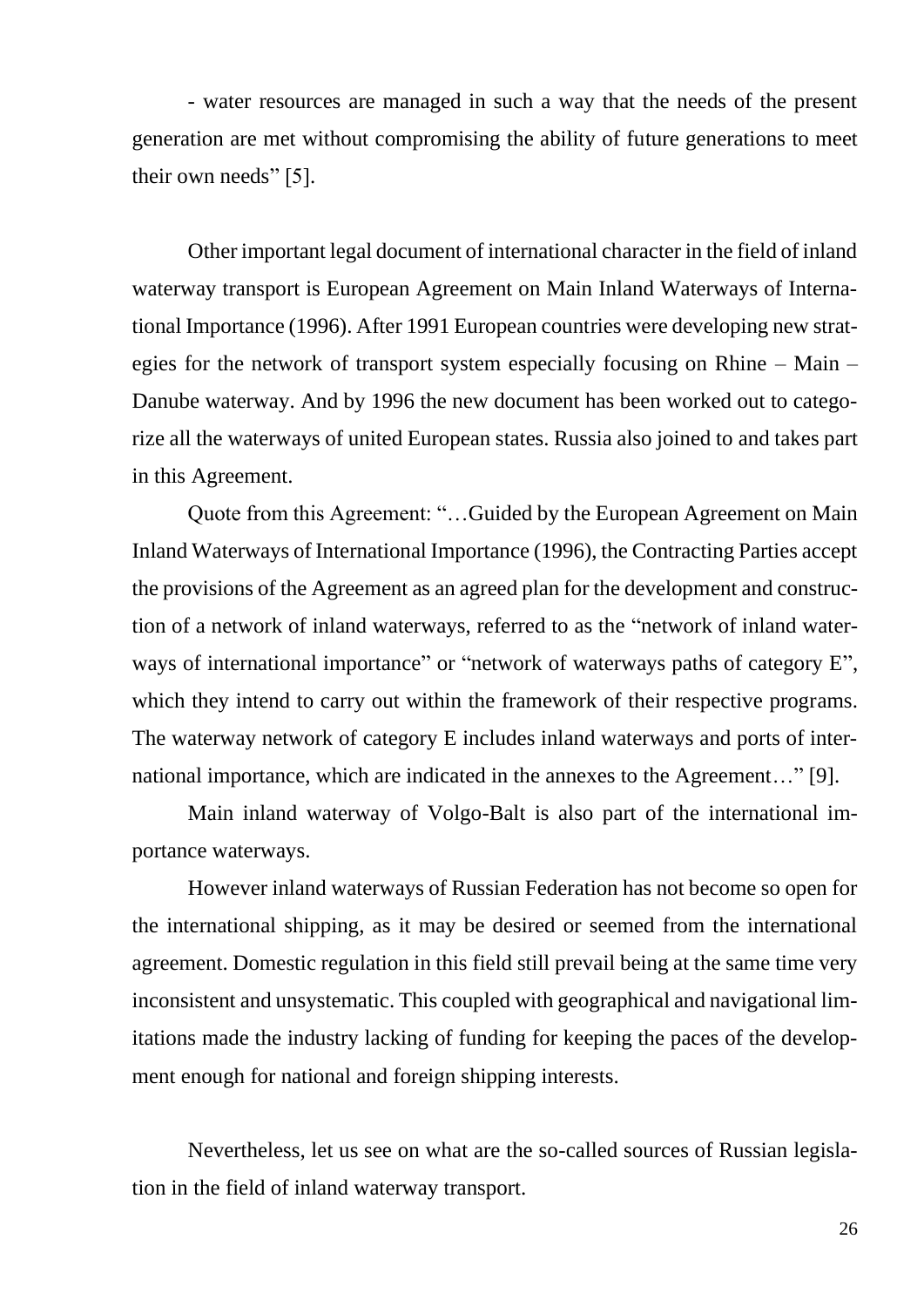Surely, the main and decisive position in relation to all other sources of law is occupied by the Constitution of the Russian Federation as the Basic Law of the state. Some law experts says that formally the Constitution is the highest-level source of national river law, acting as a legal basis for its development. At the same time, the Constitution contains provisions that are directly related to transport. For example, the Constitution of the Russian Federation (Art. 71) assigns the management of federal transport and communication routes to the jurisdiction of the Russian Federation. This provision is fundamental in the legal regulation of transport activities.

After the Constitution, which is declarative document, goes also important and more practical source of river law - the Civil Code of the Russian Federation. In accordance with Article 2 of the Civil Code of the Russian Federation, civil legislation regulates contractual and other obligations, as well as other property relations, i.e. The Civil Code, in essence, is a document that has, in a certain part, general significance for codified and complex transport acts.

This document contains in a separate chapter (Chapter 40) the concentrated norms governing the main provisions for transportation in general: on the contract for the carriage of goods and passengers, loading and unloading of cargo, liability of carrier, claims and lawsuits, etc. In the transport sector, property relations are governed by Articels 784 - 800 of Chapter 40 "Transportation", Articles 801 - 806 of Chapter 41 "Transport expedition", Articles 632 - 649 of Chapter 34 "Lease" and by many other articles of the Civil Code of the Russian Federation [8].

The Code of Inland Water Transport of the Russian Federation (CIWT) entered into force in 2001 and brought the legal framework of the Russia's river transport in line with the requirements of market relations. Because by that time the former USSR IWT Charter was estimated as a product of administrative/command economic system and ensured the implementation of state plans for the transportation of goods [8].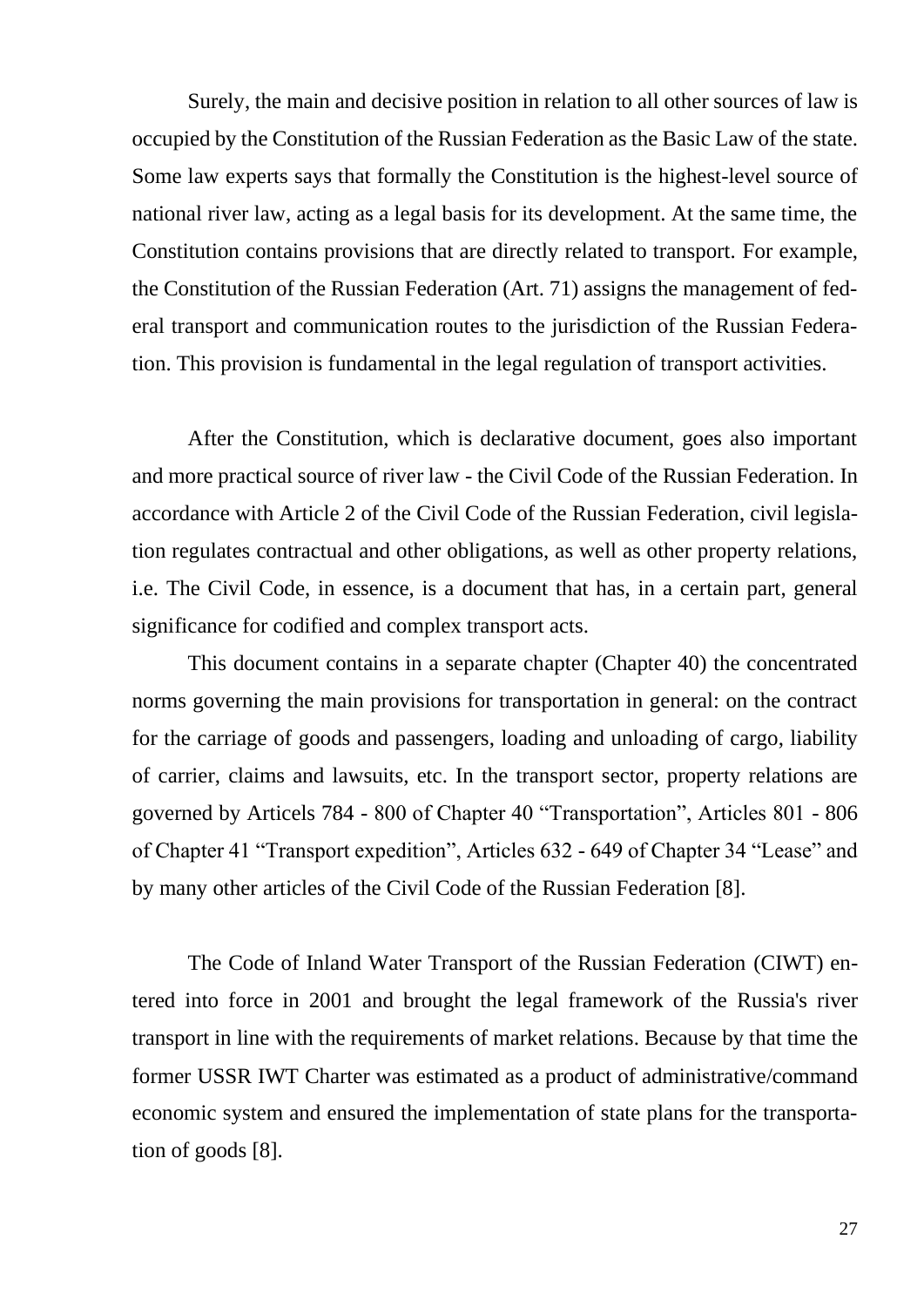One of the comprehensive comments about transport legislation in Civil Code gives V.A. Egiazarov, [5]. He says "…it should be borne in mind that the Civil Code is a sectorial and civil codified act, and the Code of Inland Water Transport (other transport codes) is a codified act of a complex nature, containing not only the civil law norms, but also norms of other branches of law. Studying closely at the content of the norms/provisions and acts that make up the legislation on Russian transport, it shall be noticed that most of them belong to civil, administrative, financial, environmental and other branches of law and legislation".

The CIWT of Russian Federation itself, acting as a codified legislative act, regulates, in the most detail, issues related to activities in the industry of inland waterway transport.

Among Federal laws relating to activities in inland waterway transport are:

- the Federal Law №117-FZ "On the safety of hydraulic structures" of 21.07.97;

- the Federal Law "On the Privatization of State and Municipal Property" dated 21.12.2001 №178-FZ (last edition).

The issues raised on rent payment for land occupied by organizations of IWW Basin Administrations are regulated by the Land Code of Russian Federation.

Among the regulatory legal acts of the Government of the Russian Federation can be called, for example, the "List of Inland waterways of the Russian Federation", approved by the order of the Government of the Russian Federation of 19.12.2002 №1800-R.

A separate chapter in this study highlights the main issues of the Code of Inland Water Transport of the Russian Federation.

Among the sources of so-called river law (analogy of maritime law) we can find a bunch of different legal documents. Sources of river law are also by-laws, which can be divided into three groups: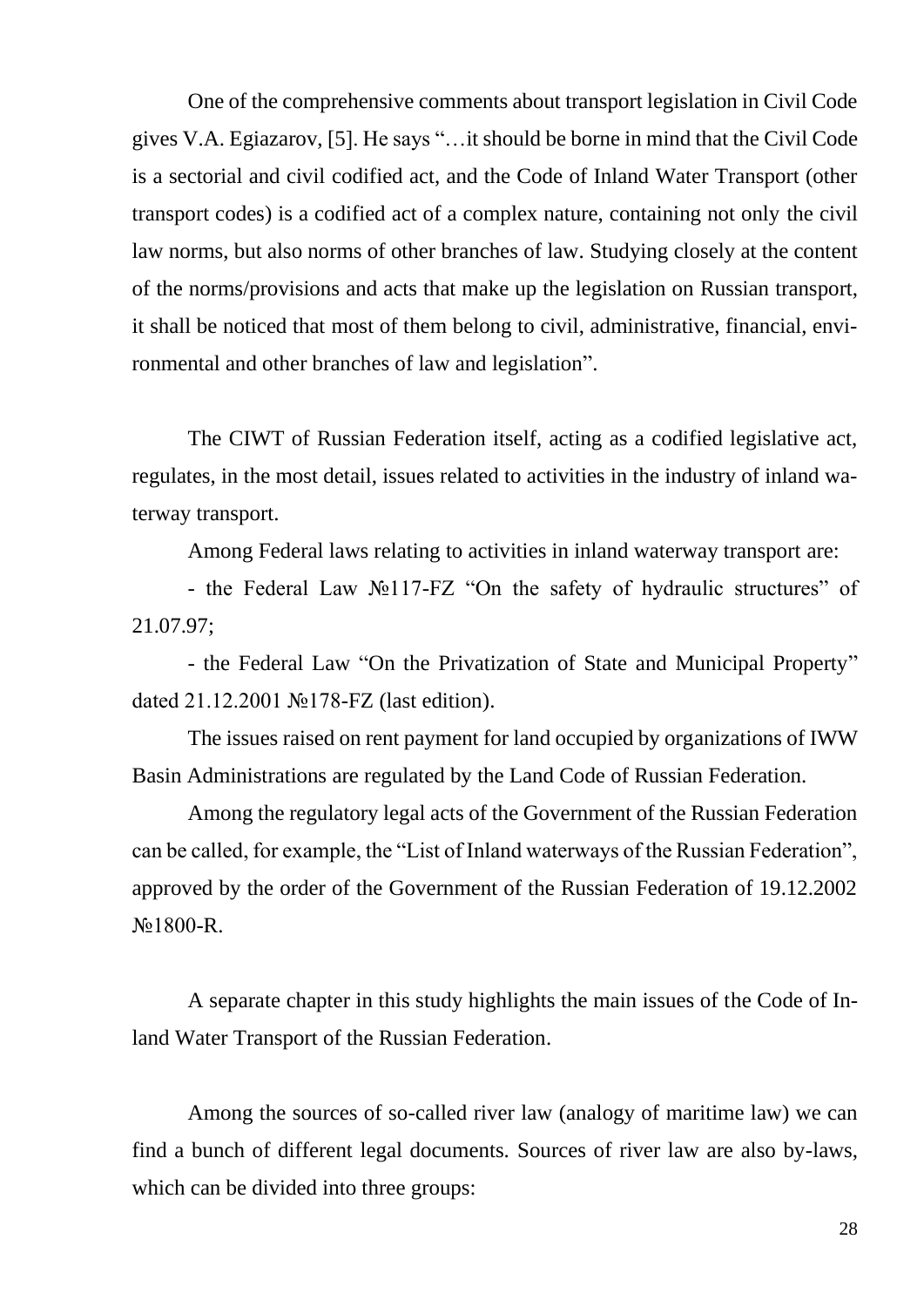- decrees of the President of Russian Federation;

- resolutions, orders, decrees of the Government of Russian Federation; and

- instructions, regulations and rules emanating from ministries and departments.

So initially but additionally should we mention such source of legislation as Presidential decrees, regulating the most important although specific areas of transport relations:

- Decree of the President of the Russian Federation of July 7, 1992 "On compulsory personal insurance of passengers" (as amended by the Decrees of the President of the Russian Federation of April 6, 1994, July 22, 1998);

- Decree of the President of the Russian Federation of April 6, 1994 "On the main directions of state policy in the field of compulsory insurance";

- Decree of the President of the Russian Federation of October 2, 1998 "On the approval of the Regulations on military transport duties";

- Decree of the President of the Russian Federation of August 16, 2004 "Issues of the Ministry of Defense of the Russian Federation" (as amended on August 10, 2011 №1081);

- Decree of the President of the Russian Federation of July 18, 2005 "On the procedure and conditions for business travels of federal civil officials".

In addition to the documents above, there are following sources for regulation of inland waterway transport formed in the acts of the Government and ministries of Russian Federation:

- Order of the Government of the Russian Federation of December 19, 2002 No 1800-r "On approval of the List of inland waterways of the Russian Federation" (as amended on July 7, 2005);

- Order of the Ministry of Transport of Russia of December 5, 2002 №155 "On licensing certain types of activities in inland water transport";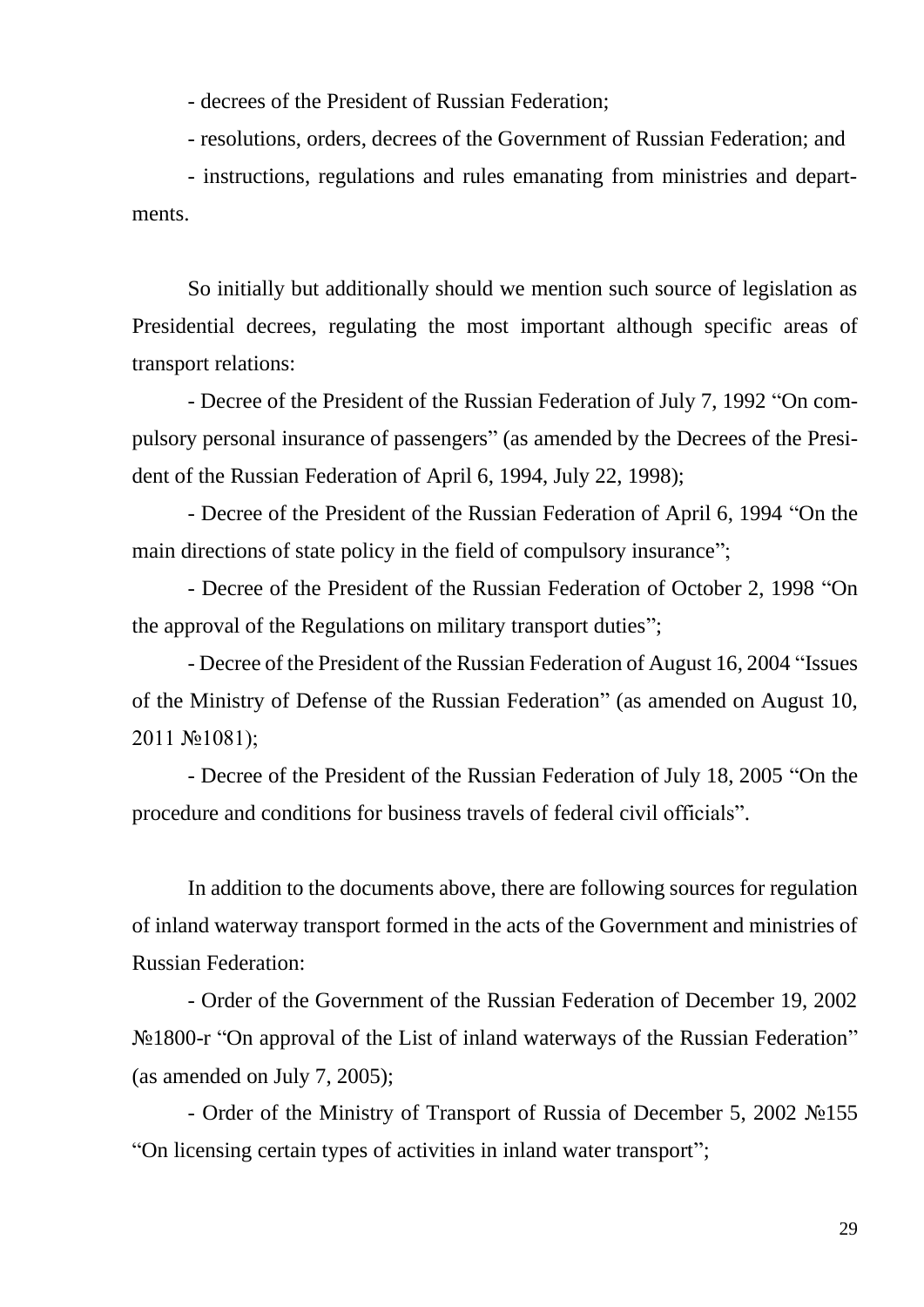- Order of the Ministry of Transport of Russia of December 24, 2002 №158 "On approval of the Fire safety rules on the ships of inland water transport of the Russian Federation" (as amended on April 22, 2003);

- Decree of the Government of the Russian Federation of February 6, 2003 N<sup>o</sup> <sup>2</sup> ™ <sup>o</sup> measure of the Regulation on special conditions for the use of the coastal strip of inland waterways of the Russian Federation";

- Decree of the Government of the Russian Federation of February 6, 2003 N<sup>o</sup> <sup>2</sup> "On approval of the Rules for the provision of services for the carriage of passengers, baggage, cargo for personal (household) needs by inland waterway transport" (as amended on January 18, 2007);

- Order of the Ministry of Transport of Russia dated September 30, 2003 No 194 "On the approval of the Instruction for recording income and expenses for ordinary activities in inland water transport";

- Order of the Ministry of Transport of Russia of November 2, 2003 №195 "On approval of the Regulations on the procedure for assigning names to ships of inland water transport";

- Resolution of the Government of the Russian Federation of May 31, 2005 No 249 "On approval of the Regulations on certification of crew members of inland navigation vessels";

- Resolution of the Government of the Russian Federation of November 21, 2005 №690 "On approval of the Regulation on the protection of navigable hydraulic structures and aids to navigation equipment";

- Decree of the Government of the Russian Federation of August 13, 2006 No 490 "On licensing certain types of activities in sea and inland water transport";

- Order of the Ministry of Transport of Russia of January 16, 2006 №7 "On approval of the List of basin governmental bodies in inland waterway transport, where qualification commissions are created";

- Order of the Ministry of Natural Resources of Russia dated July 4, 2007 No 169 "On approval of Methodological instructions for the development of plans for the integrated use and security of water structures";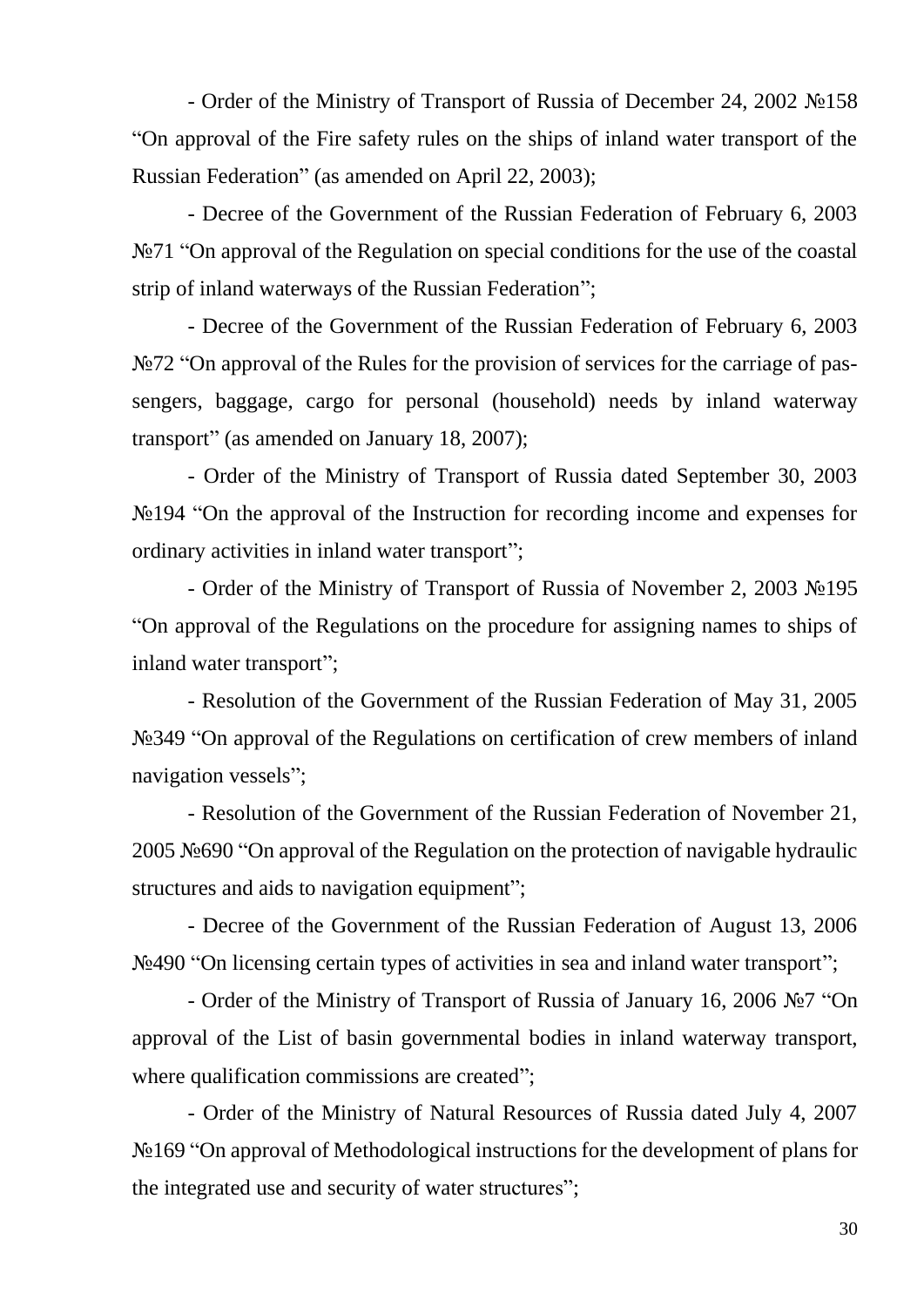- Resolution of the Government of the Russian Federation of February 16, 2008 №85 "Regulation on obtaining a permission for the right of foreign flag vessels to navigate on the inland waterways of the Russian Federation".

- Decree of the Government of the Russian Federation of April 2, 2008 №233 "On the conditions of navigation on the inland waterways of the Russian Federation of naval ships, border guard ships, naval auxiliary ships and other vessels of state or municipal ownership and operated only for non-commercial purposes".

In 2008, by Decree of the Government of the Russian Federation of April 23, 2008 №293, following documents were approved:

- the "Instruction on state regulation and control of prices (tariffs, fees) for the services of natural monopoly entities in transport terminals, ports, airports and services for the usage of inland waterways infrastructure";

- the "List of subjects of natural monopolies services in river ports, prices (tariffs, fees) for which are regulated by the state";

- the "List of subjects of natural monopolies services for the usage of the infrastructure of inland waterways, prices (tariffs, charges) for which are regulated by the state";

- Order of Rostransnadzor dated 08.24.2012 №AK-432fs "On Approval of the Regulations on the Department of State Marine and River Supervision (of the Federal Service for Supervision in the Transport Industry)", [10].

- Decree of the Government of the Russian Federation of April 27, 2017 №502 "On approval of the Rules for the provision of subsidies from the federal budget to Russian organizations to reimburse part of the cost for purchasing (building) new commercial vessels to replace scrapping vessels", [16].

The sources listed here above are in a strictly legal sense. Some authors in theory equate such sources with forms of law, while, for example, the material sources of the provisions of the CIWT are those economic conditions, the presence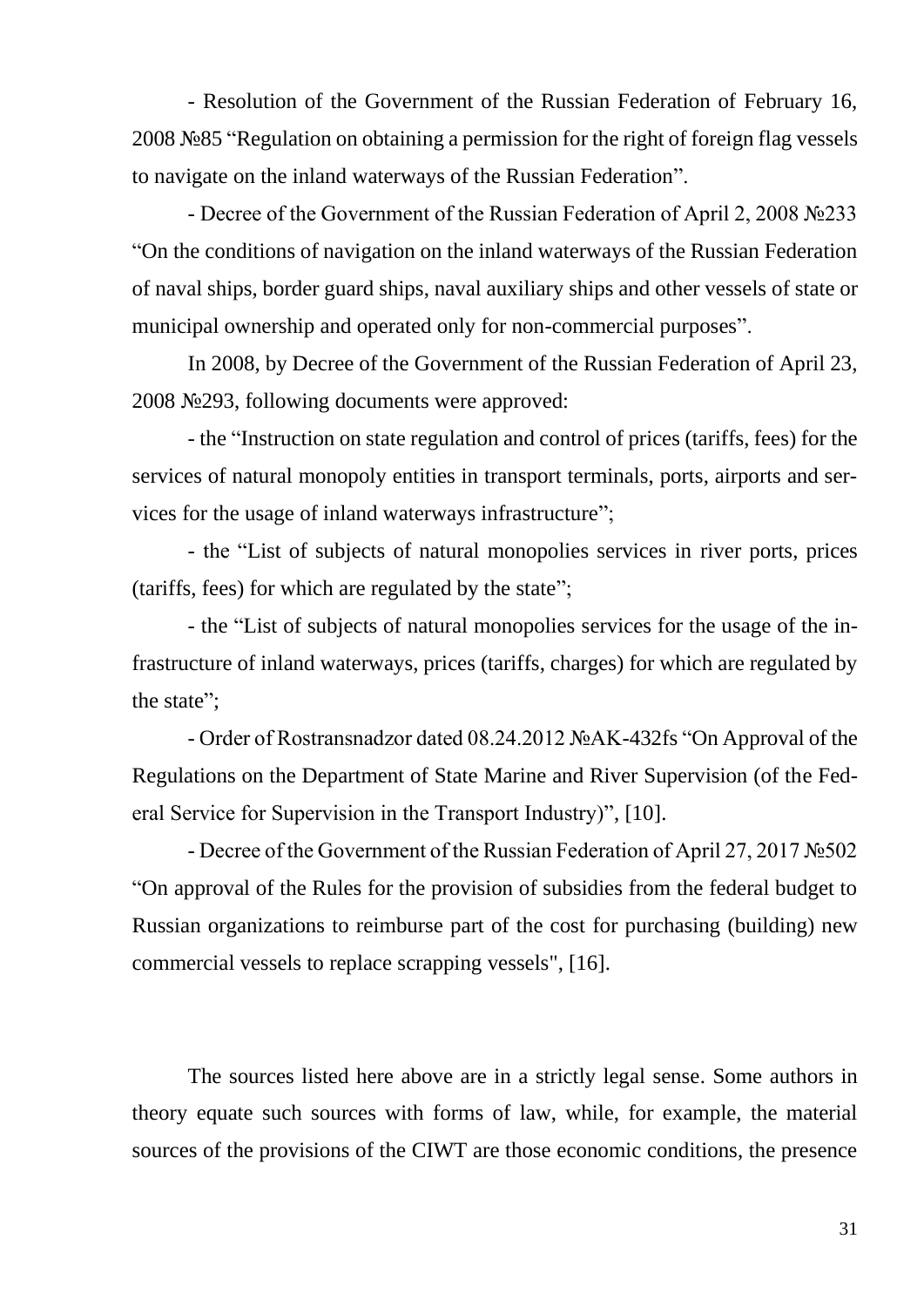of which determined the adoption of the relevant legal provisions. Here, in fact, experts judge "…we are talking about the sources of legislation, and not law, since the branch of transport law in our country has not yet taken shape of the final form" [5, 10].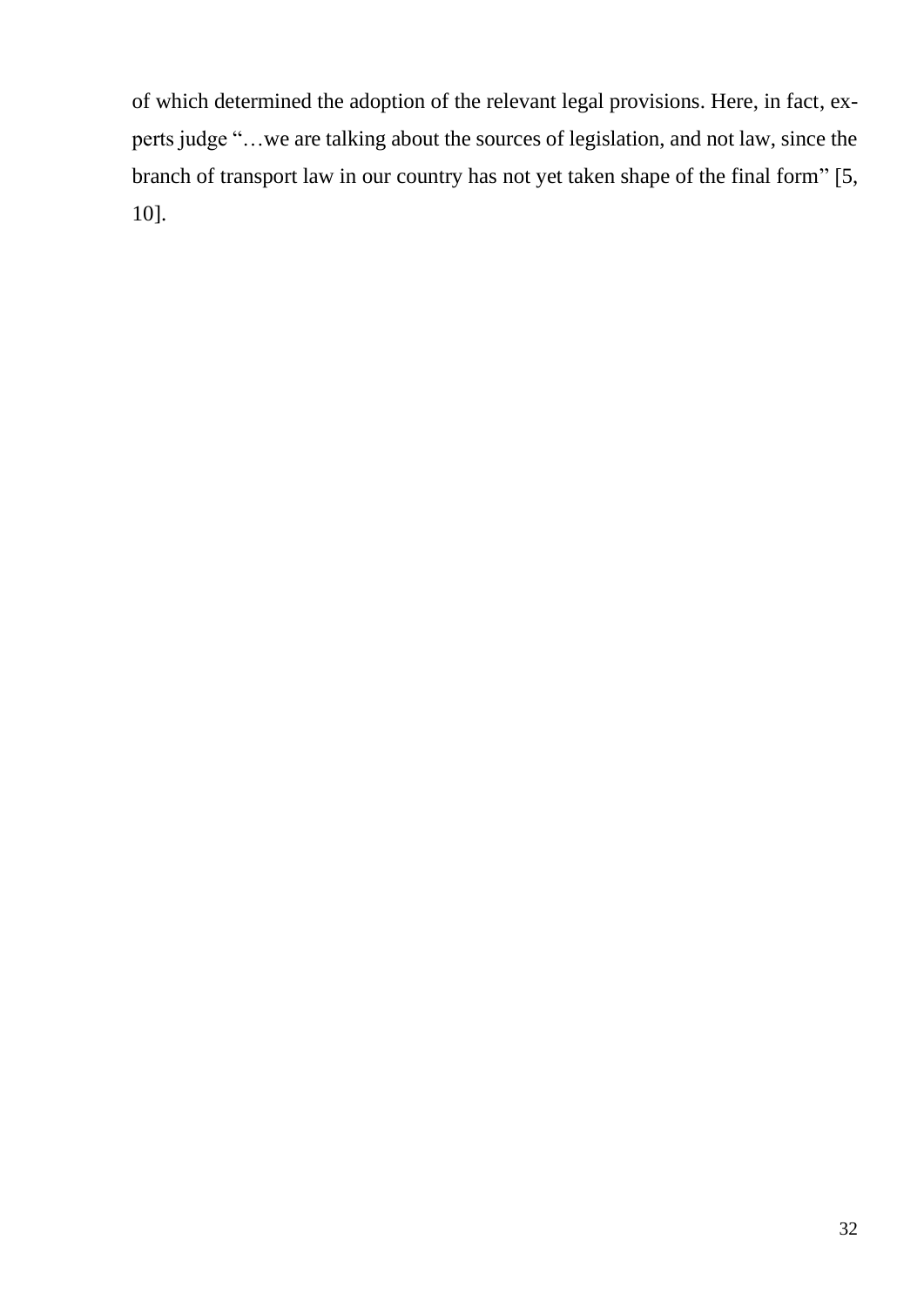### **5) THE CODE OF INLAND WATERWAY TRANSPORT OF RUSSIAN FEDERATION AS MAIN REGULATING DOCUMENT IN THE INDUSTRY**

Code of Inland Waterway Transport of Russian Federation has been adopted by Duma and Federation Counsel in February 2001. A constant activities are taking place every year in different fields of the industry providing the regular modifications in the initially adopted document and recently a CIWT version of June 2020 is available.

There are 18 Chapters in the CIWT of current edition:

Chapter 1 General provisions (articles 1-6);

Chapter 2 Inland waterways (articles 7-12);

Chapter 3 Vessel (article 13-14);

Chapter 4 Ownership of the vessel, state registration of vessels and rights on them, registration for floating objects (articles 15-25);

Chapter 5 Crew of the vessel (article 26-33);

Chapter 6 Safety of shipping (articles 34-41);

Chapter 7 Indemnification for loses from vessels collisions (articles 42-44);

Chapter 8 Drawn/salvaged property (articles 45-52);

Chapter 9 Ports (articles 53-59);

Chapter 10 Charter of the vessels (articles 60-65);

Chapter 11 Cargo carriage (articles 66-87);

Chapter 12 Towing of vessels and floating structures (articles 88-94);

Chapter 13 Transportation of passengers, their luggage and postal items (articles 95-103\_1);

Chapter 14 Direct and combined cargo transportation (articles 104-114);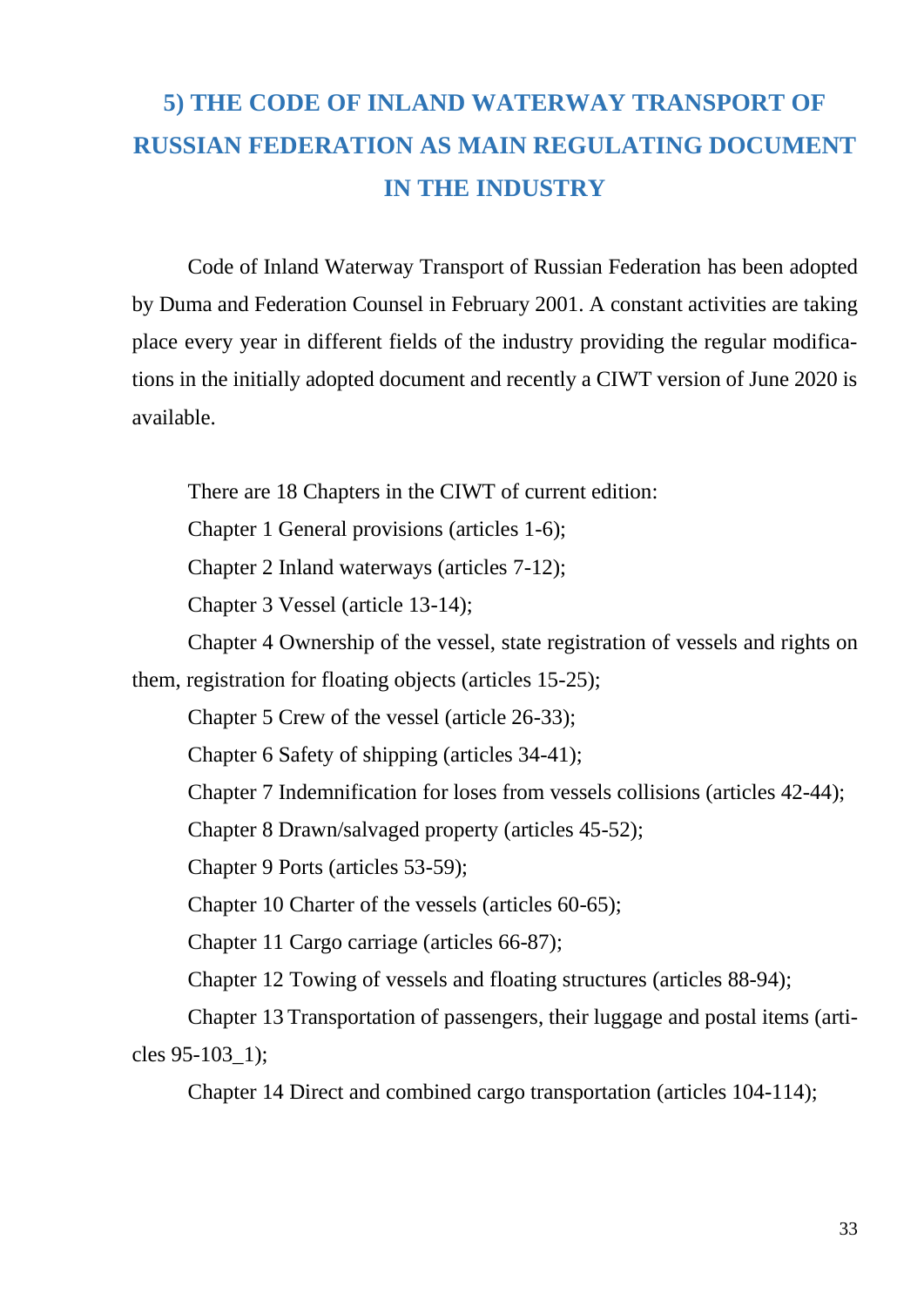Chapter 15 Liability of shipowner, of carrier, of towing vehicleer, of consignor, of consignee, of the sender and the recipient of the towed structure (articles 115-122);

Chapter 16 Salvation of vessels and other property (articles 123-139); Chapter 17 General Accident/Wreck (articles 140-159); Chapter 18 Acts, claims and trial actions (article 160-164) [8].

Clause 1 of CIWT of Russian Federation speaks of state regulation, which is a set of measures, carried out in legal and organizational forms in order to give relations on inland waterways the required level of order. It talks about executive authorities, [8].

In this regard, it shall be mentioned that this element of the state regulative mechanism mainly provided through management. The main coordinating body of the executive power in the field of inland waterway transport is the Ministry of Transport of the Russian Federation (see also the Government Resolution of Russian Federation dated 30.07.2004 №395 "On approval of the Regulation on the Ministry of Transport of the Russian Federation").

Code of Inland Waterway Transport of Russian Federation (CIWT) is designed to perform the functions of industry legislative array. We mentioned earlier the relations arising in the scope of inland waterway transport activities are multifaceted, as a result of which they fall into the field of the regulatory impact of the norms/rules of various branches of law - the CIWT contains the norms of civil and administrative (the largest share), environmental and other branches of law. Due to the peculiarities of the development of branches of Russian law, the transport legislation has been developed, to which the CIWT belongs. But there is no reason to talk about transport law as a branch of law (lack of legislation - these are different social and legal phenomena). Therefore, the CIWT accumulates the norms/rules of institutions of various branches of law, directing their regulatory impact on the activities of legal entities when they come into contact with such a technological complex as Inland waterway transport [11, 12].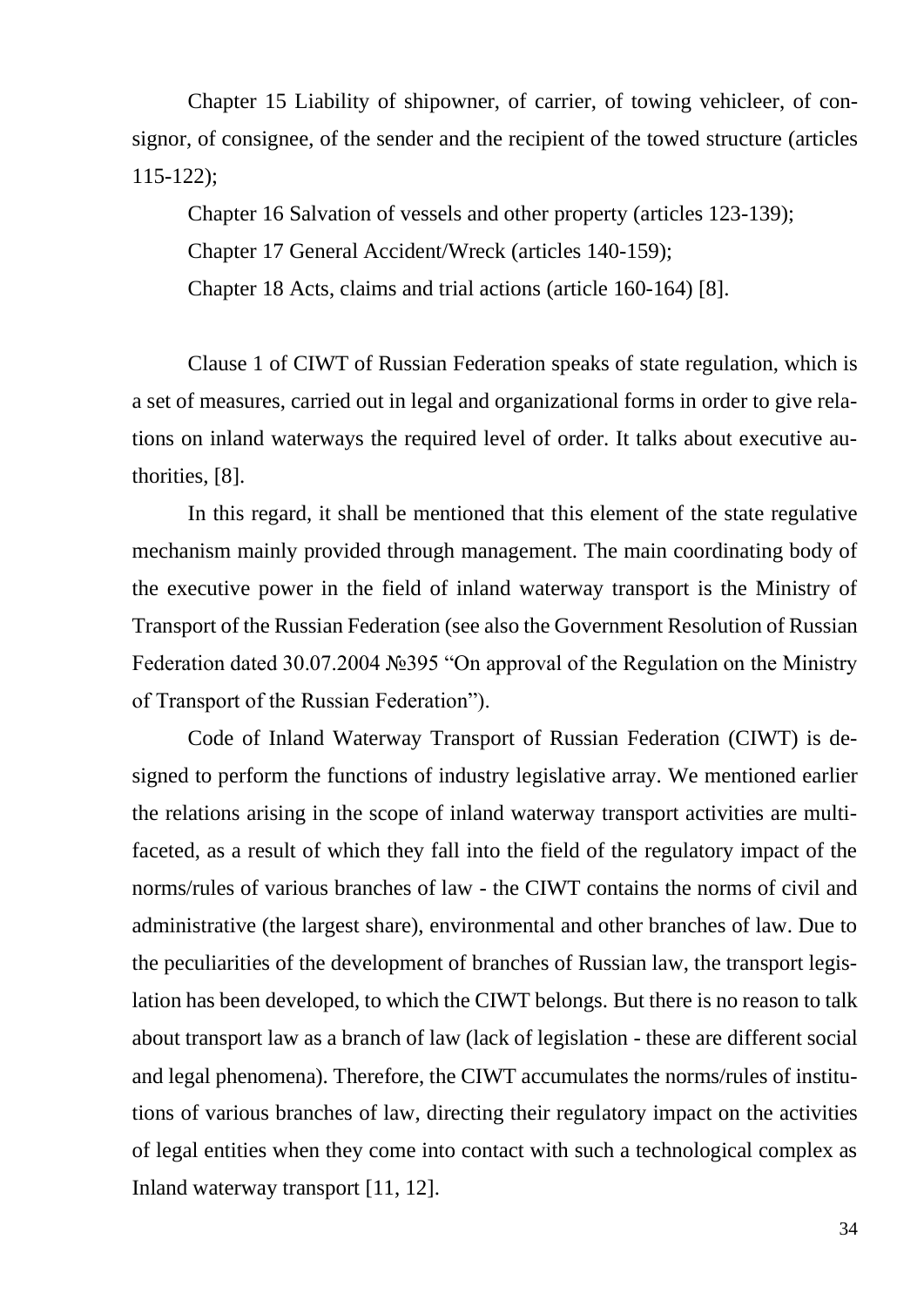This Code governs the relationship arising between organizations of inland water transport of the Russian Federation, consignors, consignees, passengers and other physical and (or) legal entities in the implementation of shipping inland waterways of the Russian Federation, and determines their rights, obligations and a responsibility.

In the CIWT, the subjects for regulation are indicated in an extremely general way - more specifically - they are determined on the form they use/engage the infrastructure of the IWWs. For example, under IWT the organizations should be understood, first of all, shipowners, but when it comes to transportation - the status comes to the fore the shipowner exactly as a party to the obligations of transportation.

One of the subjects also falling within the scope of the regulatory impact of the CIWT is the Federal Service for Supervision of Transport. Like for some other public authorities its status, competence, subjects of jurisdiction and all regulated provisions of such bodies, are given in the CIWT in the relevant framework but only in regard to IWT. Other subjects may include, for example, adjusters in the event of General Accident, Pilots and Pilot organizations, and other entities.

The provisions of the Code of Inland Waterway Transport applies to:

1) Inland waterways of the Russian Federation and located on them navigable hydraulic structures, berths;

2) Ports located on the inland waterways of the Russian Federation;

3) Vessels and floating structures intended for navigation on the inland waterways of the Russian Federation.

As one can see the action of the CIWT in juridical space is not defined in the document as usual - by indicating its territorial limits of the jurisdiction. So, in the Code, only certain parts of the material world are listed, called IWWs, ports, vessels and hydraulic structures. As for the jurisdiction of the CIWT in general terms, its limits are outlined by the State Borders of the Russian Federation.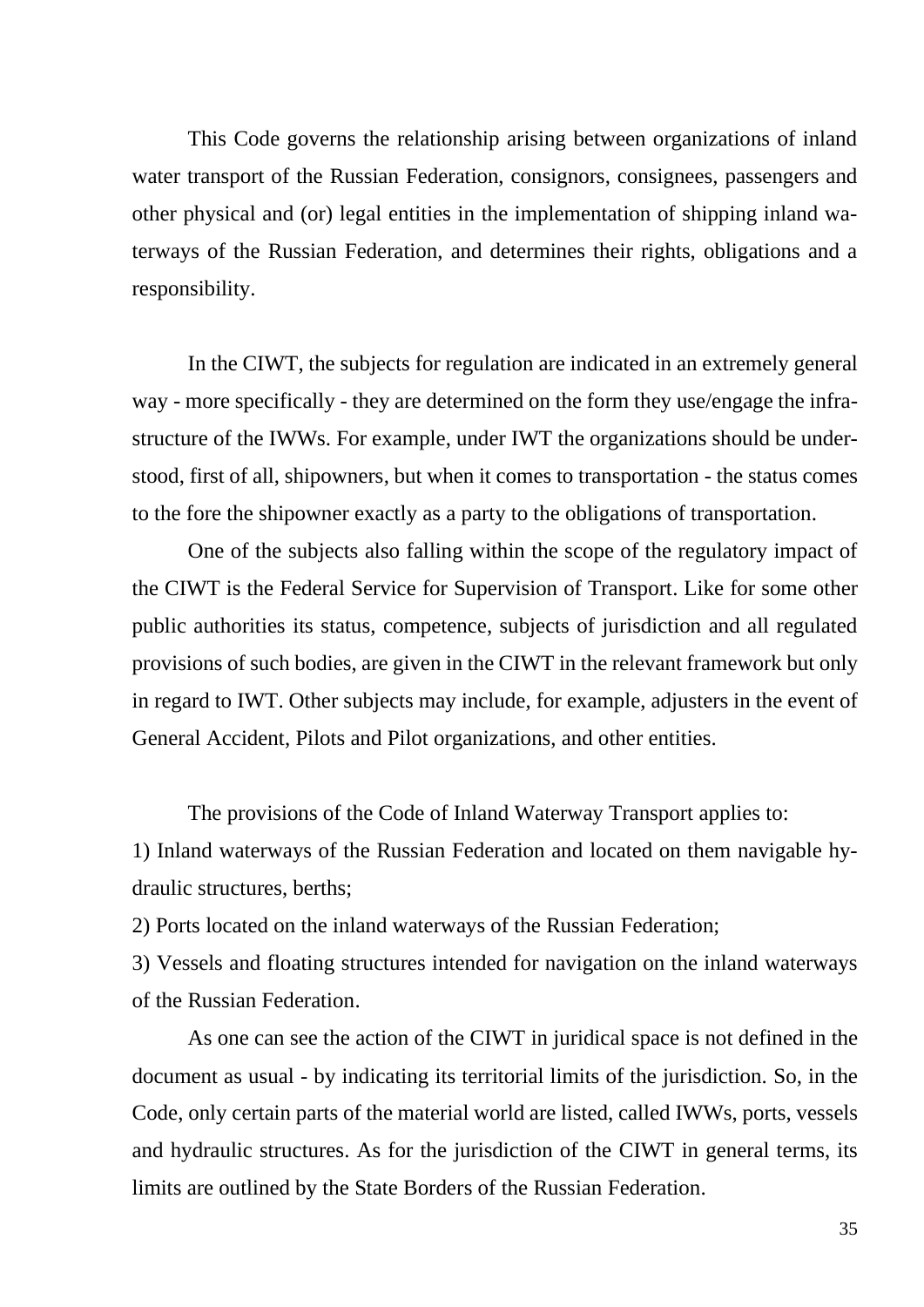The term of IWWs is clear given in CIWT. As for navigable hydraulic structures (for example, locks), they did not need a separate mentioning, since they functionally represent an integral part of the IWWs themselves, therefore the provisions of the CIWT should be extended on them.

The full list of hydraulic sites/structures (given in the separate law – the Federal Law of 21.07.97 №117-FZ "On the safety of hydraulic structures") include, in particular:

- dams;

- buildings of hydroelectric power stations;

- tunnels;

- canals;

- pumping stations;

- shipping locks;

- ship lifts;

- dikes, structures for protection against floods and destruction of banks and the bottom of reservoirs, and other structures.

Directly the navigable hydraulic structures (NHS) include locks, ship lifts, as well as ports hydrotechnical structures (including births). But at the same time, some provisions of the CIWT are applicable to those NHS that are not navigable. For example, the installation on the coastal strip of any permanent lights directed towards the vessel's fairways, with the exception of navigation lights are prohibited. This mandatory rule also applies to activities involving the use of non-navigable hydrotechnical structures.

The regulatory impact of the Code is aimed at relations, arising from the use or operation of IWW's infrastructure. The infrastructure of inland waterways - is a integrated technological complex, including

- the waterways themselves; as well as

- ports,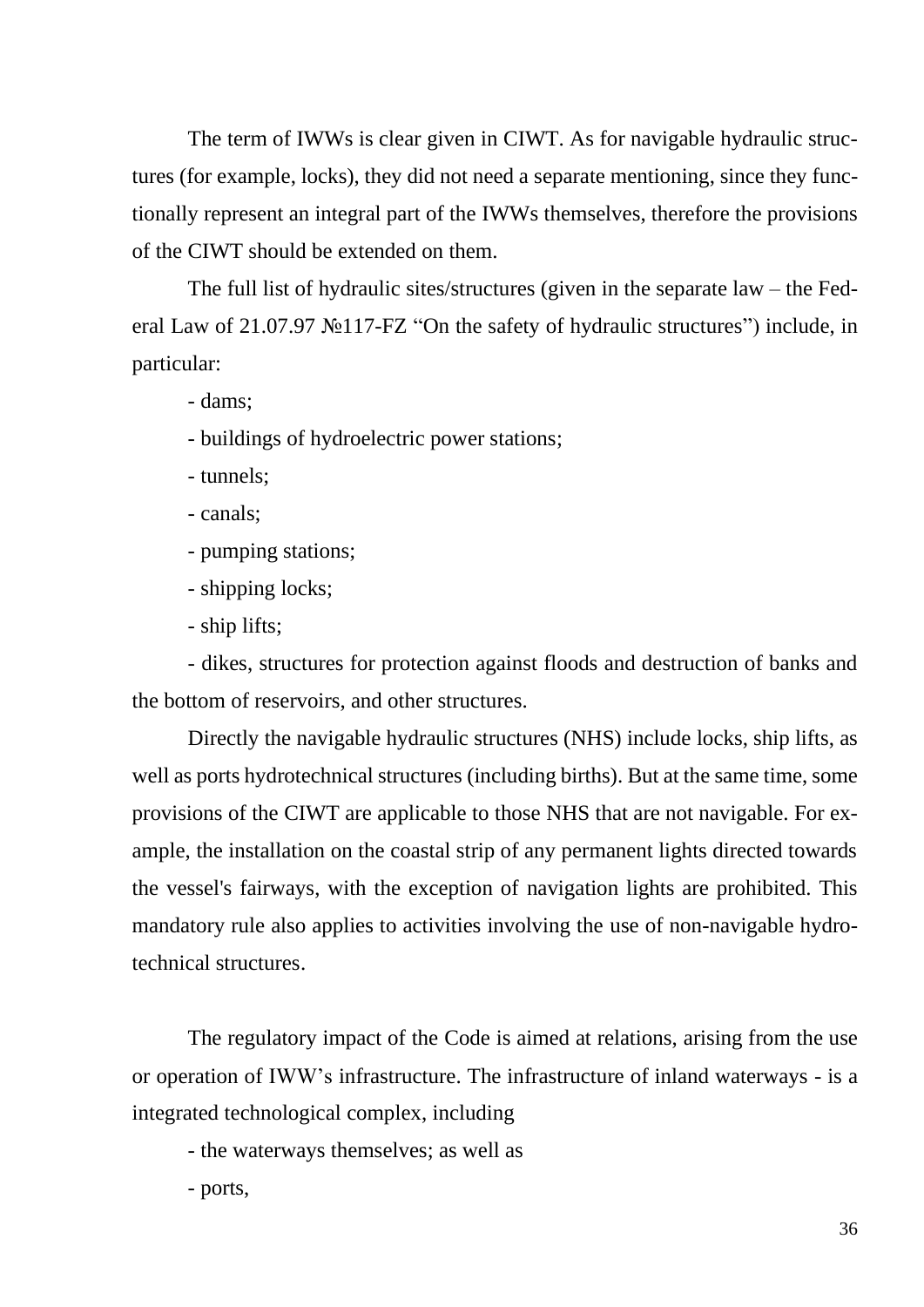- navigation systems,

- hydrotechnical sites, where the operation of the IWWs is carried out.

Also the effect of the provisions of the CIWT applies to vessels and other floating objects/structures (for example, rafts), operated at the inland waterways of Russian Federation.

One thing about CIWT is worth to be mentioned specifically. One of the articles of Code is specifying that it delimit the areas of regulatory impact of CIWT and Russian Merchant Shipping Code (MSC), depending on the navigational and hydrographic conditions of vessel's navigation and the safety of navigation.

Everywhere navigational and hydrographic conditions are indicated using textual characteristics of the sea (river) and coastal areas with recommendations for navigation based on these characteristics, as well as using a graphic image (chart/map) of the corresponding navigation area. Providing and ensuring navigational and hydrographic conditions is one of the main components of ensuring the safety of shipping. In this sense the term "navigational and hydrographic aid" (NHA) is also used. The main goal of the NHA is to study the seas and IWWs in order to create new and correct existing recommendations (manuals, guides) for navigation and navigational charts. So, in those areas of inland waterways, where the navigational and hydrographic conditions for shipping and ensuring the shipping safety meet the conditions of the maritime regime of navigation (this is the case, for example, in the sections of some northern rivers) the requirements and rules of the Russian Merchant (maritime) Shipping Code are preferable for application, instead of the corresponding rules of the CIWT. For example, the rules of the Russian MSC, which can be applied in the specified areas of the IWWs, are, first of all, the rules regarding "Sea Pilots", the rules of "Minimum Crew of a Ship" and the "Rescue of Ships and other Property", as well as the rules on "General Accident/Wreck". In part, this also includes the rules on compensation for damage in a collision of vessels, [10].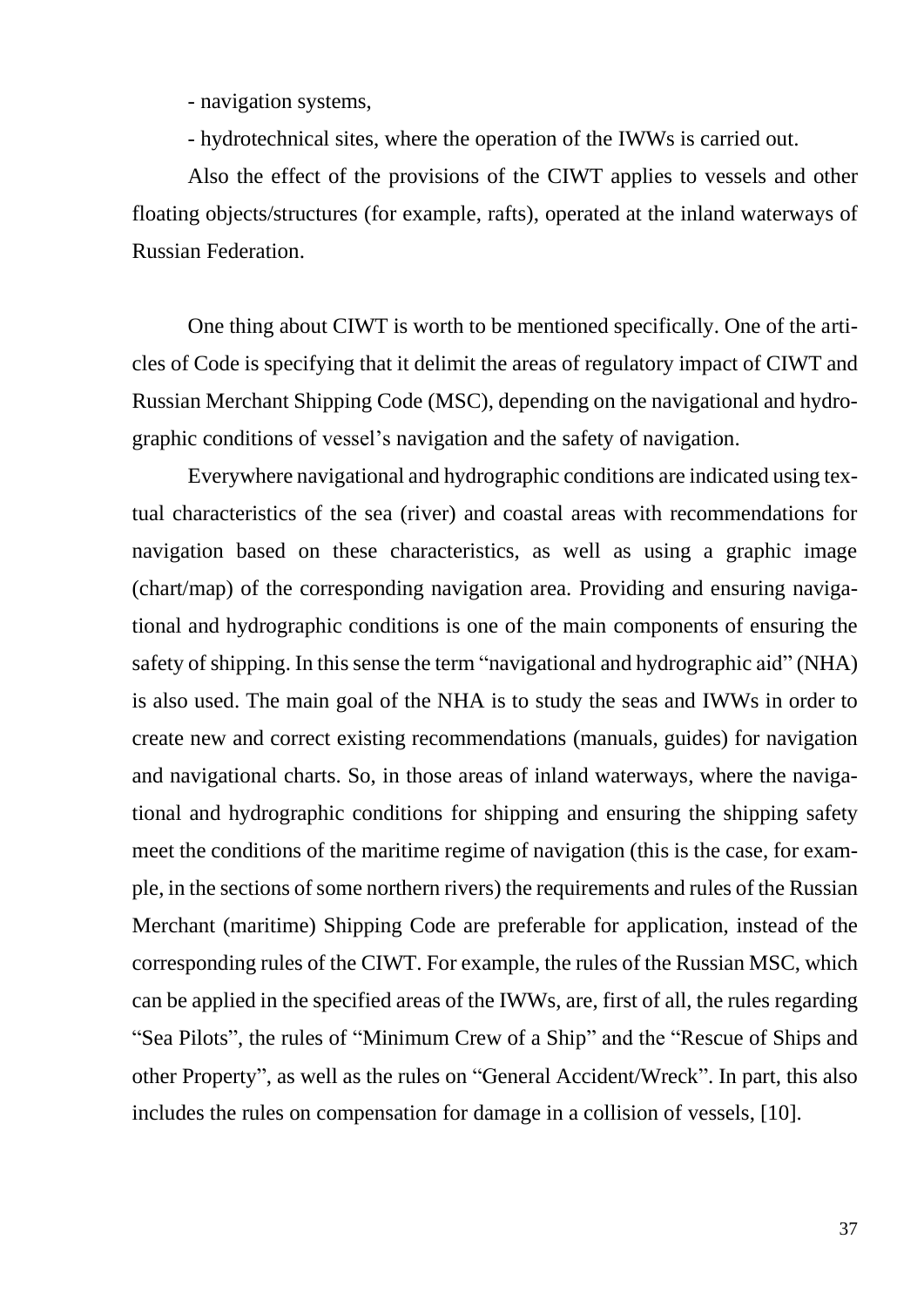The peculiarity of the legal relations under CIWT is that it makes emphasis on the use/navigation of/on IWWs, i.e. the use of other means of transport is not subject to the norms/provisions of the CIWT. These inland ways are of water nature, i.e. they provide the possibility of movement exclusively for river, and in some cases sea vessels, i.e. allow the use of only waterway transport to move/carry objects. CIWT considers as the IWWs of the Russian Federation both natural waterways and artificially created ones. Natural waterways include those that are created by nature, without active human influence on them, i.e. rivers, lakes, etc. Artificial inland waterways are created with the direct participation of humans and are aimed at providing water communication between individual regions or other localities, for example, canals, reservoirs, etc.

At the same time, the CIWT establishes two essential features/requirements for navigable waterways that can be attributed to the IWWs of RF:

- exclusive federal property, i.e. such waterways/facilities belong to the state, which, as the owner, establishes and regulates the procedure for their use/operation, and first of all, for shipping/navigation on them;

- the presence of navigation signs (aids for navigation) or other means and systems for marking the waterways/facility. These signs and systems allow not only determining the location of the waterway/facility itself, its coast, but also special conditions for navigating along it, for example, shallow water, shoals, etc.

Only if the waterway meets the above specified requirements it can be considered as an inland waterway of the Russian Federation, [8,10].

Experts of the industry law however still arguing some gaps in the CIWT or contradictions in particulars. Unfortunately though in a number of cases there is a contradiction between the norms of the Code and the current civil legislation, which significantly complicates the protection of shippers and consignees of their legal rights and interests.

So for example, Art. 118 of the CIWT provides for a list of circumstances exempting the carrier from liability for non-preservation of the cargo, thus shifting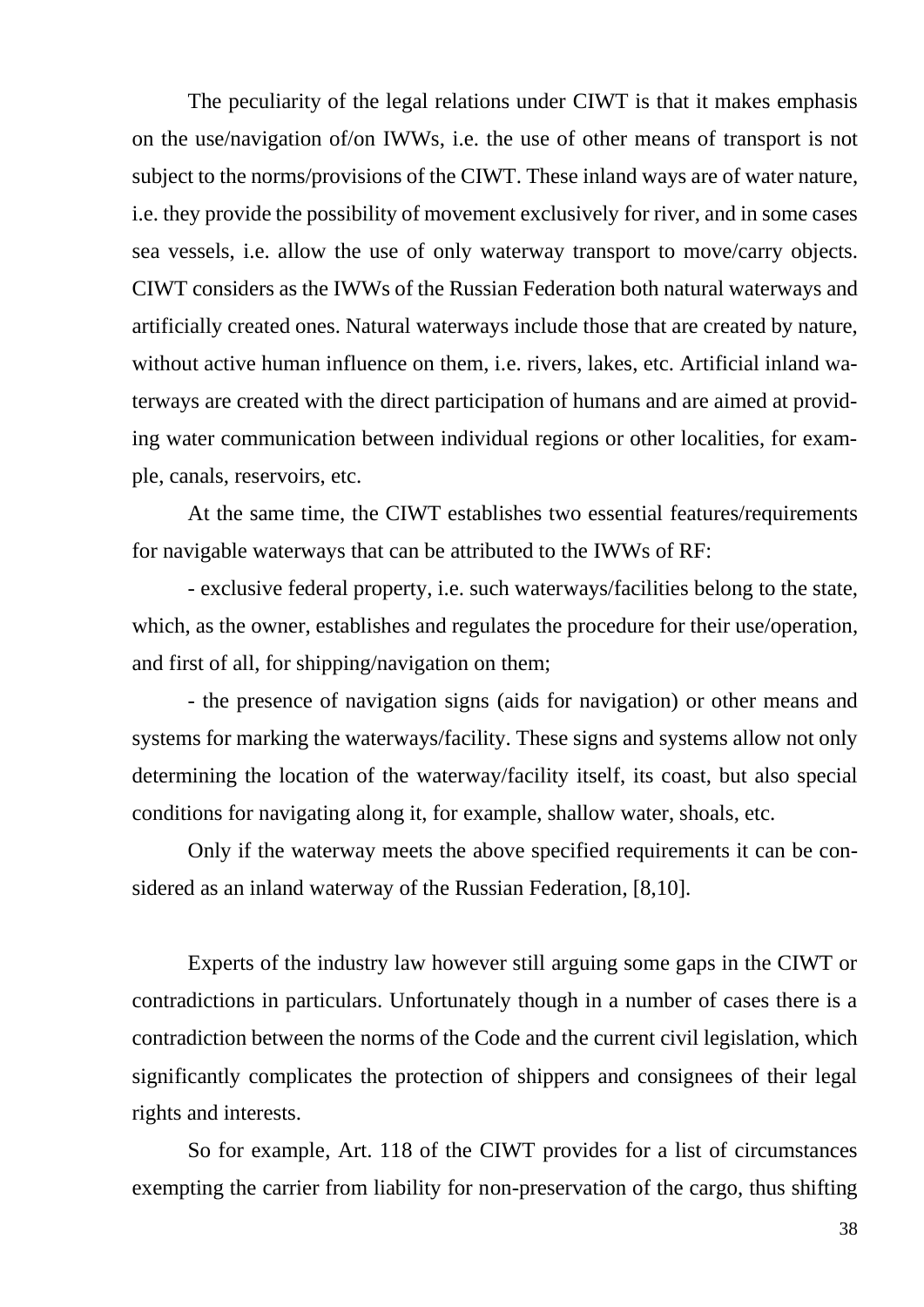the burden of proving the carrier's fault on the shipper or consignee. This rule contradicts the general principle of civil law set out in paragraph 2 of Art. 401 of the Civil Code of the Russian Federation. Last establishes that the absence of guilt is proved by the person/transport company who violated the obligation. And also CIWT contradicts to the Art. 796 of the Civil Code of the Russian Federation, which provides for the presumption of the carrier's fault for failure to preserve cargo or baggage. In this regard, it is necessary to review and cite Art. 118 of CIWT in accordance with the rules of paragraph 2 of Art. 796 of the Civil Code of the Russian Federation, [11].

Associated Professor Olga N. Pripuzova commenting the CIWT in addition says "…the presence in the Code of Inland Waterway Transport of the Russian Federation of a norm on the carrier's obligation to offer/supply for loading technically sound vessels, containers (Article 71 of the CIWT), is not supported by any penalties for non-fulfillment (or improper fulfillment) of this obligation. And it gives this norm only decla//rative character". It is noted that the fact of damage or loss to the cargo as a result of its transportation in a technically defective container or a ship entails for the carrier only responsibility for unsafe transportation, but not for violation of the obligation to provide sound/serviceable vehicles. The expert proposes to supplement the Code of Inland Water Transport of the Russian Federation with a clause that provides penalty liability for the carrier due to for the serving of defective containers, or ships for loading, [13].

According to Professor Mikhail I. Braginsky [7], "…when preparing the Code of Inland Water Transport of the Russian Federation, its developers, apparently, were guided not by the text of the Code of Merchant Shipping, which provides the most complete regulation of contractual relations, but rather by the Transport Charter of the Railways of the Russian Federation, which guarantees broad opportunities for departmental rule-making and provides one-sided benefits for transport organizations".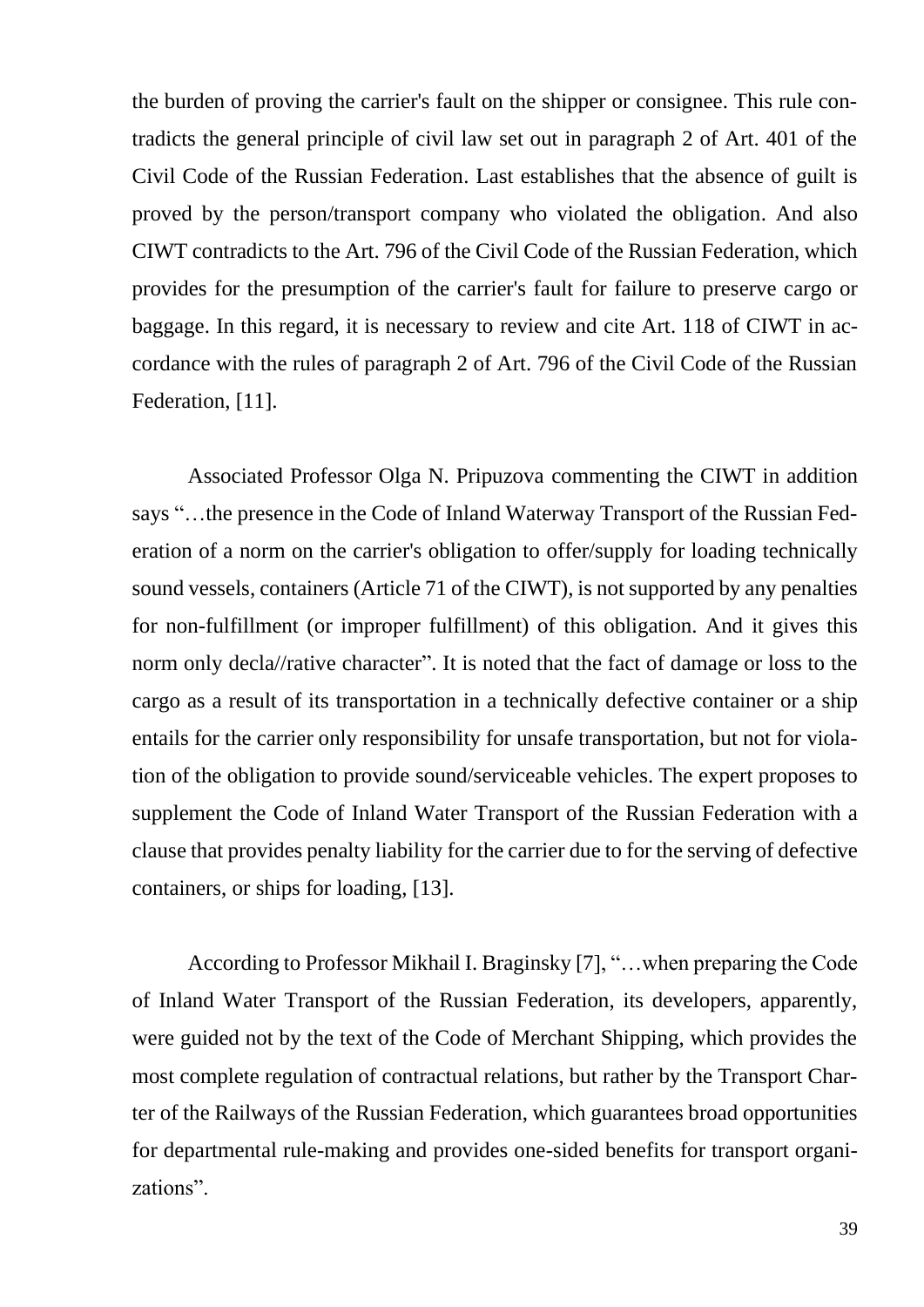"This situation goes from the current situation in the usage of inland waterways and by its very nature, which requires a comprehensive regulatory impact (added by V. Markov, commenting on the CIWT), therefore does not exclude the expediency of specifying the norms through the publication of bylaws".

According to the provisions of the CIWT, the regulatory legal acts of the Russian Federation issued in regard of inland waterway transport activities (by other authorities) should not contradict the provisions of the CIWT.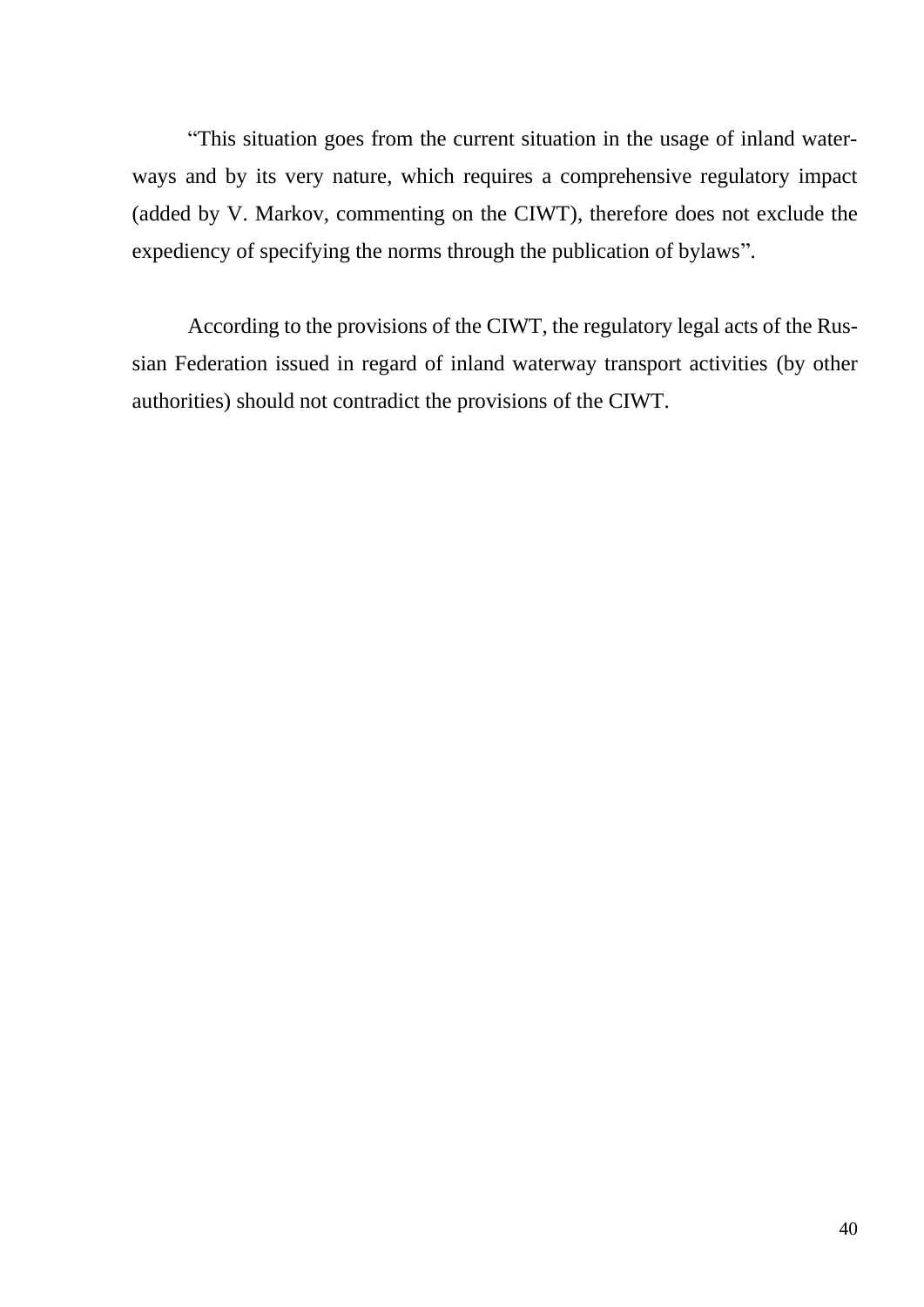## **6) TECHNICAL REGULATION BY RUSSIAN MARITIME REGISTER OF SHIPPING**

In addition to the executive authorities, some functions of regulation may also be the responsibility of organizations. But such organizations, e.g. like classification societies, are not vested with the right to directly manage, like Basin Administrations – they mainly perform work of a safety securing in the shipping.

In a view of Saimaa and Volgo-Balt transportation studies, it would not be unnecessary to mention role of the Russian Maritime Register of Shipping (RMRS [\(https://rs-class.org/en/\)\)](https://rs-class.org/en/)) providing technical safety. Classification society does play its role in the technical regulation applied first of all to the vessels/fleet. Saimaa canal and River Neva are linked through Finnish Gulf, it means that vessel to be operable on this route are to be complying with the technical requirements both for sea and river operations. In current legislation, all vessels which fall under the type of "river-sea" ships are subject for supervision by Russian Maritime Register of Shipping. Vessels under class M-SP (highest for river vessels) are supervised by Russian River Register (RRR, [https://www.rivreg.ru/\)](https://www.rivreg.ru/). But anyway a final certificate permitting any "river-sea" ship to operate at sea (to be registered as "river-sea" ship) is issuing by RMRS.

Russian Maritime Register of Shipping (RMRS,) is a world-known classification society closely associated with maritime shipping, shipbuilding and all other branches of marine engineering and industry. It history goes back to 1913. Total number of experts working for RMRS now is by over 1300 highly qualified specialists located in 49 offices worldwide. RMRS is recognized by the maritime administrations of 68 flag states. Since 1969, the Russian Maritime Register of Shipping is a member of the International Association of Classification Societies (IACS). Main office (headquarters) of RMRS is located in St.-Petersburg.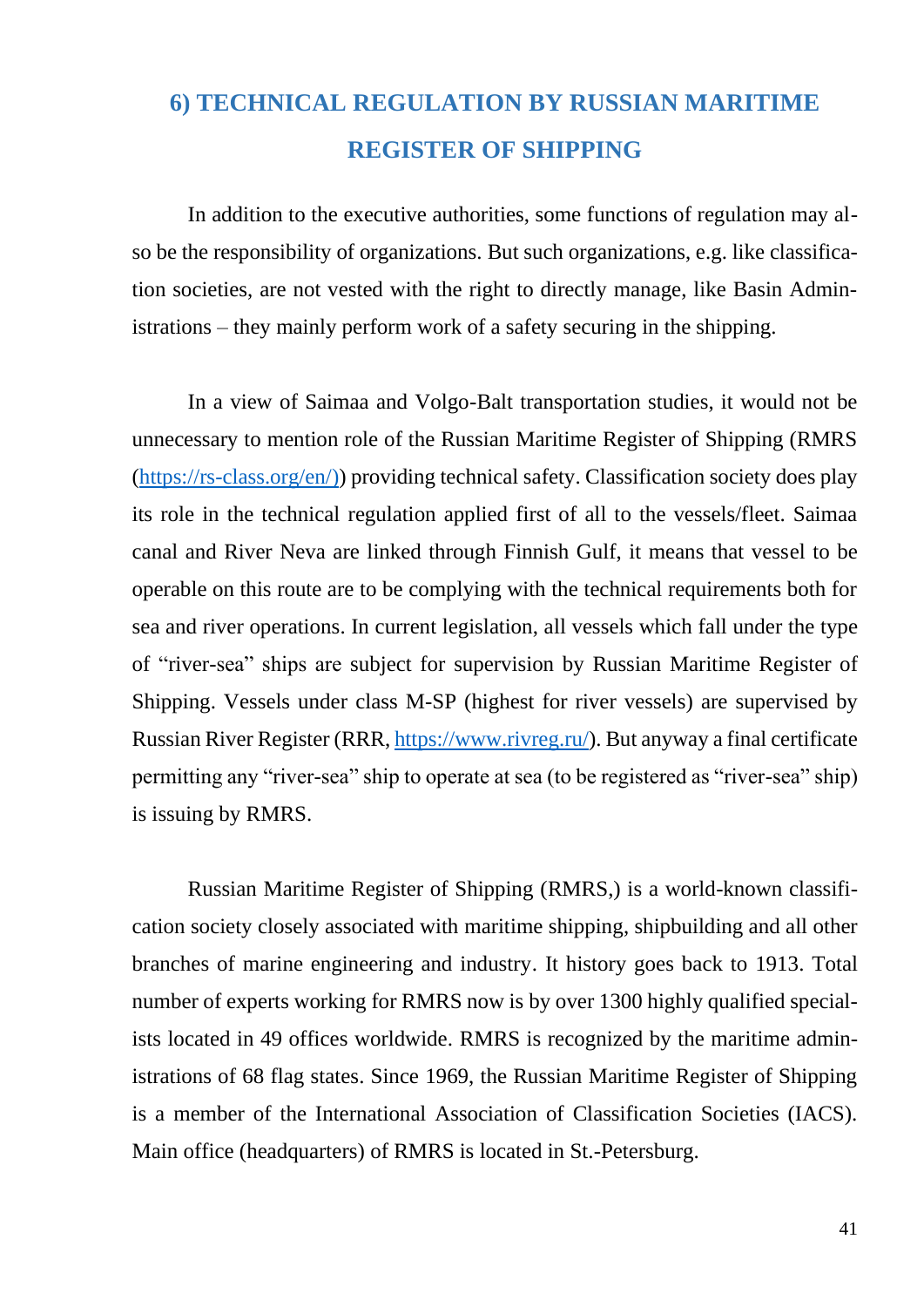Main objectives of the Russian Maritime Register of Shipping are following: - Improvement of standards of safety of life at sea;

- Improvement of ship safe navigation standards;

- Improvement of standards of safe transportation of goods by sea and in inland waterways;

- Development of measures and standards to prevent environmental pollution.

General list of services RMRS provide can be described like this:

- Review and appraisal of design and technical solutions; survey and issue of documents, certificates and reports to ships and offshore installations as well as to ship machinery, equipment, arrangements, products, outfit and materials, refrigerating plants, cargo handling gear, containers;

- Tonnage measurement of ships and offshore installations;

- Survey for compliance with the requirements of international conventions and issue of relevant certificates and other documents on behalf of maritime administrations of the states - parties to the international conventions;

- Certification of industrial products and processes;

- Certification of quality management, environmental management and health and safety management systems for compliance with the ISO International Standards Series 9001, 14001 and 45001;

- Certification of safety management systems of shipping companies and ships for compliance with the International Management Code for the Safe Operation of Ships and for Pollution Prevention;

- Analysis of data and submission of information at the request of shipowners, maritime administrations, underwriters and port authorities in case of ship's class transfer;

- Cooperation with maritime administrations and port authorities during the inspections of ships in ports, [17].

Examples at Tabl. 2 shows specific services provided by Russian Maritime Register of Shipping in regard of the vessels.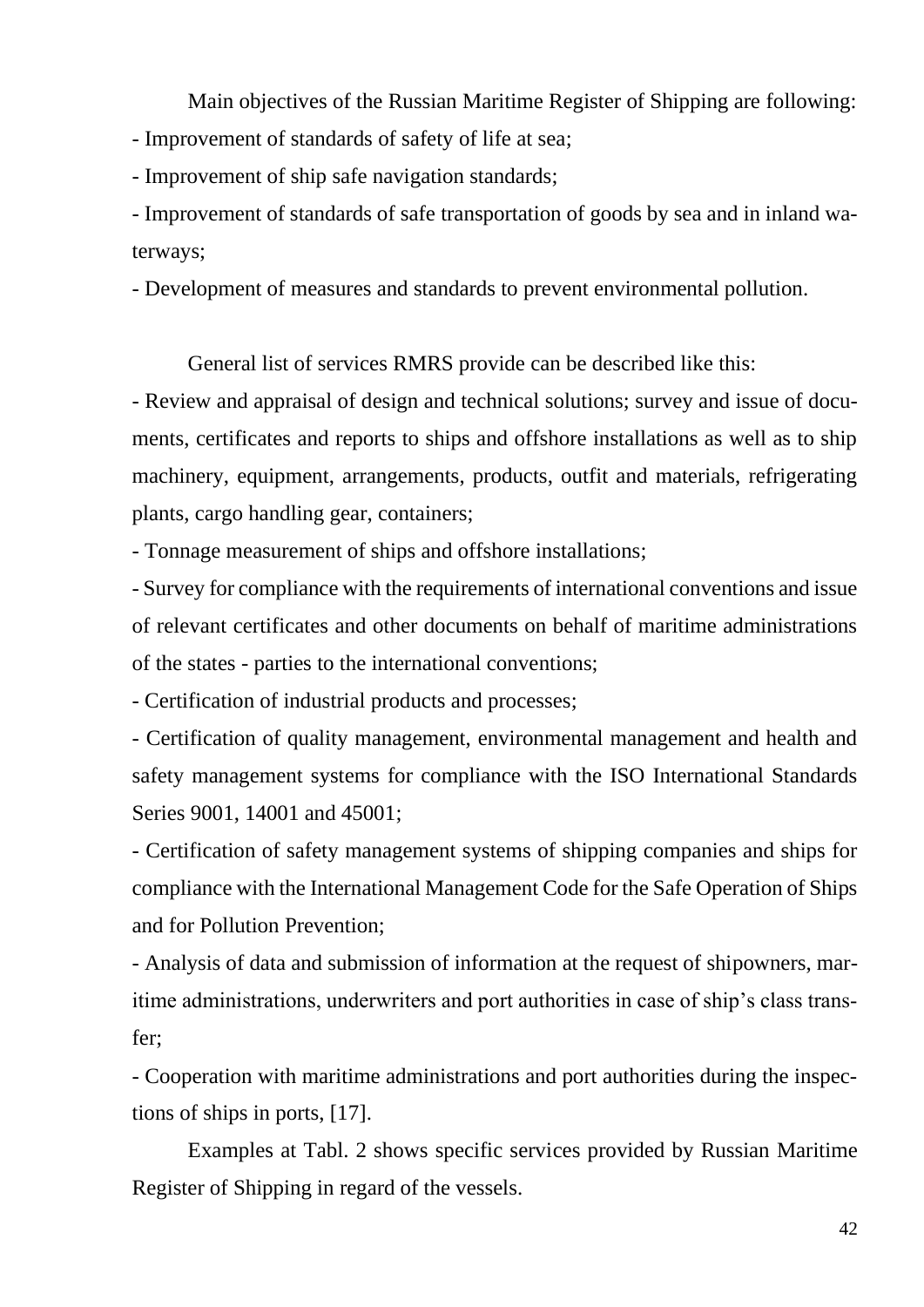Examples of services provided by Russian Maritime Register of Shipping in regard

| <b>SERVICES</b> |                              |                                           |
|-----------------|------------------------------|-------------------------------------------|
| segment         |                              |                                           |
| <b>Vessels</b>  | Under construction           | Approval-In-Principle                     |
|                 |                              | Appraisal of design documentation         |
|                 |                              | Technical supervision at shipyard         |
|                 | In service                   | <b>Classification surveys</b>             |
|                 |                              | Statutory surveys and other services      |
|                 |                              | Tonnage measurement of ships              |
|                 |                              | Condition Assessment Program (CAP)        |
|                 |                              | Safety Management System (ISM Code)       |
|                 |                              | Ship security (ISPS Code)                 |
|                 |                              | Working and rest conditions for seafarers |
|                 |                              | (MLC-2006) / Certification of crewing     |
|                 |                              | companies                                 |
|                 | Sports sailing ves-          |                                           |
|                 | sels                         |                                           |
|                 | Small craft                  |                                           |
|                 | Online Infor-   Members area |                                           |
| mation          | <b>Register of Ships</b>     |                                           |
|                 | Shipowners                   |                                           |
|                 | Approved materials           |                                           |
|                 | and products, ser-           |                                           |
|                 | vice suppliers, com-         |                                           |
|                 | panies                       |                                           |
|                 | Rosmorrechflot Cer-          |                                           |
|                 | tificates                    |                                           |

of the vessels, [17]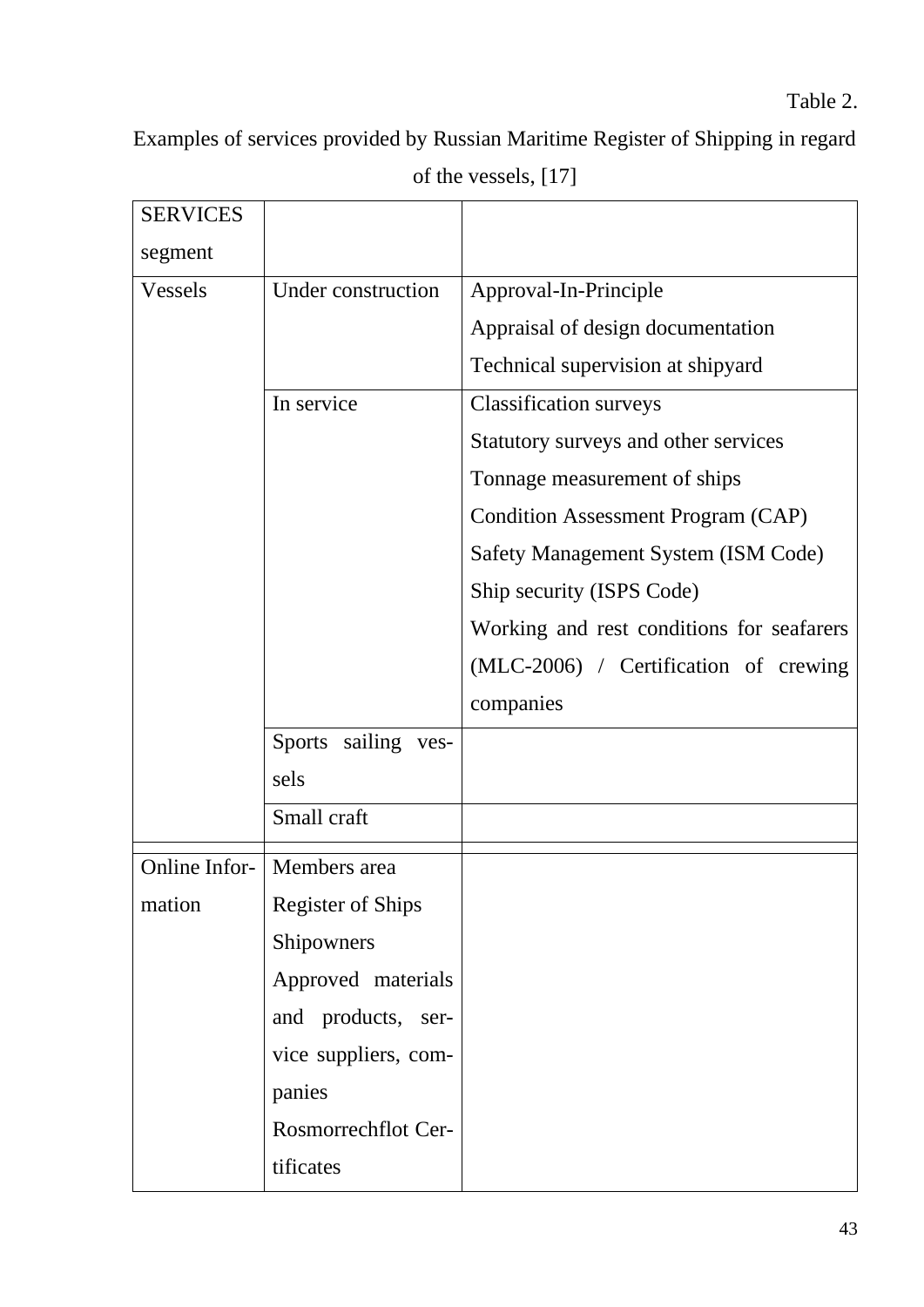|         | <b>RS</b> Circulars  |  |
|---------|----------------------|--|
|         | Additional infor-    |  |
|         | mation on surveys of |  |
|         | ships in service     |  |
|         | Documents on con-    |  |
| tainers |                      |  |

Among the most recent documents on technical supervision of the vessels it worth to be mentioned Rules for the Surveys of Inland Navigation Ships in Service (for European Inland Waterways). First and second edition from 2020 and 2021 consequently.

Latest Rules for the Surveys of Inland Navigation Ships in Service (for European Inland Waterways) of Russian Maritime Register of Shipping have been approved in accordance with the established approval procedure and come into action on 1 January 2021.

It is stated in the Rules: "In development of the Rules the technical requirements of other classification societies and governmental organizations in the Danube River Basin, and countries operating vessels involved in the Danube-Main-Rhine waterway system, as well as the provisions of Directive (EU) 2016/1629 as amended by European Commission regulations (EU) 2018/970 and (EU) 2019/1668, ES-TRIN 2019/1 standard, UNECE resolutions Nos. 61, 65, 72 and 76, Recommendations on Technical Requirements for Inland Waterway Vessels of the Danube Commission, edition 2014, and the applicable international and European standards governing electrical equipment, communications, navigation, environmental protection have been taken into account" [18].

Rules for the Surveys of Inland Navigation Ships in Service (for European Inland Waterways) set forth schedule, scope and methods of surveys of ships and their items for the purpose of assignment, confirmation and renewal of the ship's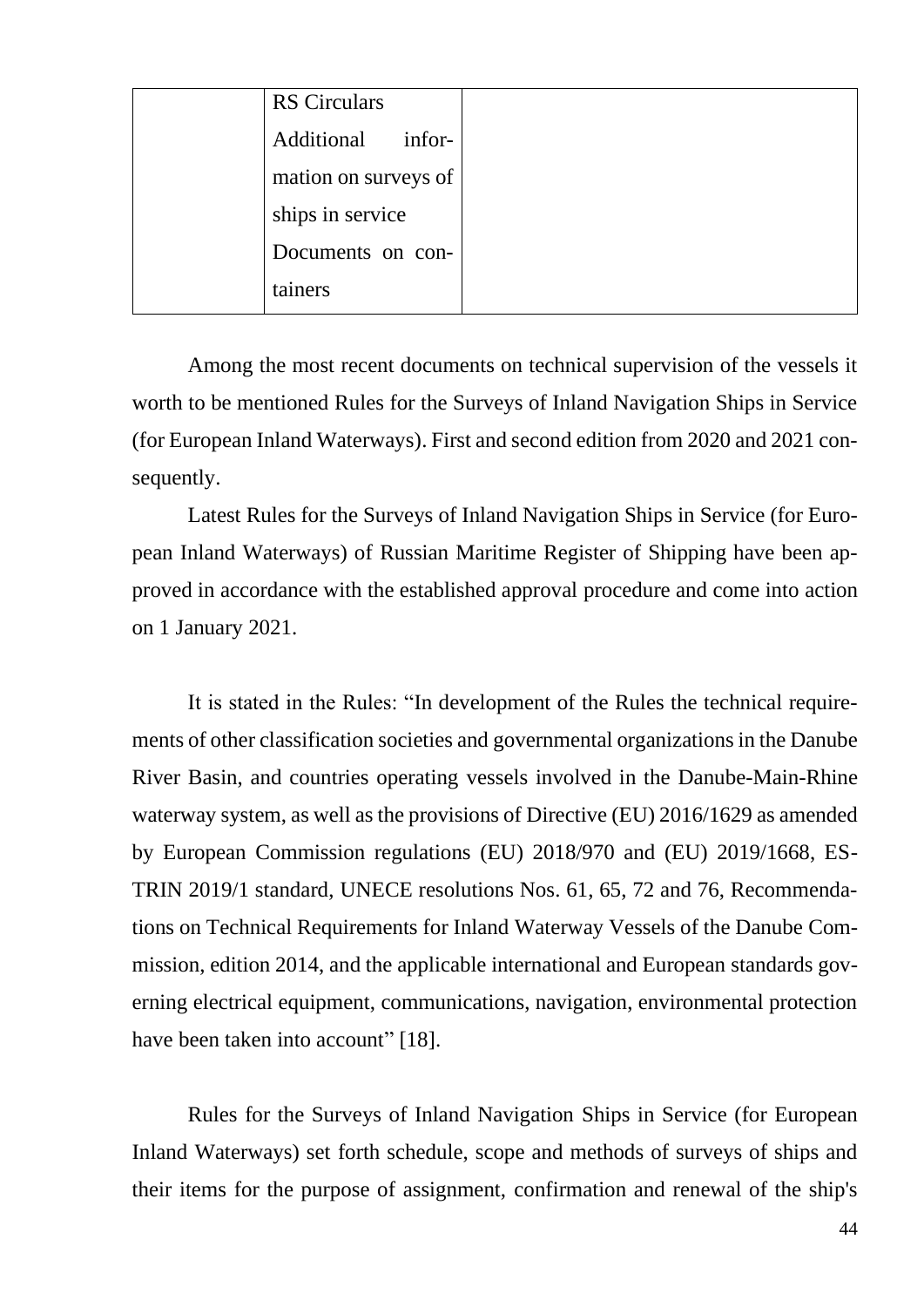class in accordance with the Rules for the Classification and Construction of Inland Navigation Ships (for European Inland Waterways).

The types, scope and schedule of surveys of vessels for the purpose of verification of their compliance with the Rules for INS Construction and other normative requirements of the Register are regulated by the relevant sections of the Rules for INS Surveys.

Transitional provisions contained in the relevant articles of the edition of ES-TRIN standard in force according to the provisions of Annex II to Directive (EU) 2016/1629 as amended shall be additionally followed when determining the scope of survey for ships in service covered by the requirements of Directive (EU) 2016/1629 as amended, and not navigating on Zone R waterways. For ease of reference, the table of correspondence between the requirements of the Rules for INS Construction and the above mentioned transitional provisions is given in Appendix 2 to the Rules for INS Surveys, [18].

The Rules are intended for surveyors, ship crews and shipowners. They are published in electronic format in Russian and English. In case of discrepancies between the Russian and English versions, the Russian version prevails, [18].

Development of this most recent document is a good evidence that Russian Maritime Register of Shipping is going to play more actively in the area of European Inland Waterways and its shipping and shipbuilding.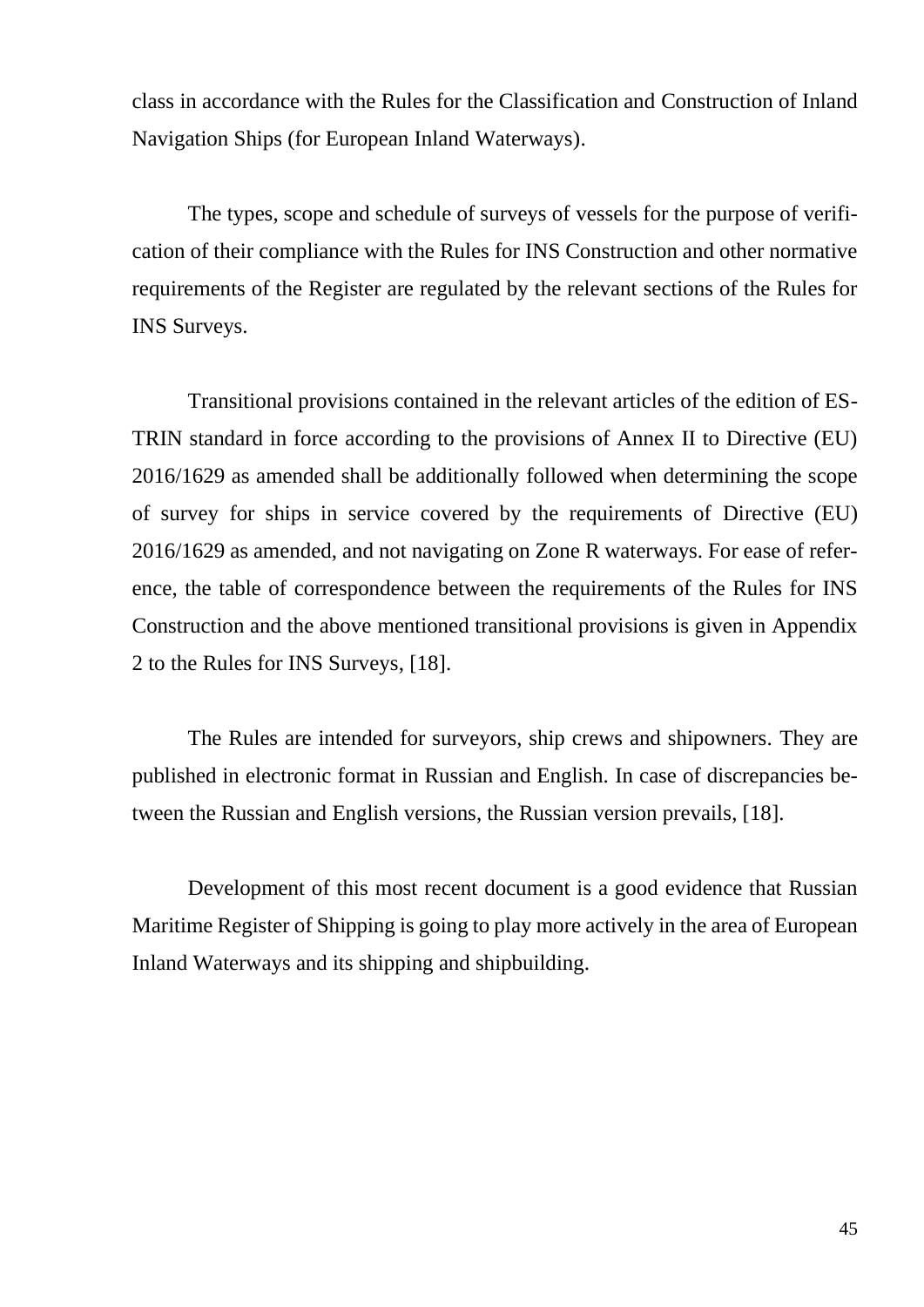### **7) TECHNICAL REGULATION ON SAFETY OF THE INLAND WATER TRANSPORT FACILITIES**

The Technical Regulations on Safety of Inland Waterway Transport Facilities (TR on SIWTF) should also be mentioned in this study as one of the important national documents for the industry. It came into action by the Government Decree of Russian Federation dated August 12, 2010 №623. TR on SIWTF has replaced some previous and outdated technical regulating documents in Russia, like "Rules of River Fleet Technical Exploitation". Last amendments in the current version of TR on SIWTF are dated August 6, 2020 №1183.

As it stated at the beginning of the document: "This Technical Regulation establishes the minimum necessary safety requirements for the objects of technical regulation (hereinafter referred to as the objects of regulation), mandatory for application and execution, aimed at achieving the goals provided for by this technical regulation, the requirements for marking and the rules for its application, as well as the rules for identifying the objects of regulation".

In accordance with the Federal Law «On Technical Regulation», TR on SIWTF is applied in order to protect the life and health of citizens, property of individuals and legal entities, state or municipal property from the danger that can be a source of the activity of inland water transport and the associated infrastructure, protection the environment, life and health of animals and plants, prevention of actions that mislead the purchasers of regulated objects, as well as ensuring energy efficiency.

Fulfillment of the requirements of TR on SIWTF must ensure:

- a) biological safety of regulated objects;
- b) explosion safety of regulated objects;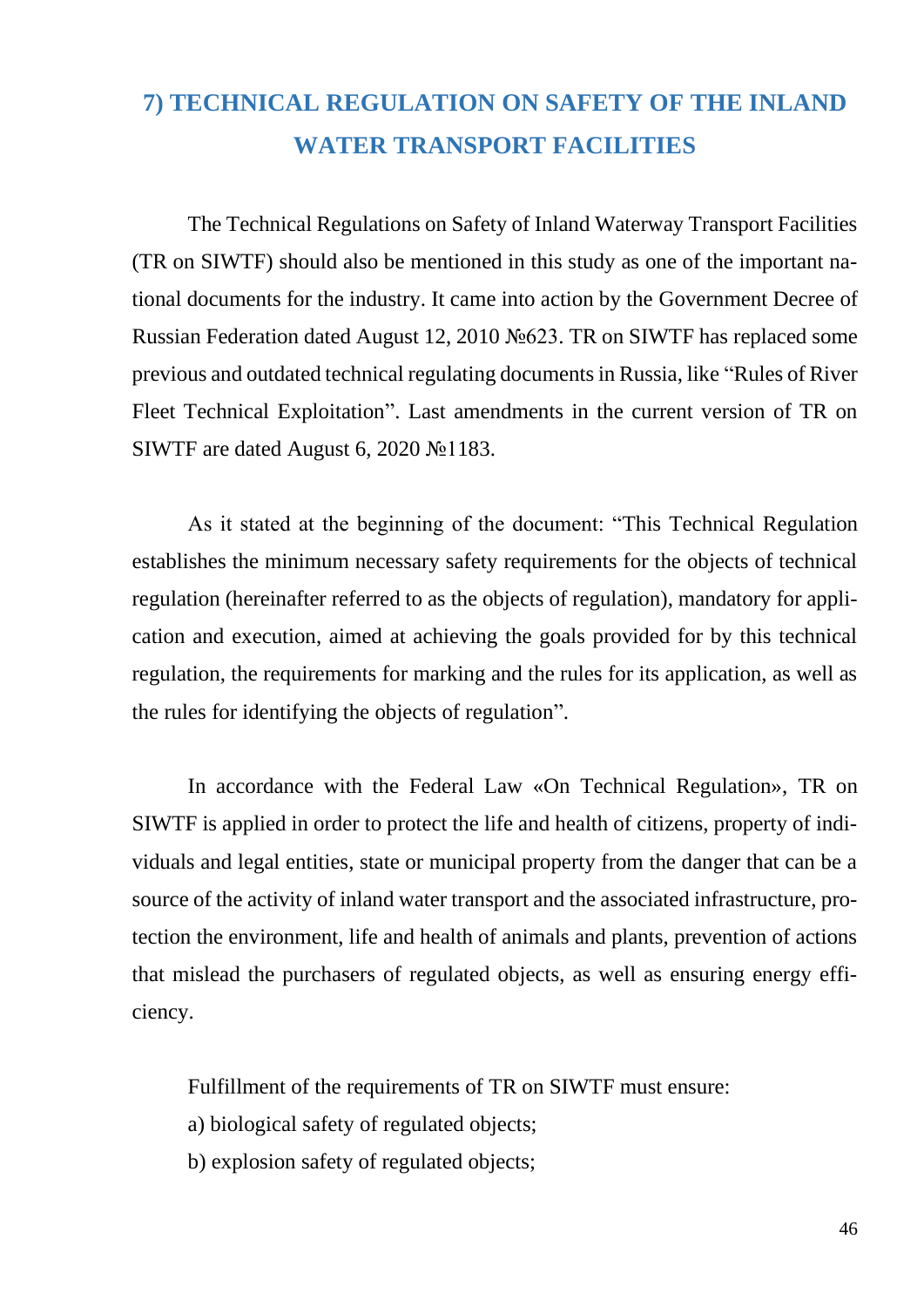c) hydrometeorological safety of regulated objects;

d) uniformity of measurements;

e) mechanical safety of regulated objects;

f) fire safety of regulated objects;

g) thermal safety of regulated objects;

h) chemical safety of regulated objects;

i) electrical safety of regulated objects;

j) electromagnetic compatibility in terms of ensuring the operation of devices and equipment related to the objects of regulation;

k) environmental safety of regulated objects;

l) energy and environmental efficiency of regulated objects;

m) other types of safety of regulated objects for the purposes specified in paragraph 3 of this technical regulation.

The objects of regulation include:

a) objects of inland water transport, including:

-vessels subject to state registration, except for small, pleasure and sports sailing vessels;

-ferry crossings and floating bridges on inland waterways;

-materials and products for ships;

b) the design, production, construction, installation, operation and disposal processes associated with inland waterway transport facilities;

c) infrastructure facilities for inland water transport, including:

-navigational passages indicated by navigational signs of the navigational situation or in any other way;

-aids to navigation;

-transshipment complexes, passenger terminals, fencing, bank-protecting hydraulic structures of ports;

-berths and port berthing facilities;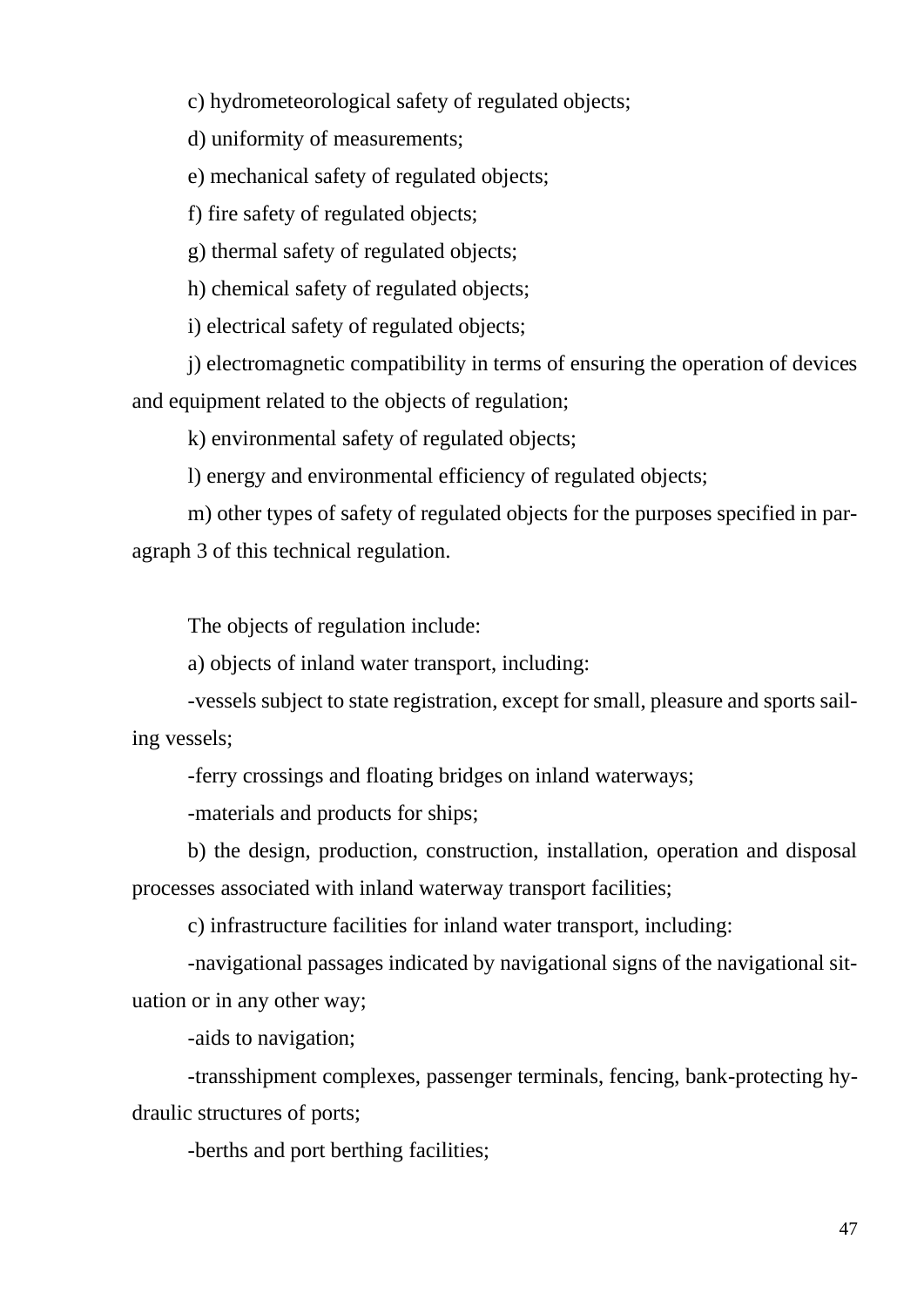d) processes of design (including survey), construction, operation, decommissioning and liquidation associated with infrastructure facilities of inland water transport.

The requirements of this technical regulation are obligatory for their fulfillment by individuals and legal entities.

There are 8 Chapters in the TR on SIWTF of current edition:

Chapter 1 General Provisions (articles 1-18);

Chapter 2 Safety Requirements for the Waterway Transport Facilities (articles 19-215);

Chapter 3 Safety Requirements for Operation and Disposal Considered with the Safety Requirements for Inland Waterway Transport (articles 216-384);

Chapter 4 Safety Requirements for the Infrastructure of Inland Waterway Transport (articles 385-435);

Chapter 5 Requirements for the Safety of Operation Processes and Liquidation Related to Requirements for Facilities of Inland Waterway Transport Infrastructure (articles 436-502);

Chapter 6 Identification of Inland Waterway Transport Facilities and Related Infrastructure (articles 503-511);

Chapter 7 Assessment of Conformity (articles 512-524);

Chapter 8 State Control/Supervision (articles 525-530).

One of the UN issued documents, supported by Russian Government and referred on in Technical Regulations on Safety of Inland Waterway Transport Facilities is "European Agreement concerning the International Carriage of Dangerous Goods by Inland Waterways" that is directly applicable in the inland navigation.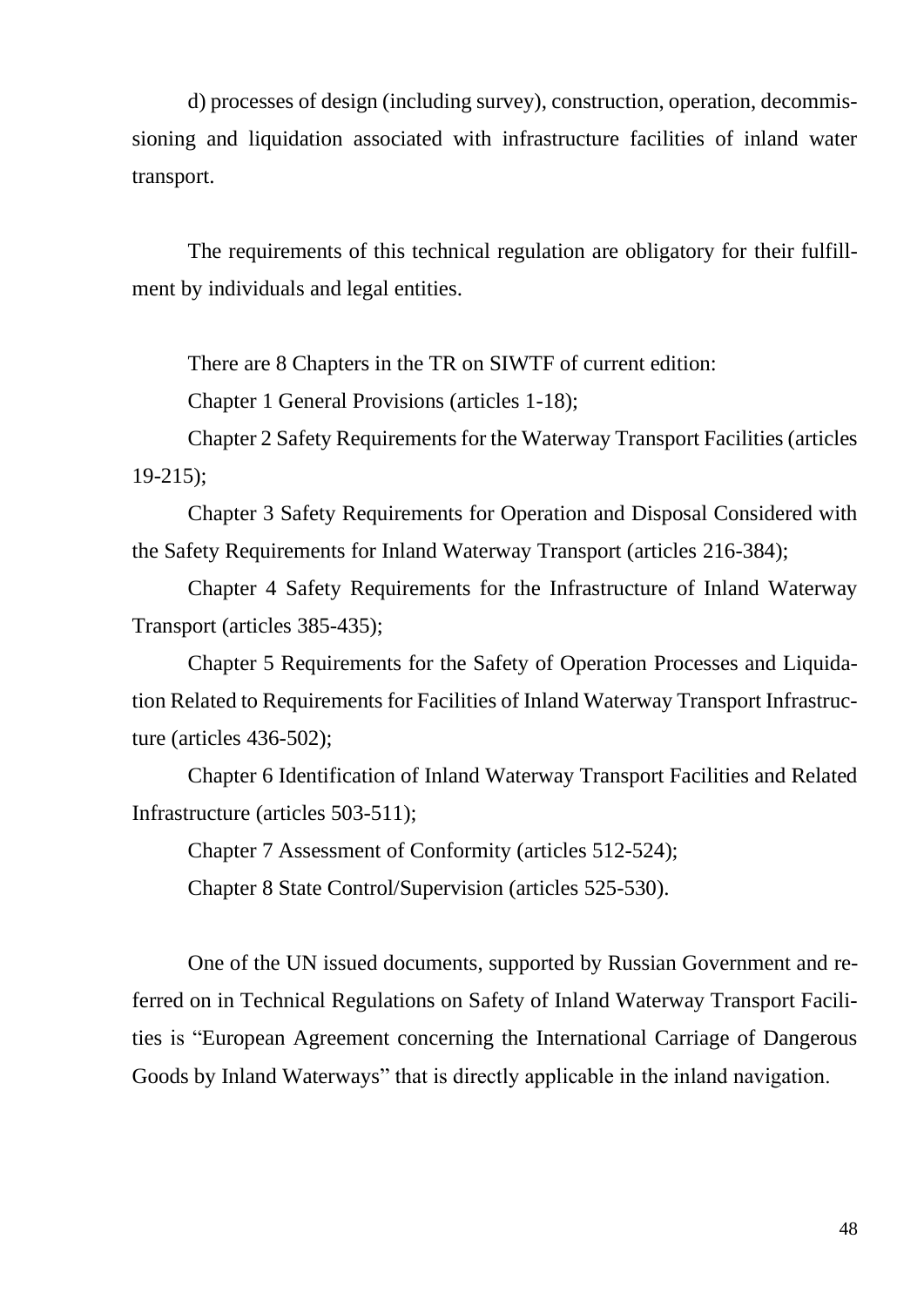### **8) VOLGO-BALT ADMINISTRATION AS A REGIONAL BODY FOR REGULATION OF INLAND WATERWAY TRANSPORT**

As it was mentioned above, inland waterways of Russia are under Rosmorrechflot Agency supervision too. It concerns mostly the IWWs of federal (state) importance – main navigable fairways, listed in the ministerial level. But Rosmorrechflot imply its regulating acts not directly to numeral inland waterways operators – for these aims there are Basin Administrations of specific inland waterways to be addressed. There are 15 State Basin Administrations in the structure of Ministry of Transport of Russian Federation nowadays.

Contrary to the Transport Ministry and Rosmorrechflot, located in the Moscow, the State Basin Administrations are headquartering in the regions, where are located inland waterways they supervises.

FBU Volgo-Balt Administration, for example, located in St.-Petersburg (abbreviate FBU means Federal Budgetary Unit). Waterway basin under Volgo-Balt Administration is one of the busiest in river transport of Russia. It's main waterway of stronger capacity also is used by "river-sea" going vessels connecting Baltic Sea ports with inland ports of Russia and ports located in the marine areas of White Sea, Black Sea, Azov Sea and Caspian Sea. Volgo-Balt waterways are in fact bordering Saimaa inland waterway system by Finland Gulf thus having even higher importance to the international trade of Russia with Finland and other countries through Baltic Sea (Fig. 4).

Volgo-Balt is one of the most important waterways included in the unified deep-water system of inland waterways of the European part of Russia. This is a complex enterprise that is incorporating different engineering facilities, which includes 4944,2 kilometers of navigable waterways, including 3002,2 kilometers with guaranteed dimensions, 11 ship-locks with a pressure of 11 to 18 meters, three hy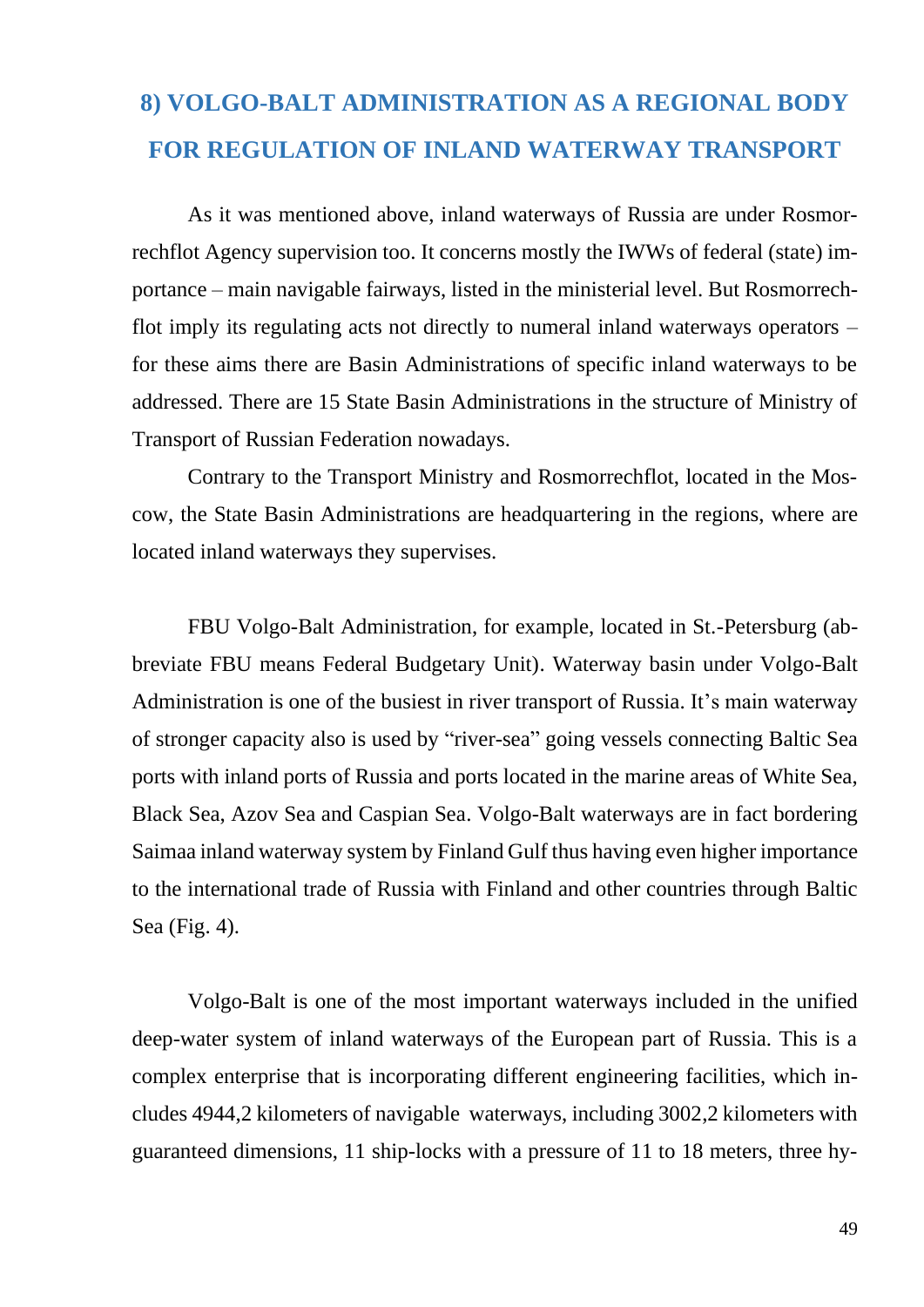droelectric power plants, 24 earth dams and dykes, 12 ferry crossings, 9 bridge crossings, 8 lighthouses in Lake Ladoga, more than 4,5 thousand signs/aids to navigation, more than 200 units of the servicing fleet, [20].



Fig. 4. Cargo transportation dynamics via Volgo-Balt inland waterway system (thousand tons per year), [22, 23]

Like other basin administrations of inland waterways Volgo-Balt Administration is carrying out following tasks and responsibilities on behalf of federal government:

1) Maintain the inland shipping operations in the waterway areas under its administering;

2) Maintain and develop inland waterway fairways and hydrotechnical sites (canals, locks, berths etc.);

3) Provide dredging on inland waterways;

4) Maintain aids to navigation equipment (buoys, marks etc.) and hydrographical documentation (charts, rules etc.) on the inland waterways.

For these tasks administrations of inland waterways provides all needed customers with sets of services, shaping out operational or local level regulation if it may be called this way. In accordance with the Charter the FBU Administration of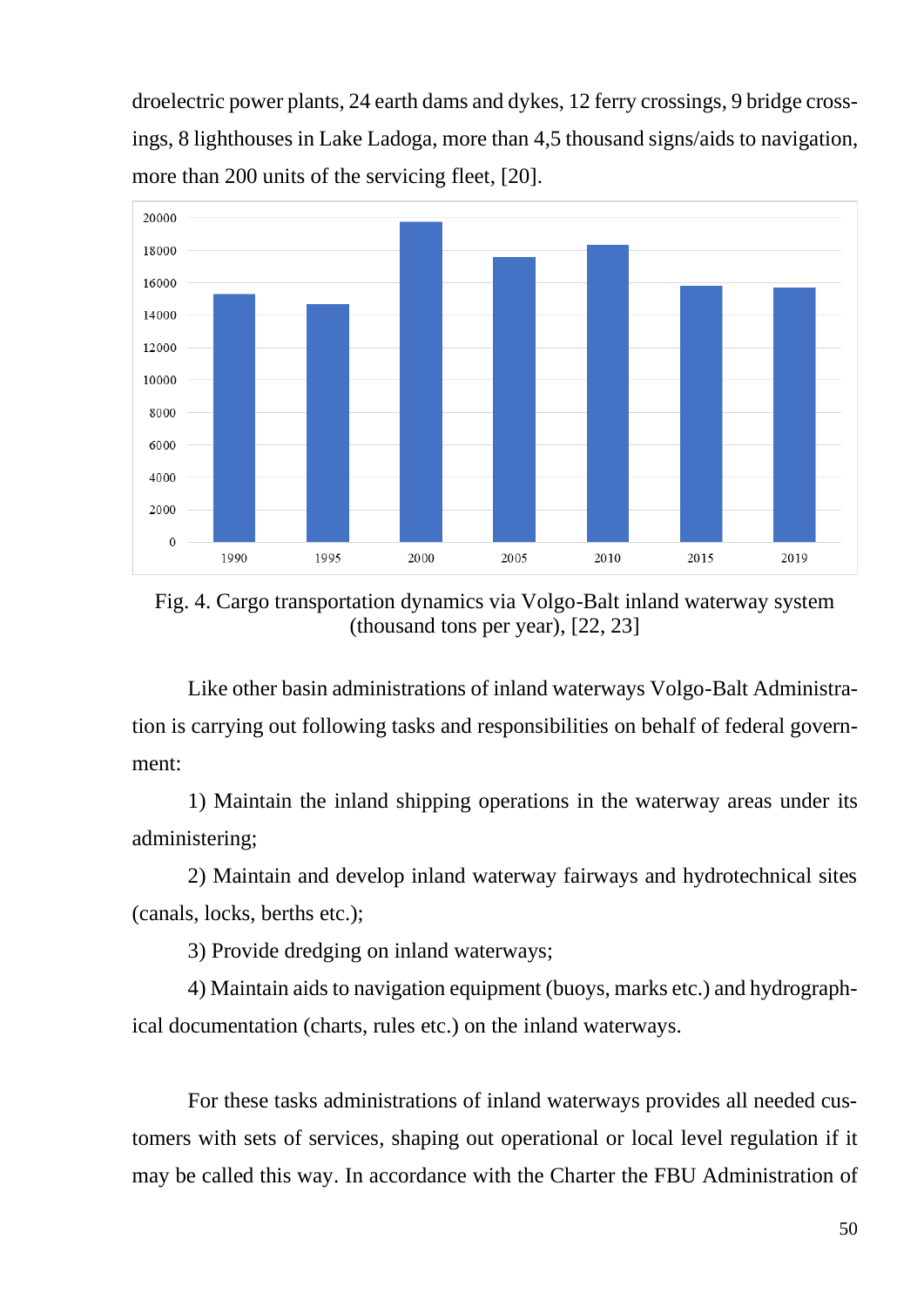Volgo-Balt, has a system of paid services provided to shipowners/operators, individuals and legal entities. Provided services are based on governmentally approved (state) fee rates and at an agreed market/negotiated price. In order to receive any of the services provided, it is necessary to notify the Volgo-Balt Administration about the need for its services. All relationships for the provision of services are carried out on a contractual basis.

Among services provided on governmentally approved fee/dues (rates) one can find following:

1. Navigation dispatching services.

Dispatching control of vessel traffic in the basin of Volgo-Balt Administration is carried out by the dispatching service of vessel traffic regulation on the main Volgo-Balt waterway route from Torovo to St. Petersburg.

2. Pilotage.

Pilotage of vessels is carried out by pilots of the state Pilot Service in the area of Volgo-Balt Administration responsibility.

There are types of ship's pilotage:

- Piloting of vessels under the St. Petersburg bridges;

- Piloting of vessels in the water area of the St. Petersburg seaport;

- Pilotage of vessels in the areas of optional pilotage. Carried out at the request to/of the Captain for the Volgo-Balt Administration basin;

- Pilotage of single-hulled tankers without a double bottom along the Neva River from Shlisselburg to the Neva roadsteads (upper of St. Petersburg bridges). Mandatory for these vessels;

- Pilotage of oversized ships and ship convoys under the St. Petersburg bridges.

3. Berthing at the moorings on the Lieutenant Schmidt embankment.

Vessels are accepted for temporary lay-up / mooring at the request of shipowners or agency firms.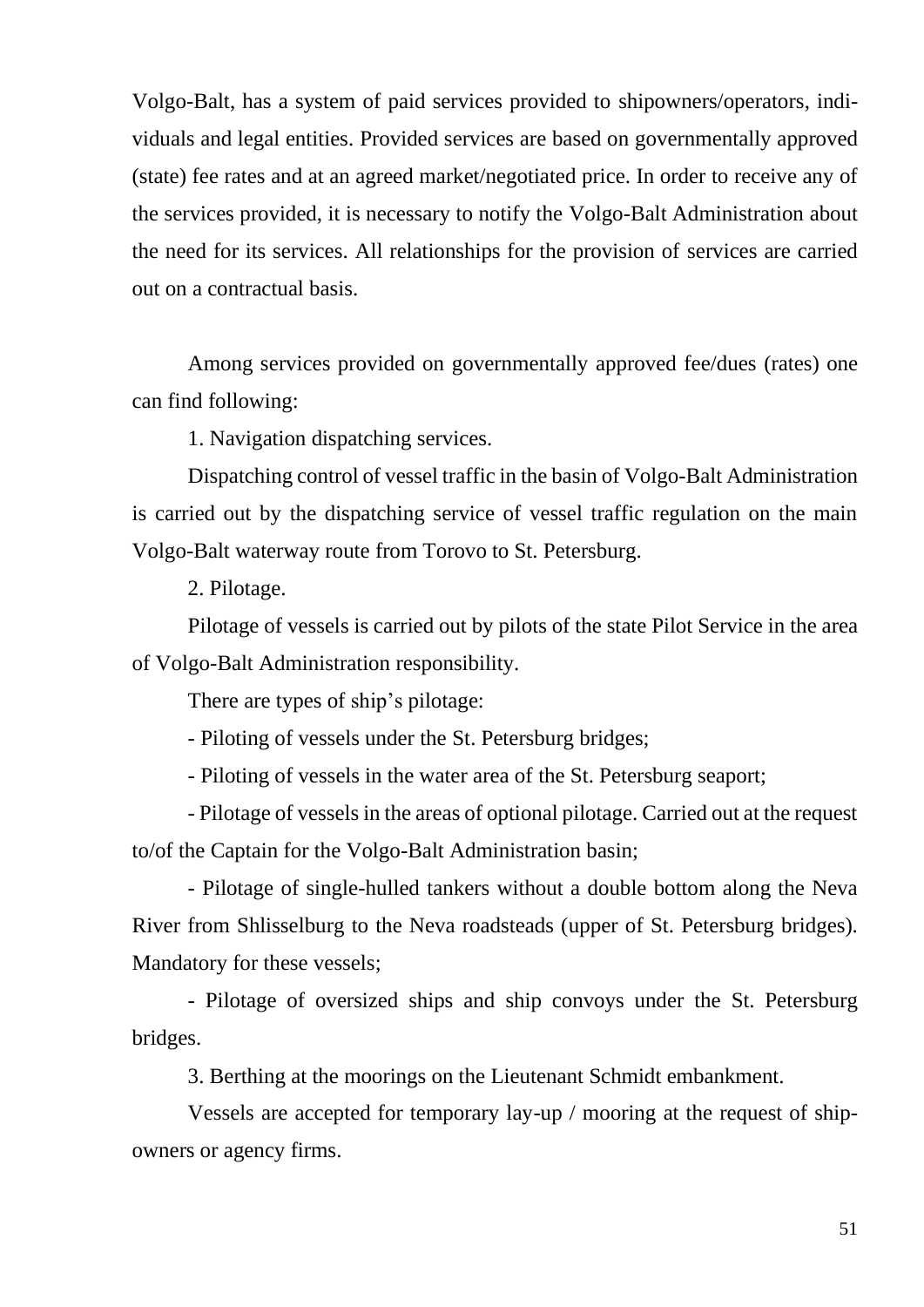4. Fee for anchorage of vessels.

Charged to cargo vessels on equipped Nevsky roadsteads when the ships are anchored for more than 12 hours.

5. Lighthouse fee.

Introduced with the aim of obtaining extra-budgetary funds for the preservation of signs of the navigational situation in Lake Ladoga - class lighthouses that ensure safe navigation.

6. Fee for passage through the Volgo-Balta lock system for vessels flying a foreign flag.

The fee is levied on foreign vessels for the use of artificial navigational canals, aids to navigational conditions and hydraulic structures (locks), [20].

Services provided on the basis of negotiable/market contractual prices.

If it is necessary to obtain these services, a voluntary consent procedure for the provision of services is applied and an agreement is signed confirming that the services are provided at the request of the customer. A prerequisite is the signing of a negotiated price agreement protocol.

Services provided by Volgo-Balt on the ground of negotiable/market contractual prices include following ones:

1. Services OS-404 of the Vytegorsk District of Hydraulic Structures and Shipping - a branch of the Volgo-Balt Administration.

Due to the need to pass over/overload the bilge waters, household waste water and dry wastes from the vessels when they are moving to the lakes of the North-West, the treatment vessel can be available at the requests of the captains of the ships. Shipowners are to conclude a contract with the Vytegorsky area of hydrotechnical structures and shipping (branch of Volgo-Balt).

2. Services to assist in the mooring of ships to the berths.

Services are rendered at the request of shipowners or agency companies by tug boats of the Volgo-Balt Administration with a capacity of 150 hp. The service is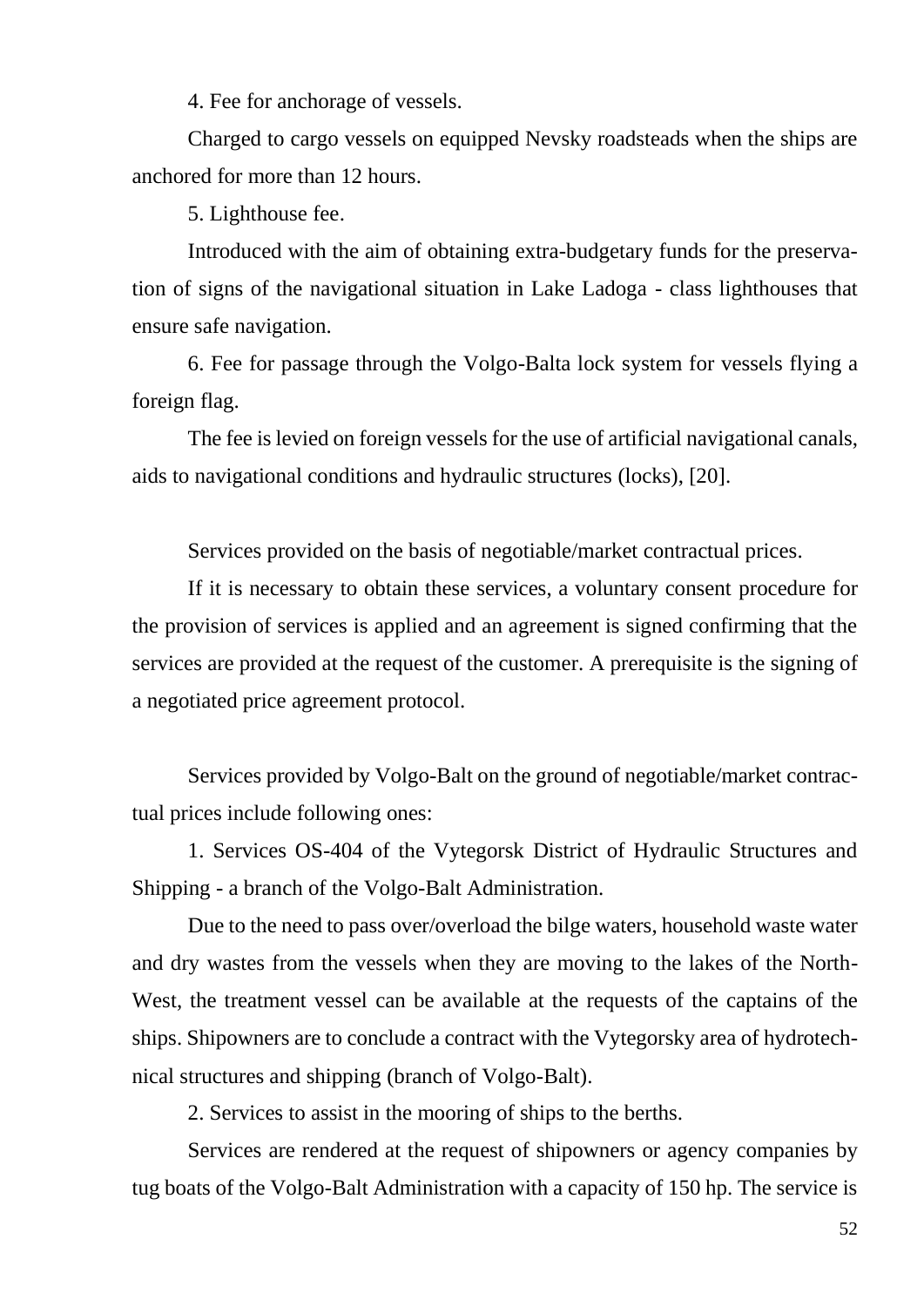provided on the basis of mutual consent of the parties and contract on the negotiated price, after signing the relevant documents.

3. Selling of paper navigational charts/maps and manuals for navigation on inland waterways, proofreading and production of digital publishing originals.

The maps and manuals are sold by the cartographic service of the Volgo-Balt Administration according to the approved price list for the provision of services.

4. Towing of vessels and other floating objects, transportation of goods.

Volgo-Balt Administration has in operational management tug boats and pusher tugs.

5. Services on dredging, river (fairway) bed cleaning, providing navigation conditions, trawling outside the navigable routes of general use.

6. Diving work on request, including:

- sunk ship lifting works;

- underwater technical work;

- ship diving works;

- rescue operations;

- inspection and cleaning of the bottom of the waterway areas for mass recreation, etc., [20].

Partly resulting from the services above there are fees charged to shipowners/operators. In accordance with Order №66 of March 16, 2020 "On approval of rates of dues from ships for services in river ports rendered by FBU "Administration of "Volgo-Balt" (comes into force from 01.04.2020) the following information is published.

Tables 3-8 bellow are showing dues and fees related with navigation through St.-Petersburg and on via inland waterways of Volgo-Balt in the direction of Onega Lake, Cherepovets port and Moscow.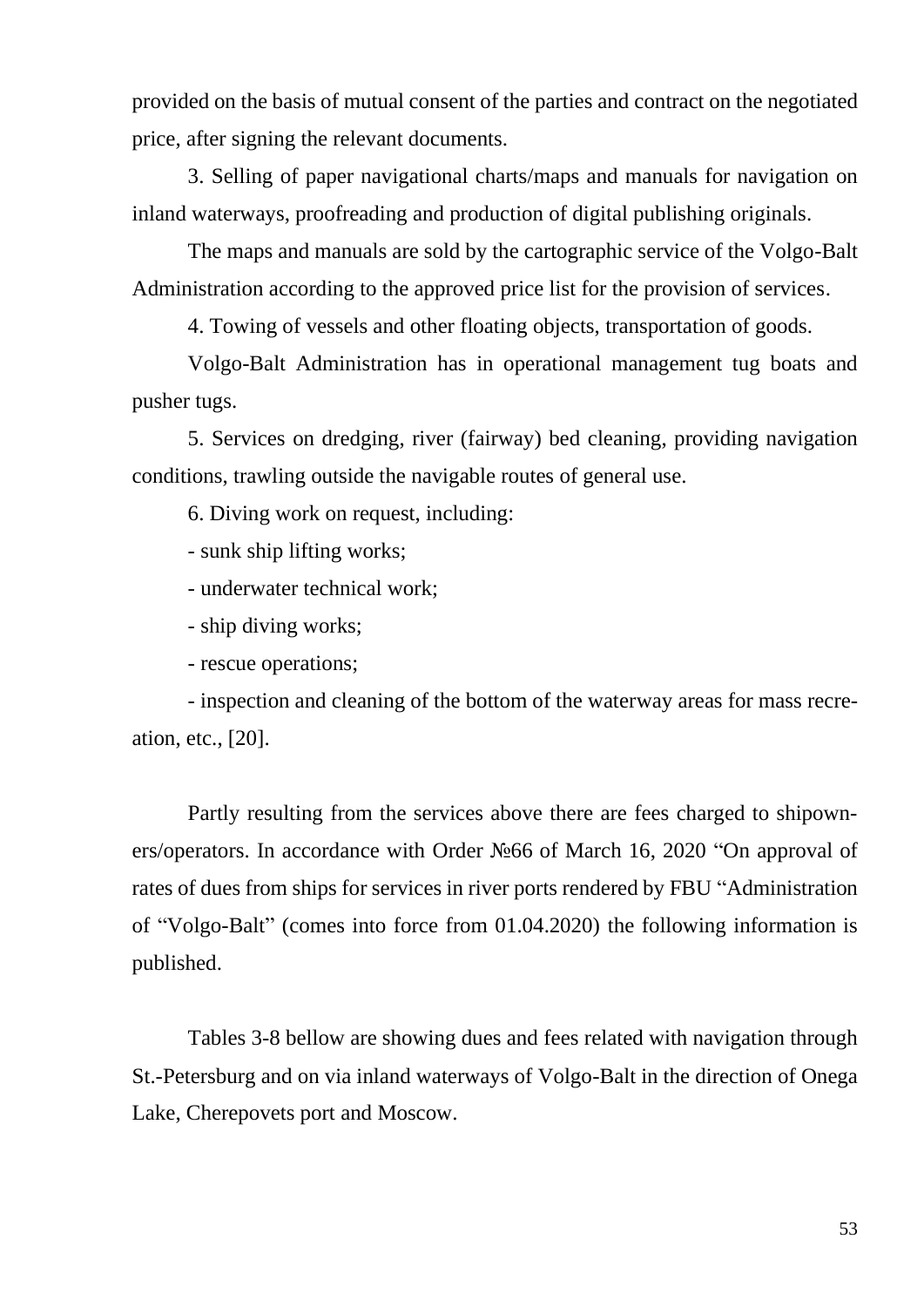Fee for birthing of ships along the moorings at the Lieutenant Schmidt embankment in St. Petersburg (mooring due for awaiting of St.-Petersburg bridges open-

| 1NQ ). | ۰ | 20 |
|--------|---|----|
|        |   |    |

| Place of berthing      | Units measurements          | Rate/fee | Rate/fee in |
|------------------------|-----------------------------|----------|-------------|
|                        |                             |          | <b>USD</b>  |
| St.-Petersburg         |                             |          | Current ex- |
| the Lieutenant Schmidt |                             |          | change rate |
| embankment             |                             |          | is used*    |
| Russian flag vessels   | RUB. per 1 hour $/ 1$ meter | 6.05     | 0.08        |
| Foreign flag vessels   | RUB. per 1 hour $/ 1$ meter | 8.64     | 0.11        |

 $* - 1$  RUB = 0.0132 USD

Table 4.

Fee for anchorage of vessels (anchorage due), [20]

| Place of berthing    | Units measurements                         | Rate/fee | Rate/fee in |
|----------------------|--------------------------------------------|----------|-------------|
|                      |                                            |          | <b>USD</b>  |
| St.-Petersburg       |                                            |          | Current ex- |
| River Neva road-     |                                            |          | change rate |
| steads*              |                                            |          | is used*    |
| Russian flag vessels | RUB. per $1000 \text{ m}^3/1 \text{ hour}$ | 6.47     | 0.09        |
| Foreign flag vessels | RUB. per $1000 \text{ m}^3/1 \text{ hour}$ | 6.47     | 0.09        |

 $*\overline{\phantom{a}}\cdot$  if at anchor >12 hours

In addition to the dues/fees above Volgo-Balt Administration charges for the using of their inland waterway infrastructure. In accordance with the Order №62 of February 2019 there are dues/rates/fees from vessels charged for inland waterway infrastructure use.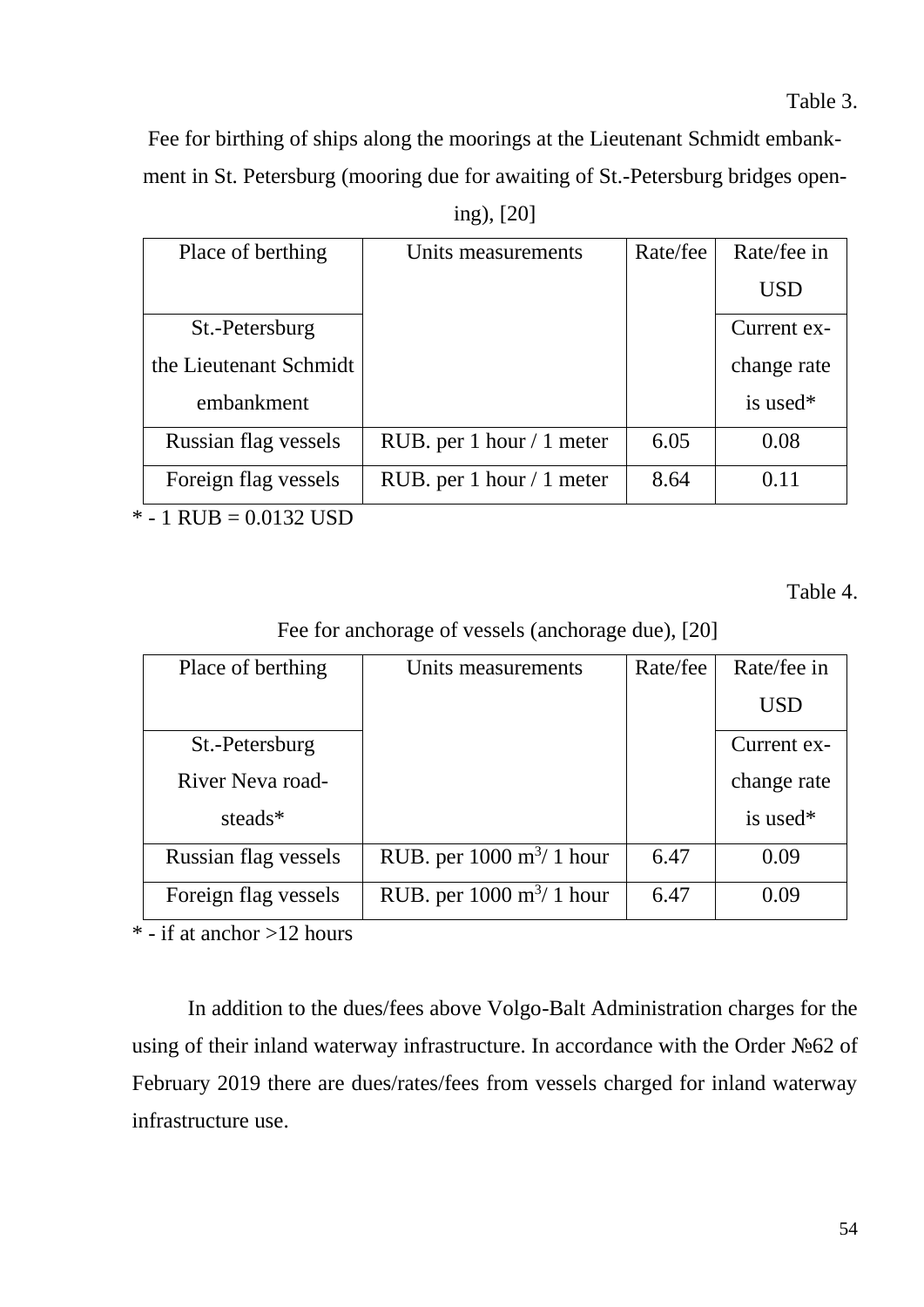Table 5.

| Part (route) of Inland   | Units measurements                       | Rate/fee | Rate/fee in |
|--------------------------|------------------------------------------|----------|-------------|
| Waterways                |                                          |          | <b>USD</b>  |
|                          |                                          |          | Current ex- |
|                          |                                          |          | change rate |
|                          |                                          |          | is used*    |
| Torovo – Onega Lake      | RUB. per $1000 \text{ m}^3/1 \text{ km}$ | 1.728    | 0.02        |
| Onega Lake – Shlissel-   | RUB. per $1000 \text{ m}^3/1 \text{ km}$ | 3.212    | 0.04        |
| burg                     |                                          |          |             |
| $Shlisselburg - St.-Pe-$ | RUB. per 1000 m3/ 1 km                   | 29.098   | 0.38        |
| tersburg                 |                                          |          |             |

Ensuring the safety of navigation of vessels on inland waterways (navigation dues)

Table 6.

Navigational and hydrographic provision of navigation conditions for vessels on inland waterways (lighthouse dues), [20]

| Part (route) of Inland | Units measurements                          | Rate/fee | Rate/fee in |
|------------------------|---------------------------------------------|----------|-------------|
| Waterways              |                                             |          | <b>USD</b>  |
|                        |                                             |          | Current ex- |
|                        |                                             |          | change rate |
|                        |                                             |          | is used*    |
| Ladoga Lake            | RUB. per $1000 \text{ m}^3/1 \text{ voy}$ - | 374      | 4.94        |
|                        | age                                         |          |             |

Table 7.

Pilot services for vessels on inland waterways (pilot dues), [20]

| Units meas- | Russian flag | Foreign flag | Rate/fee in |
|-------------|--------------|--------------|-------------|
| urements    | vessels      | vessels      | JSD         |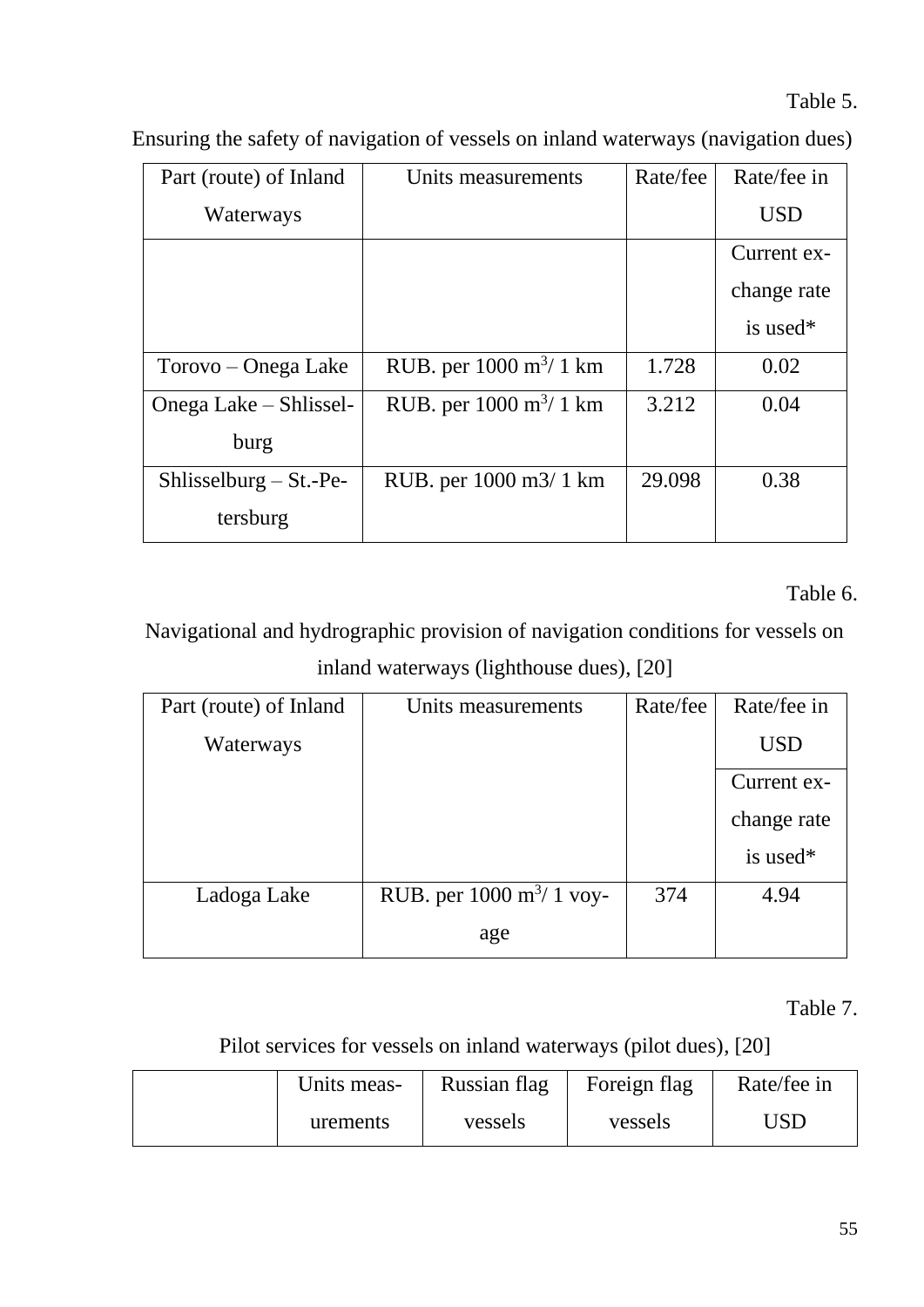| Part (route) of      |                                          |         |         | Current ex-    |
|----------------------|------------------------------------------|---------|---------|----------------|
| <b>Inland Water-</b> |                                          |         |         | change rate is |
| ways                 |                                          |         |         | used*          |
|                      | Not mandatory parts of IWWs for piloting |         |         |                |
|                      | RUB./hour                                | 920.3   | 2260.9  | 29.85          |
|                      | Mandatory parts of IWWs for piloting:    |         |         |                |
| a) Under St.-        | RUB./hour                                | 20520.0 | 30617.3 | 404.18         |
| Petersburg           |                                          |         |         |                |
| <b>Bridges</b>       |                                          |         |         |                |
| a) Under St.-        | RUB./hour                                | 22226.4 |         |                |
| Petersburg           |                                          |         |         |                |
| Bridges for          |                                          |         |         |                |
| oversized            |                                          |         |         |                |
| ships and ship       |                                          |         |         |                |
| convoys              |                                          |         |         |                |
| a) Inner water       | RUB./hour                                | 9360.7  |         |                |
| area of the          |                                          |         |         |                |
| Seaport of St.       |                                          |         |         |                |
| Petersburg           |                                          |         |         |                |

Table 8.

# Providing the passage of foreign flag vessels on inland waterways

#### (dues for the passage of foreign ships on inland waterways), [20]

| Part (route) of Inland | Units measurements | Rate/fee | Rate/fee in          |
|------------------------|--------------------|----------|----------------------|
| Waterways              |                    |          | <b>USD</b>           |
|                        |                    |          | Current ex-          |
|                        |                    |          | change rate          |
|                        |                    |          | is used <sup>*</sup> |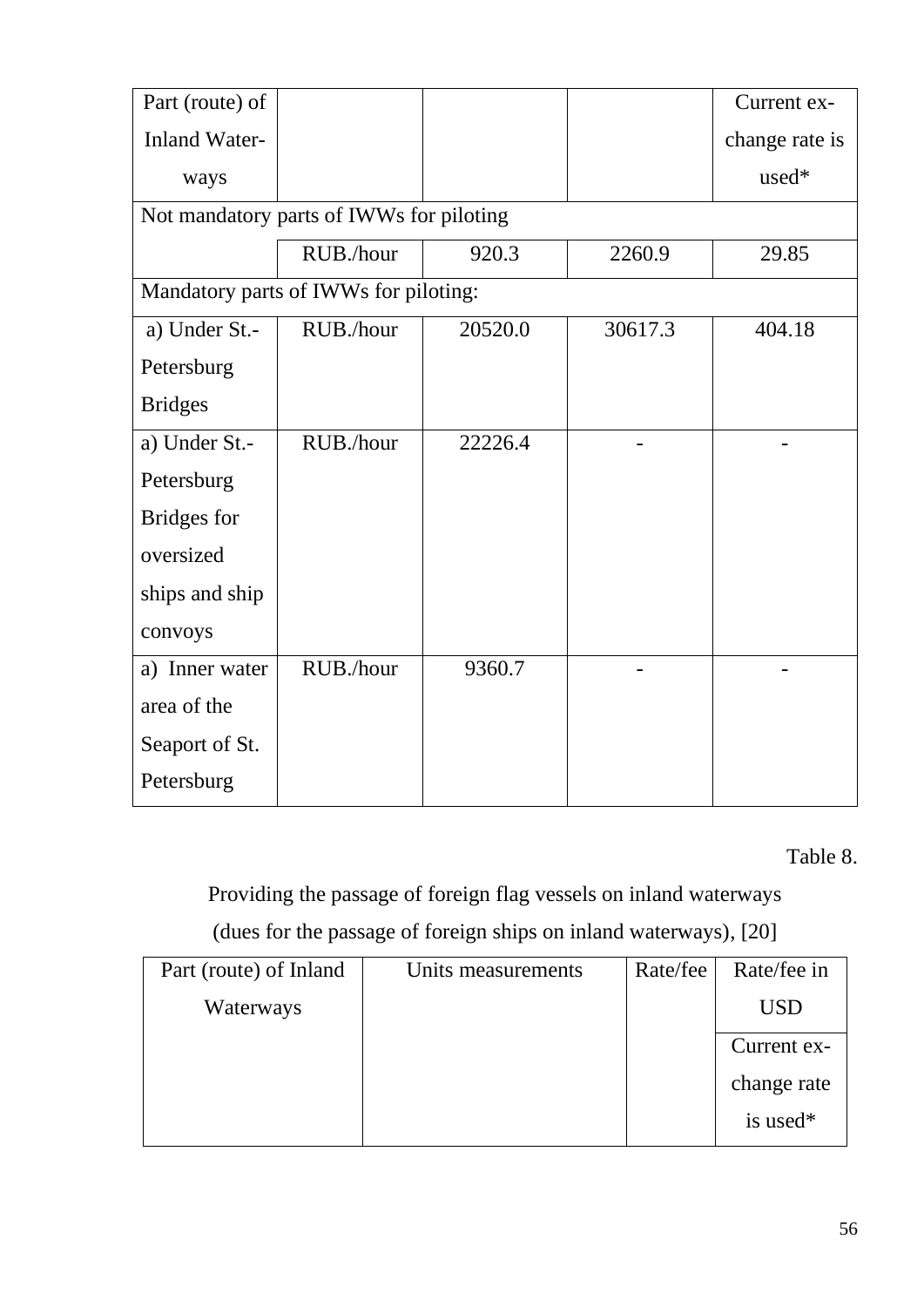| $Torovo - St.-Peters-$ | RUB. per $1000 \text{ m}^3/1 \text{ km}$ | 19.55 | 0.26 |
|------------------------|------------------------------------------|-------|------|
| burg;                  |                                          |       |      |
| St.-Petersburg - To-   |                                          |       |      |
| rovo                   |                                          |       |      |

The dues charged by Volgo-Balt Administration has a similar outlook as the dues/fees imputed by Administrations of Maritime Ports to entering vessels in accord with international and national rules. Saying outlook we mean that the dues in Russian inland waterways at least have the same names as the same applied to shipowners by Maritime Administrations. When foreign vessel enter the Port St.-Petersburg (Rosmorport authorities) it has to be ready for the next port dues included into disbursements costs:

-tonnage (vessel) dues;

-lighthouse dues;

-canal dues;

-navigational dues (marine trafficking safety system);

-port security dues;

-pilot dues.

At Russian side of the Saimaa canal one shall add two more fees of Rosmorport to mentioned above if the vessel is going on the line Ports on Saimaa to Port St.-Petersburg:

-canal dues;

-pilot dues (21 miles).

Except for the dues regulation administrations of local inland waterways basins takes part in initiation and preparation of the regulatory documents of the following character:

a) rules for the navigation of vessels on inland waterways;

b) rules for the navigation and anchorage of vessels in the corresponding inland waterway basin;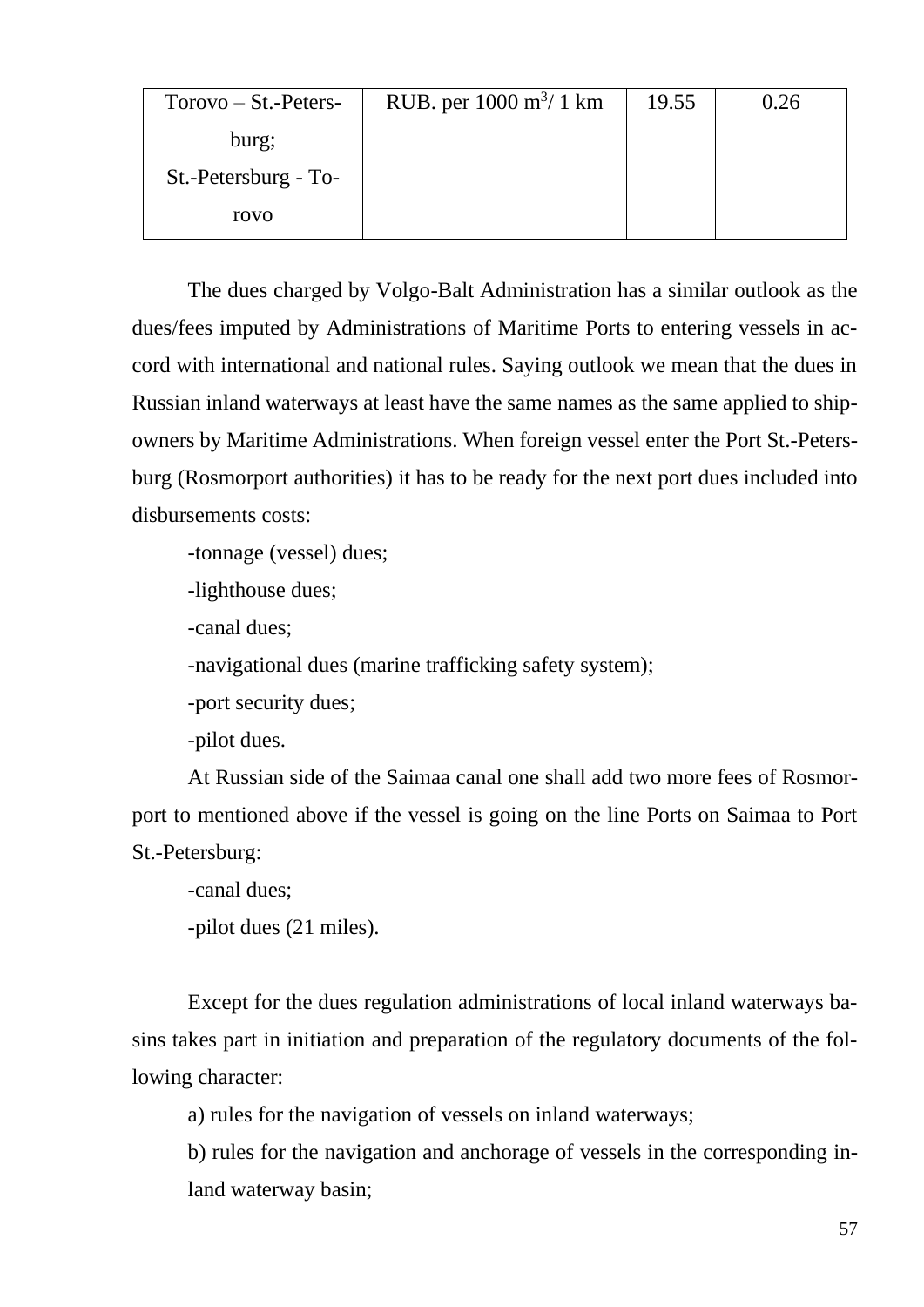c) rules for the passage of vessels through the locks;

d) rules for traffic control of vessel and flow of vessels on inland waterways;

e) rules for radio communication through mobile service and the mobile-satellite service on inland waterways.

Based on the rates given in this chapter in the next one is offering a practical estimation of due costs based on the example of potential foreign flag vessel requesting a commercial voyage into Russian inland waterways up to river port Podporozh'ye.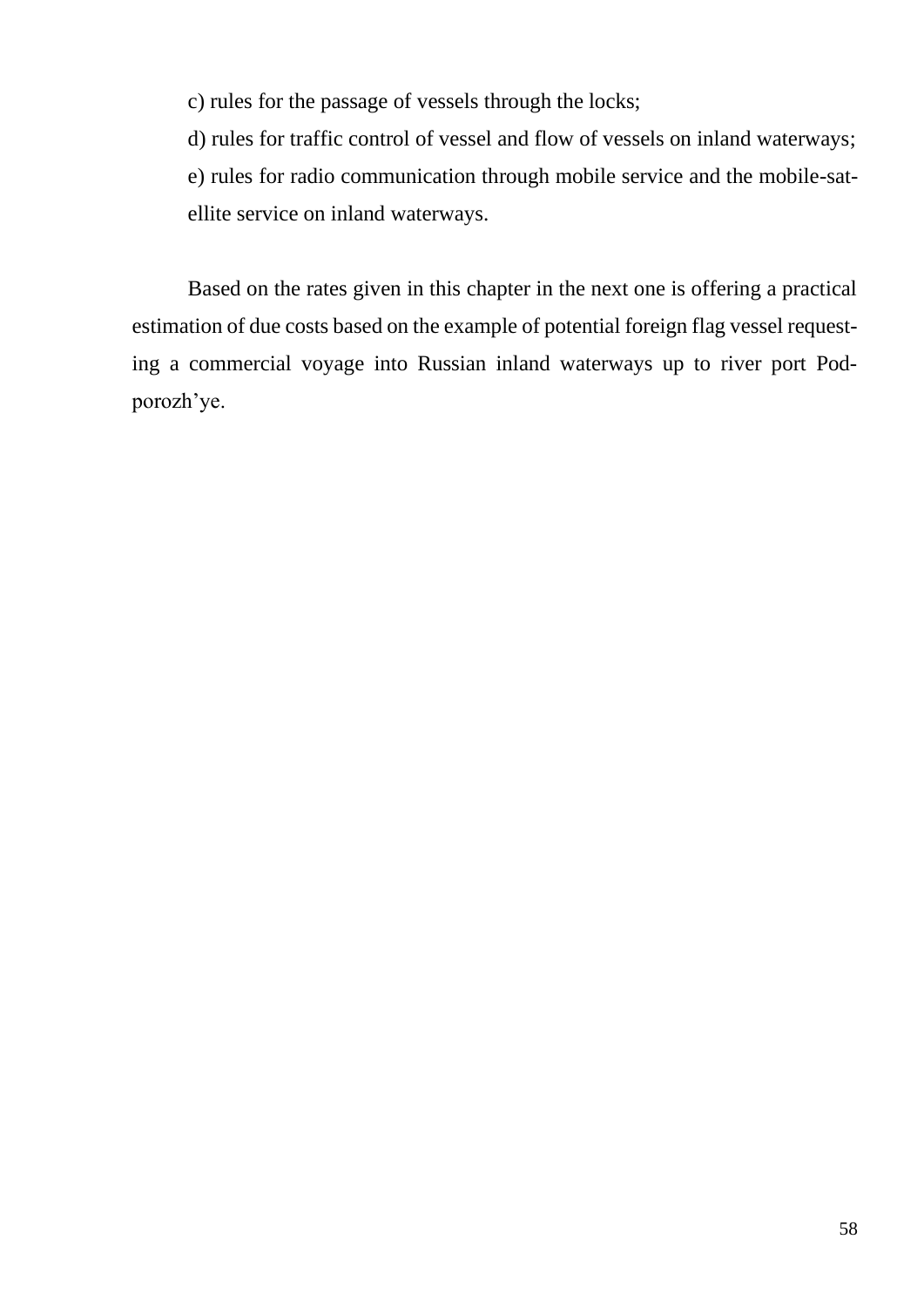## **9) REGULATION OF FOREIGN FLAG VESSELS ADMISSION ON TO RUSSIAN INLAND WATERWAYS**

One of the issues Russian experts and the Government is discussing sporadically and regulating carefully for the last 30 years is legislation and procedures of opening the inland waterways of Russian Federation for the admission of foreign vessels.

The question was aroused from the very beginning of 90th reforms at modern Russia and liberalization of international trade with foreign countries. In Europe the free international admission for foreign shipping has a longer history at the river Rhine, declared and sustained for centuries. Joining Danube, Main and Rhine into one main European waterway has put forward activities in its opening for foreign shipping and harmonization of IWW transport in Eastern European countries with the same of German, Netherlands, Belgium, France and Austria. Russia, starting fast initially in cooperation with EU on the question of opening the national inland waterways for international shipping, has slowed down by the 2010th because of different reasons.

By now we can presume that south slope of European inland waterways of Russia (Volgo-Don waterway system connected with lower Volga river and Caspian Sea) is more intensively used by foreign flag vessels – predominantly by Caspian States. Volgo-Balt "gates" still can we considered as closed for commercial shipping by foreign flag vessels, contrary even to Saimaa canal, which is definitely more open for free navigation. Although the national legislation for admitting foreign vessels either to southern or northern slopes of Russian Europe part of inland waterways is based at the same set of rules and regulating document of the national level.

To the date, this legislative set includes following main regulations: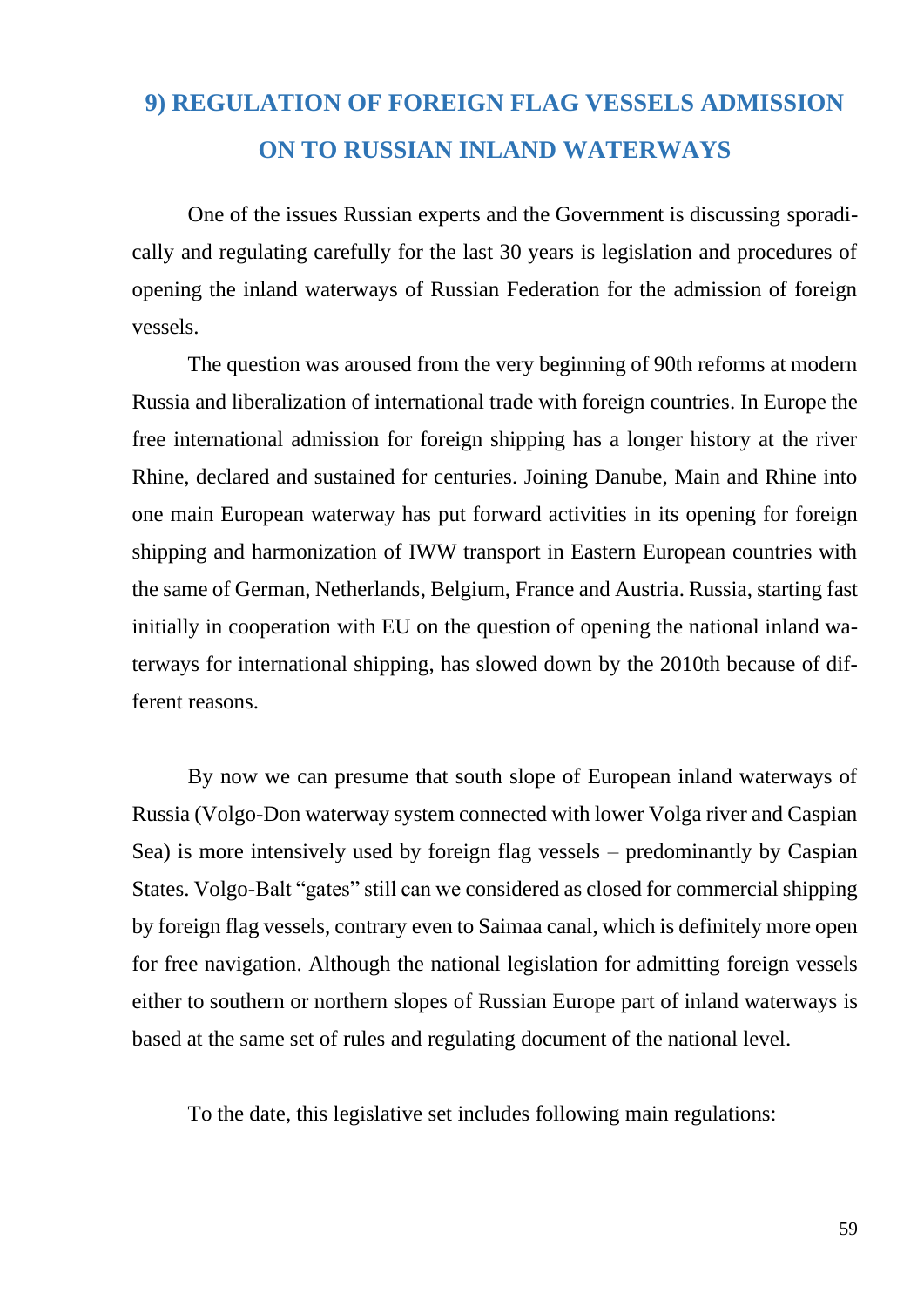1) Decree of the Government of Russian Federation N 85 (of Feb. 2008 with last amendments of Oct. 2017) "On validation of the Regulation on obtaining permission to sail vessels, flying the flag of a foreign state, on the inland waterways of the Russian Federation";

2) Paragraph 23.1 of the Inland Waterways Transport Code (CIWT) of Russian Federation "Sailing (of vessels) under the flags of foreign countries on inland waterways";

3) Resolution/order of the Government of the Russian Federation N 734-P (of May 2012) – "The list of ports and the list of inland waterways open to vessels flying a foreign flag";

From mentioned above we can draw attention to the statement from the CIWT of Russian Federation in regard of foreign vessels. Paragraph 23.1 of the Inland Waterways Transport Code says:

"…Sailing of vessels flying the flags of foreign states on inland waterways is permitted on the basis of international treaties of the Russian Federation, as well as on the basis of decisions of the Government of the Russian Federation…;

Sailing of sports sailing vessels and pleasure boats under the flags of foreign states on inland waterways shall be carried out in accordance with the rules established by the Government of the Russian Federation. (Regulation of Sport Sailing Vessels, Leasure and Small Boats is by Merchant Shipping Code and Federal Law № 36-FZ from 23rd April 2012 with amendments from 29th December 2017);

The list of ports open for vessels entering carrying the flags of foreign states and inland waterways on which such vessels are allowed to sail is established by the Government of the Russian Federation…".

Key phrase from above quote is "…permitted… as well as on the basis of decisions of the Government of the Russian Federation…". It means that foreign shipowner/operator wishing to enter into Russian IWWs by cargo vessel shall obtain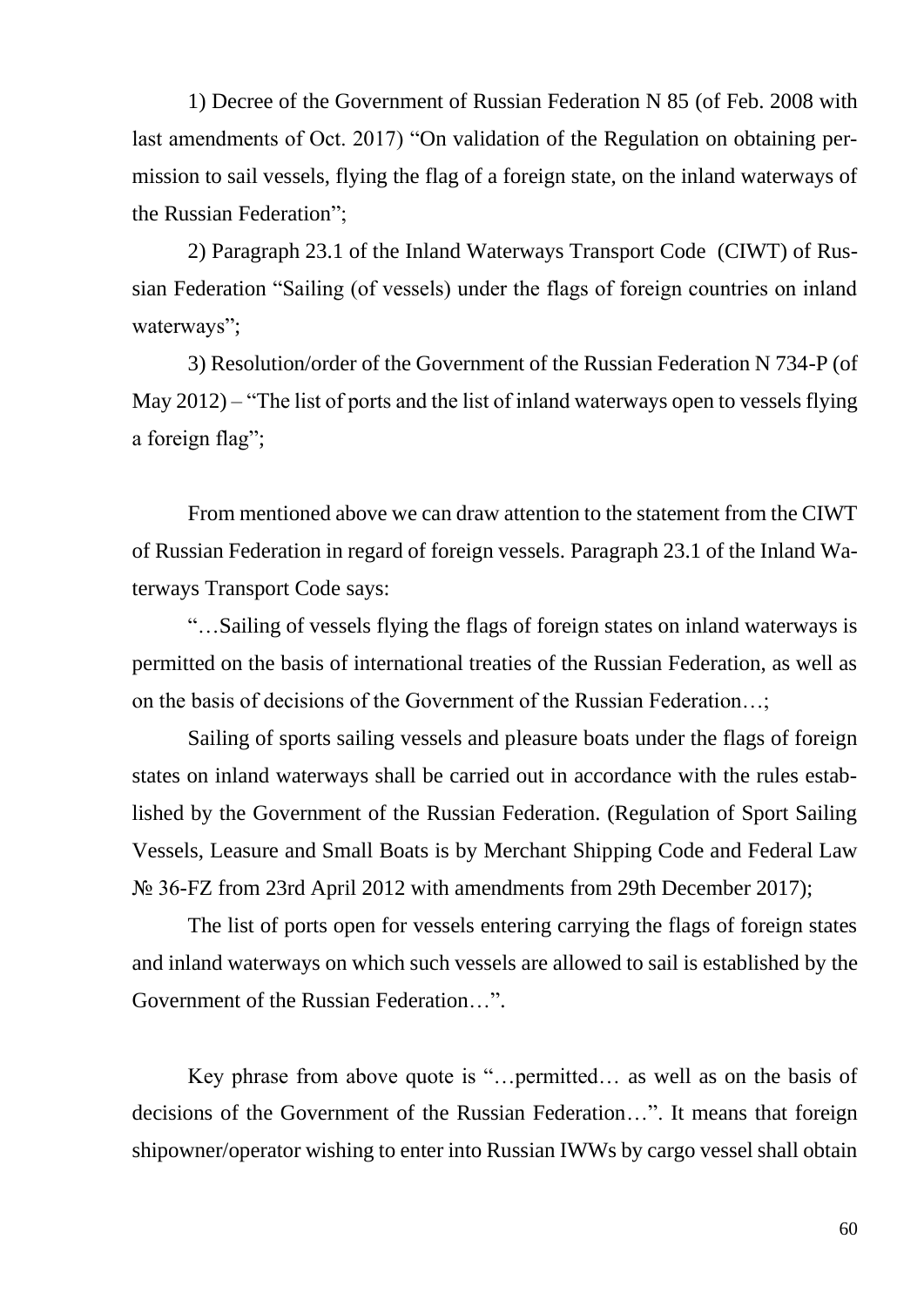permission for that beforehand. For a country like Finland and its shipowners entering to Volgo-Balt waterways now possible after fulfilling next procedure on obtaining permission to sail vessel, that is based on the Decision of the Government of the Russian Federation:

1) Initiate and send a Requesting Letter of the competent authority of foreign state (e.g. Ministry of Transport and Communications of Finland or shipowner/operator company) notifying the Ministry of Transport of Russian Federation on its intentions. Requesting Letter in Russian language shall contain following information:

- Vessels name (International name in accordance with ship documents is permissible in case impossibility to transliterate name into Russian);
- Flag of the vessel;
- Shipowner's name;
- Port of registry;
- Vessel's type;
- Main dimentions (leghth, width, draft, air draught);
- Route of the voyage;
- Information on cargo carried and passengers;
- Timing and purpose of the entry (number of entries) to IWW.

This Requesting Letter shall be send in terms no less than 60 calendar days prior to planned ship voyage (entering of Russian IWWs).

2) In case of incompleteness of the information specified in the Requesting Letter of the competent authority or shipowner/operator "… Ministry of Transport of the Russian Federation requests from the competent authority of a foreign state additional information.

If the Competent Authority (shipowner/operator) of a foreign state does not provide additional information, the Ministry of Transport of the Russian Federation informs them of the impossibility of considering accordingly the request of the competent authority"….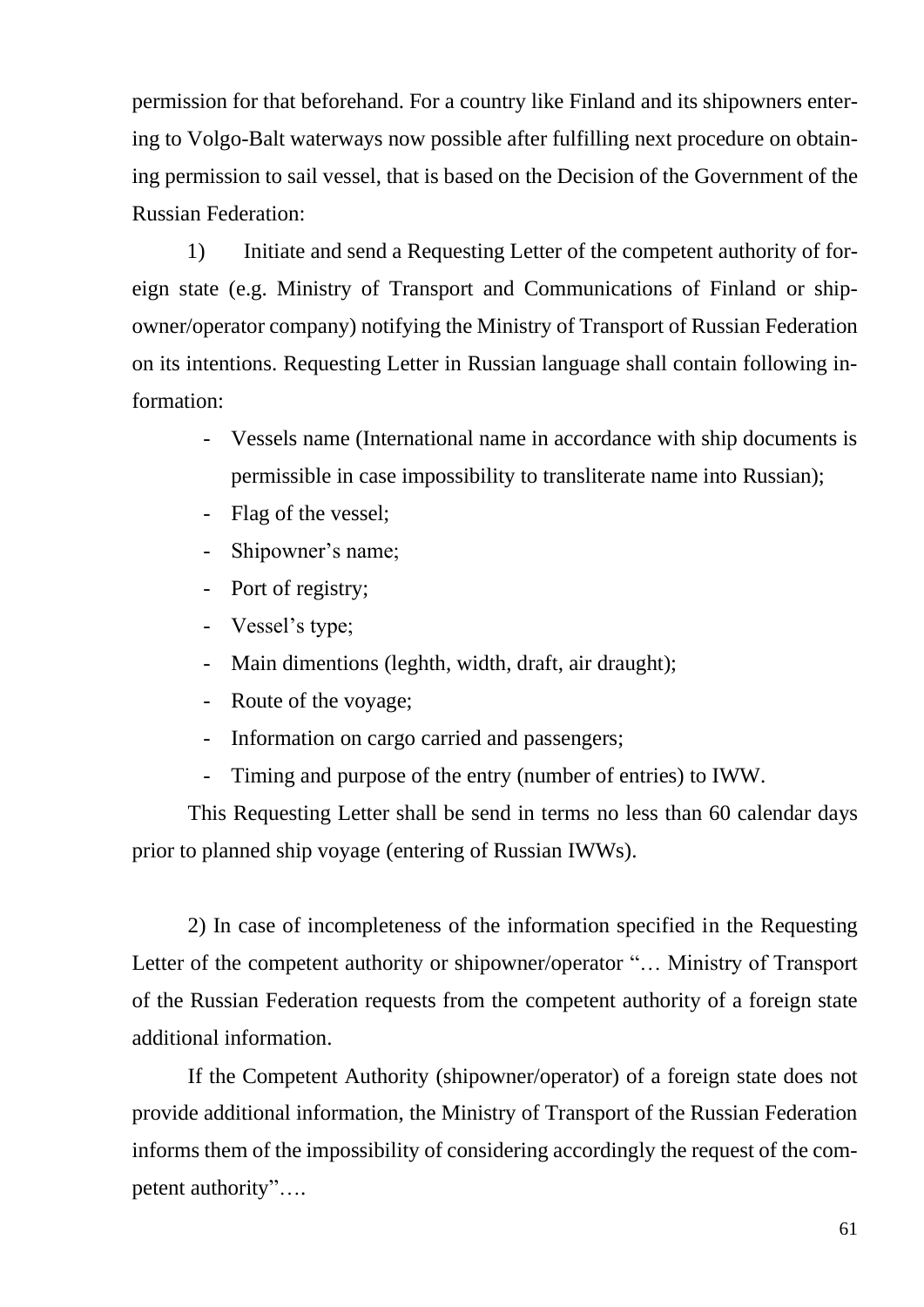Receiving the Requesting Letter from the foreign shipowner (or equal entity, the competent authority) the Ministry of Transport of the Russian Federation shall do their activity:

- prepare a Draft Resolution (order) of the Government of the Russian Federation on permission to foreign flag vessel to sail (navigate) on inland waterways of the Russian Federation; and
- agree the Draft Resolution of the Governments of the Russian Federation with other governmental bodies, listed below:

- Ministry of Foreign Affairs; Ministry of Defense; Federal Security Service, Federal Customs Service, Ministry of Agriculture, Federal Service for Supervision of Consumer Rights Protection and Human Well-Being. Time for approval of Draft Resolution by the interested federal executive bodies cannot exceed 10 calendar days from the date of document receipt.

After a positive decision is received, the Ministry of Transport of the Russian Federation notifies the shipowner/operator or competent authority of a foreign state about the decision made by the Government of the Russian Federation within 5 calendar days from the date of its adoption, which indicates:

- name of the vessel;

- flag (nationality) of the vessel;

- ship sailing route;

- the timing and purpose of the entry (number of entries);

- the need for border, customs and other types of control of the vessel, its crew and passengers.

Regarding the river (inland) ports and parts of inland waterways opened to vessels flying a foreign flag we can find following regulation: totally, there are 40 inland ports of Russian Federation open for foreign vessels.

Seeing this list one may notice that the nearest to Finland, there are next Russian inland ports for foreign vessels admittance: Petrozavodsk (Republic Karelia),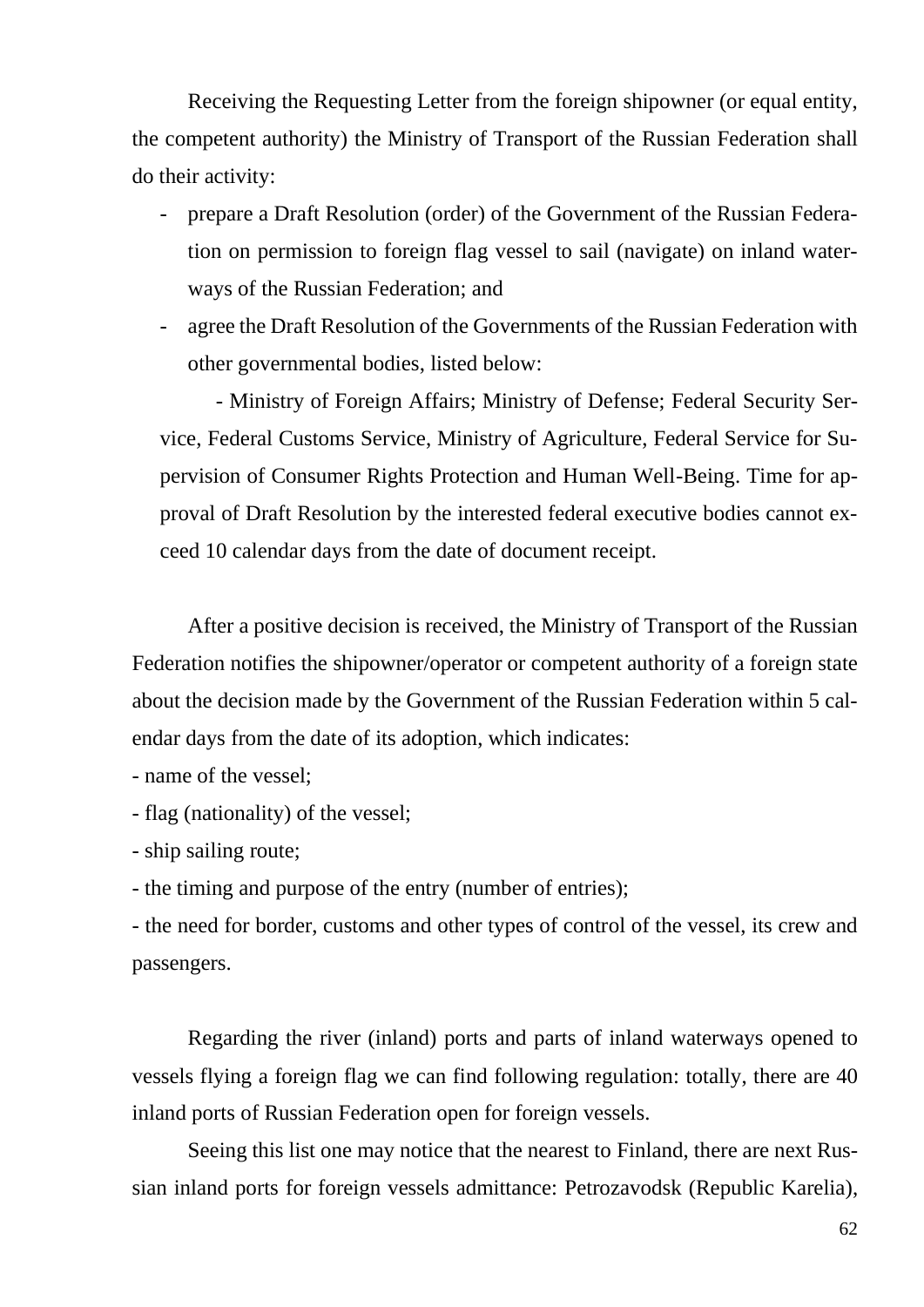Podporozhsky (Leningrad Oblast), Saint-Petersburg (for passengers, (Saint-Petersburg) and Cherepovets (Vologda Oblast) at the far end of Volgo-Balt nearing Volga water basin.

Such a long procedure surely can be a form of protection of domestic market by regulatory authorities. Economic side of the same measures can be seeing in the port dues followed to entering into Russian IWWs.

Based on the previously mentioned rates for the dues invented on Volgo-Balt Administration waterways the example of practical calculation shall looks like the next one (see Table 9).

Table 9.

Example of dues applied on shipowning/operating company for entering Volgo-Balt inland waterways (North-West of Russia), in rubles

| Authority                                                                         | Port dues                                                       | Costs    |       | Overall |        |
|-----------------------------------------------------------------------------------|-----------------------------------------------------------------|----------|-------|---------|--------|
|                                                                                   |                                                                 | Entrance | Exit  | in RUB  | in USD |
| Marine<br>Port<br>Administration<br>(Big Port<br><sub>of</sub><br>St.-Petersburg) | Ship/tonnage dues<br>2,4 RUB/GT                                 | 4400     | 4400  | 8800    | 116.51 |
| Rosmorport                                                                        | Lighthouse dues<br>0,88 RUB/GT                                  | 1613     | 1613  | 3226    | 42.71  |
| Rosmorport                                                                        | Canal dues<br><b>5,48 RUB/GT</b>                                | 10045    | 10045 | 20090   | 265.99 |
| Rosmorport                                                                        | Navigational dues<br>(vessel<br>traffic service)<br>1,77 RUB/GT | 6488     | 6488  | 12976   | 171.80 |
| Rosmorport                                                                        | Port security fees (ISPS)<br>1,1 RUB/GT                         | 2016     | 2016  | 4032    | 53.38  |
| Rosmorport                                                                        | Pilot dues (inward, 28 miles)<br>0,17 RUB per GT per mile       | 17450    | 17450 | 34900   | 462.07 |
| Rosmorport                                                                        | Mooring operation with pilot<br>1,08 RUB per GT per mile        | 3960     | 3960  | 7920    | 104.86 |
| Rosmorport<br>(Vyborg)                                                            | Canal dues (Saimaa canal,<br>Russian side)<br>4,04 RUB/GT       | 14810    | 14810 | 29620   | 392.16 |
| Rosmorport<br>(Vyborg)                                                            | Pilot dues (21 miles)<br>0,32 RUB per GT per mile               | 24635    | 24635 | 49270   | 652.32 |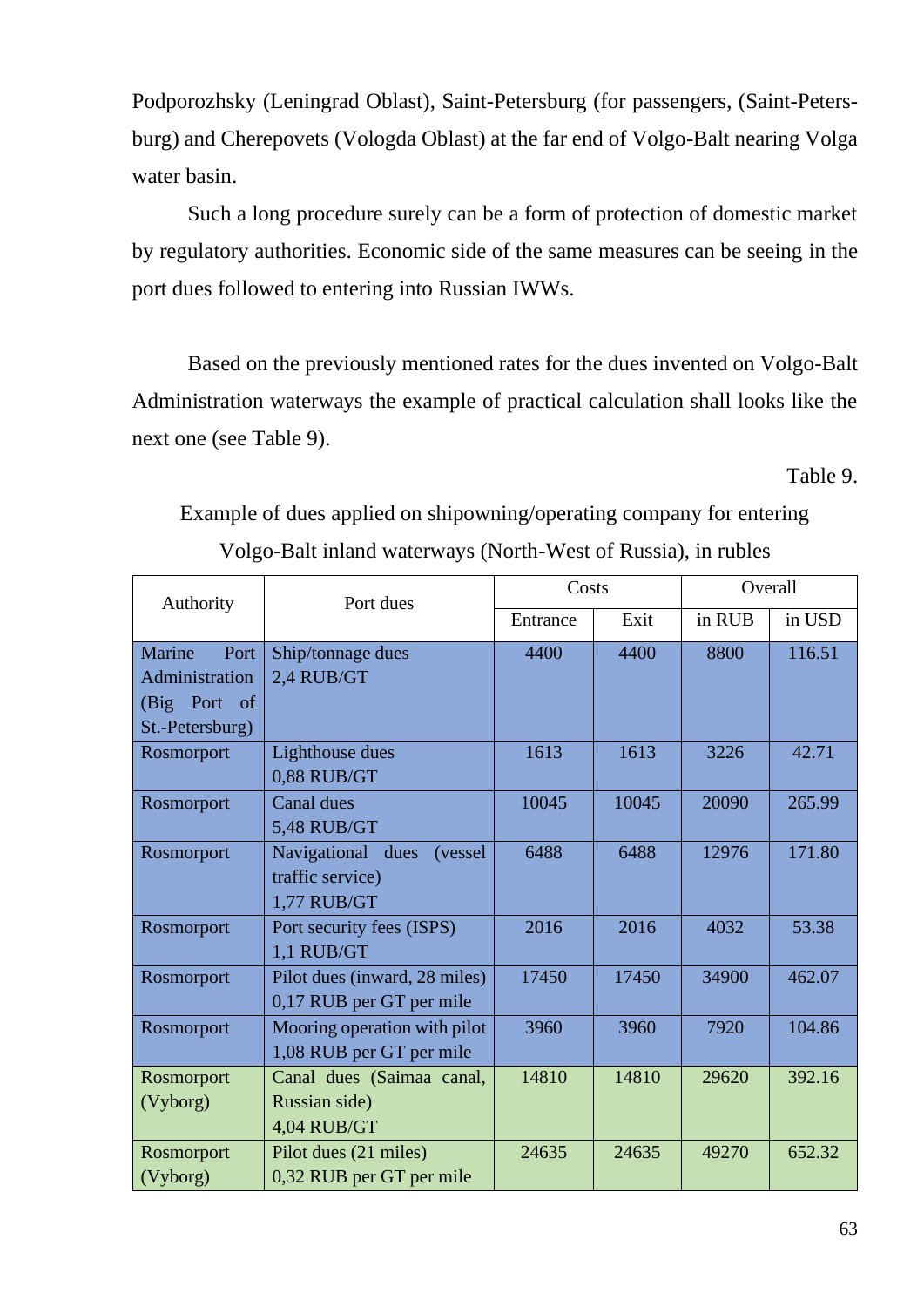| Volgo-Balt   | Pilot dues (St.-Petersburg)       | 30617  | 30617   | 61234    | 810.72   |
|--------------|-----------------------------------|--------|---------|----------|----------|
|              | $bridges + sea port part)$        |        |         |          |          |
| Volgo-Balt   | Pilot services*                   | 976708 | 976708  | 1953416  | 25862.78 |
| Volgo-Balt   | Navigational dues**               | 135661 | 135661  | 271322   | 3592.24  |
| Volgo-Balt   | Fee for birthing***               | 0      | 12940   | 12940    | 171.32   |
|              | Other costs on shipowner:         |        |         |          |          |
|              | <b>Bilge and Household Waters</b> |        | 30000   | 30000    | 397.19   |
|              | treatment services (waste)        |        |         |          |          |
|              | <b>Agent Fee</b>                  |        | 70000   | 70000    | 926.78   |
| <b>TOTAL</b> |                                   |        | 2569570 | 34020.52 |          |

The example from the Tabl. 9 is based on the presumption of following:

- Dry Cargo type, gross tonnage 3666 t; LxBxH =  $104x15x5,5 = 8580$  m<sup>3</sup>;

- Voyage on the route St.Petersburg - Podporozhye - St.Petersburg – Saimaa;

\* - Pilot services on the Volgo-Balt part of the voyage shall take 2 pilots engagement for 9 days or 216 hours, rate – 2260,9 RUB per hour;

\*\* - Navigational dues on the Volgo-Balt part of the voyage (St.-Petersburg – Podporozhye;

\*\*\* - Fee for birthing of ship along the moorings at the Lieutenant Schmidt embankment in St. Petersburg (mooring due), rate 8,64 RUB x L x Layby time (12 hours)  $x$  1,2.

Representative of the company seeking for services of Valgo-Balt shall bear in mind that services to the vessels are provided after advance payment.

Traffic control of the vessels within the waterways of the Volgo-Balt Administration is provided in accordance with the additional regulatory document "Procedure for vessels traffic control on inland waterways of the Russian Federation" (by Order of the Ministry of Transport dated 01.03.2010 №47).

As one can see from the Table 9 major part of potential disbursement invoice is falling under pilotage costs, all other fee are not significant.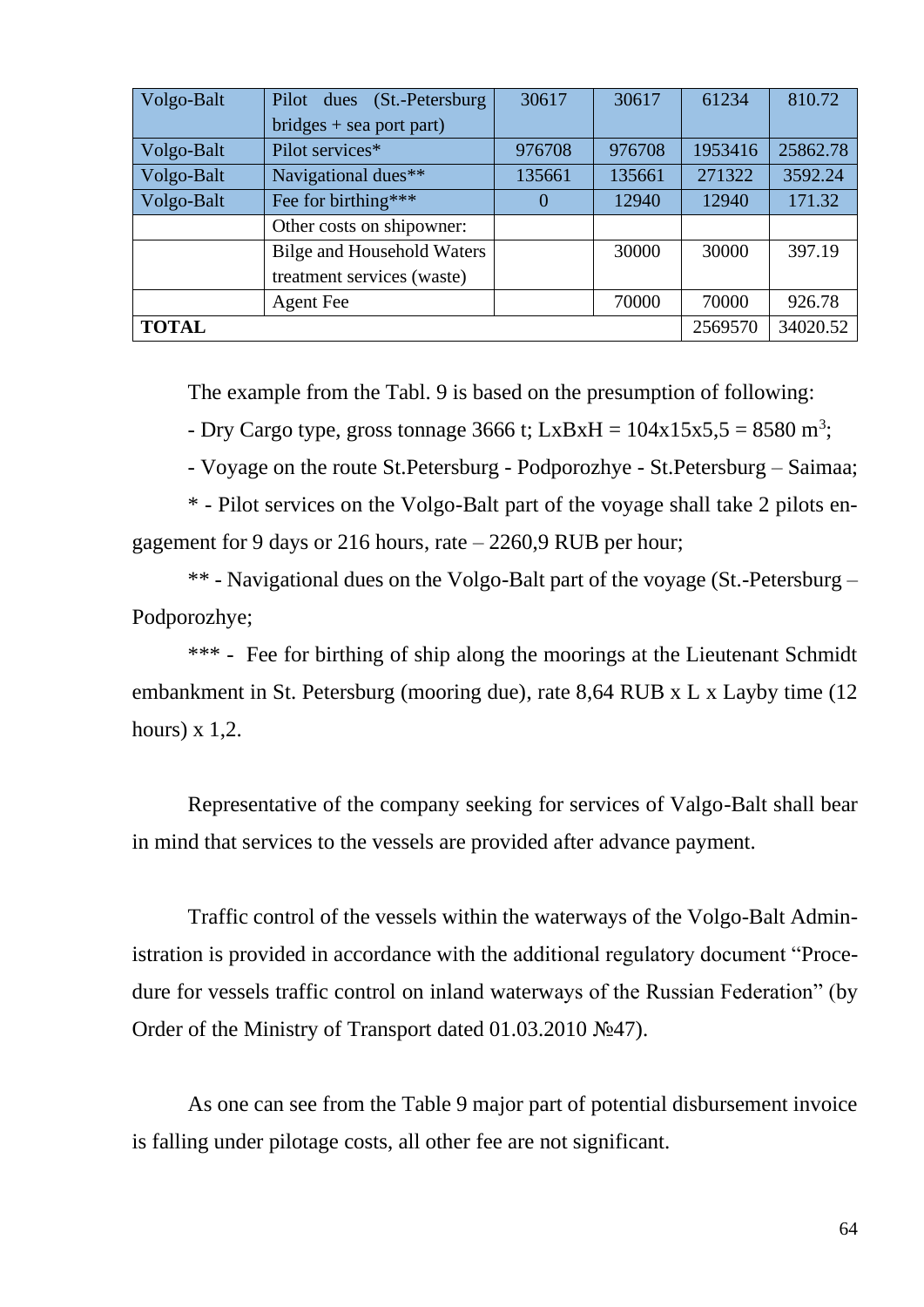



#### **CONCLUSIONS**

Under the Agreement between Russian Federation and Republic of Finland on lease of Saimaa Canal…, re-validated from 2011, both countries are interested in the further development of this cross-border inland waterway. Finland and Russia continue developing inland waterway transport of theirs countries whilst seeking the legislative and economic solutions for the new and possibly joint projects in this field.

In Russia there are especially noticeable attempts and measures undertaking by the Government for inland waterway transport support after 2010. In particular, for this speaks the development and approval of the documents:

- the Transport Strategy of the Russian Federation till the period up to 2030; and
- the Strategy of the Development of inland waterway transport till the period up to 2030.

Probably we cannot name these documents as regulative ones, but certainly they play its role forming a legislative set of norms aimed on science justification of the industry development which itself a separate block of legal documentation. And these documents and theirs realization evidently can have an impact on the regulative set of national or probably international laws and rules of the maritime and river transport applicable in Russia. Importance of research work in this area with EU and Finland organizations e.g. through CBC Programme or similar instruments does not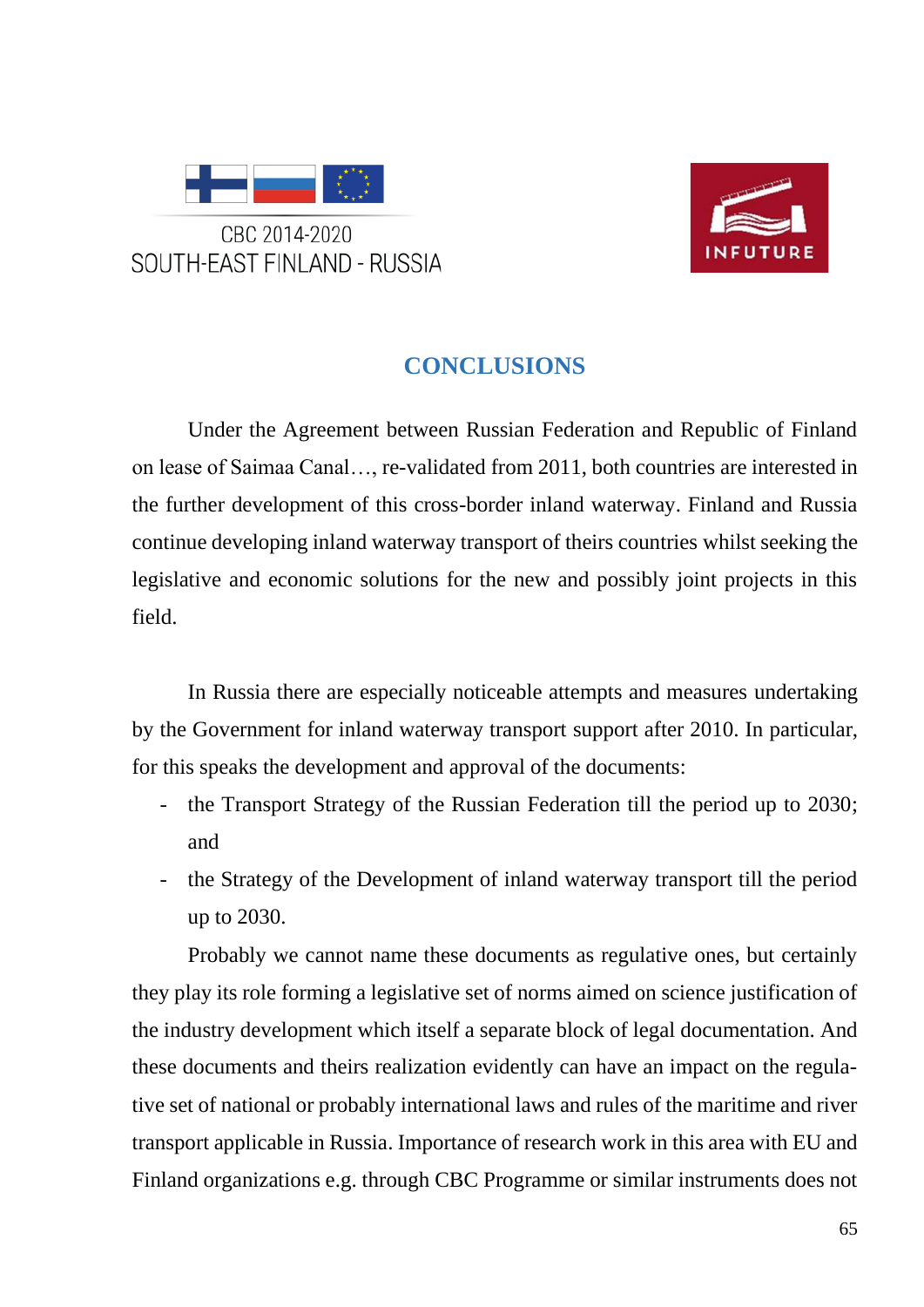underestimated because this is only practicable and efficient way to find common solutions for the waterways which shipping jointly uses or expected to be used.

In addition, we shall conclude the study mentioning that like in maritime industry, relationships arising in the inland waterway transport activities are regulated by a system of law provisions or legal acts of various levels of both countries, Finland and Russia.

Transport as a branch of economy is regulated by the provisions of various industrial and institutional laws, among which in Russia the provisions of Civil and Administrative law still prevails and such situation needs to be amended.

Being the foundation and at the same time the core of the entire law system of Russian Federation, the Constitution contains fundamental provisions, both directly and indirectly related to the transport area and inland waterway transport.

The Ministry of Transport of the Russian Federation carries out central functions of state administration in national inland waterway transport, while interacting with federal executive bodies, Rosmorrechflot and Rostransnadzor Agencies.

The Code of Inland Waterway Transport from 2001 has become the main document for regulation on inland waterway transport in Russian Federation. The document has many reference norms yet it suffer from some details lacking. Consequently, the solution of a number of important issues is being referred in other federal legislative acts. Experts of the industry recognize that the CIWT contains a huge number of norms/provisions, referring to bylaws, which is fertile ground for departmental rule making, with all possible, including negative, consequences of this. Nevertheless, the significance of many of the provisions of Code of Inland Waterway Transport should not be underestimated. Many bylaws of the industry shall be legally more clearly systematized, open to wider access and thus well available on the websites.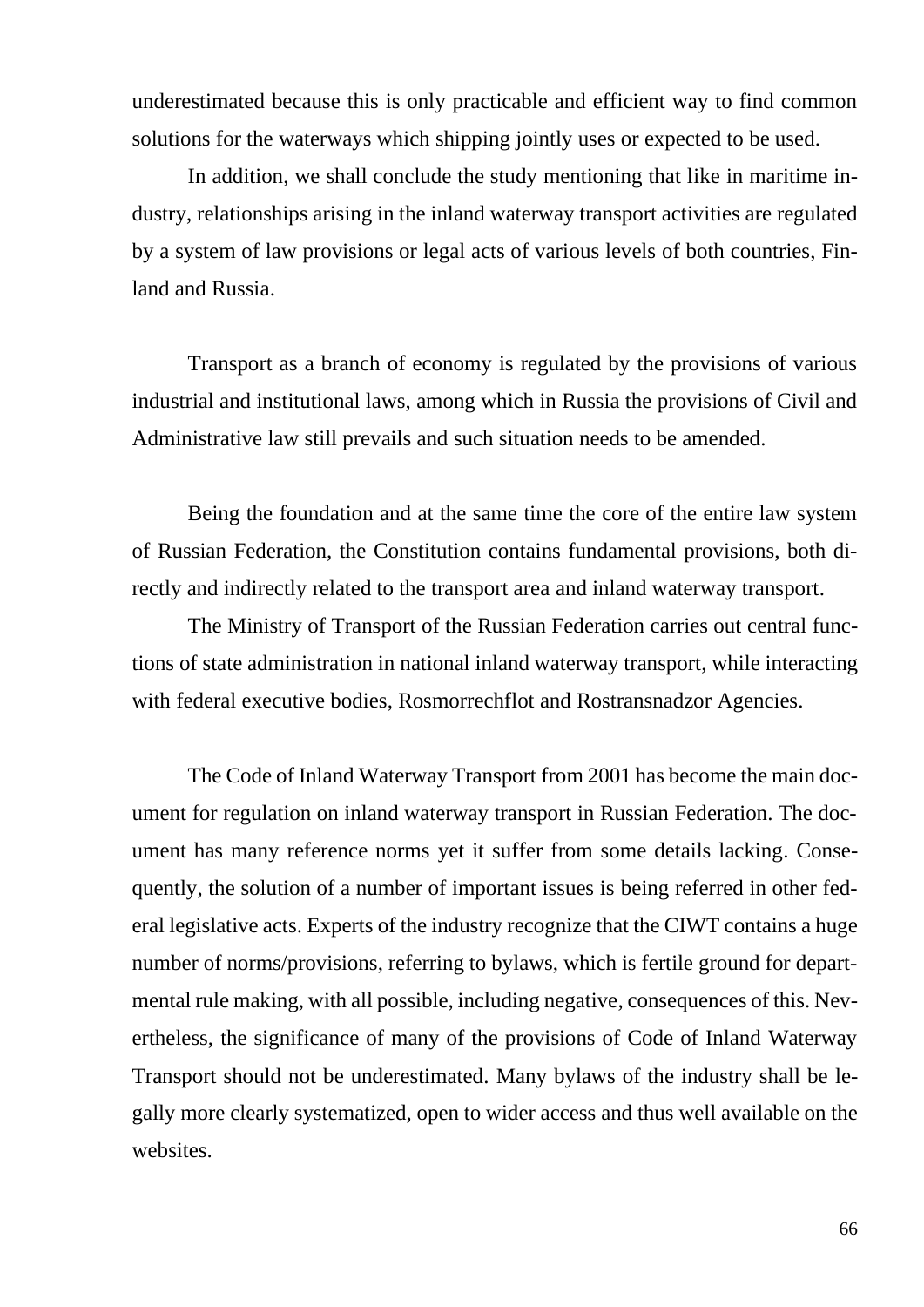Among the some regulations, which still are in the plans of the Russian Government, professionals name following Resolutions or amendments to them [10]:

- "On the procedure for setting tariffs for the carriage of goods, passengers and luggage, towing ships and other floating objects, and for other services of inland water transport, as well as on the rules for the application of such tariffs";

- "On the authorities that issue the documents required by international treaties of the Russian Federation for the implementation of navigation related to crossing the State Border of the Russian Federation";

- "On the procedure for obtaining a permit for navigation of vessels under the flag of a foreign states on the inland waterways of the Russian Federation";

- "On non-governmental organizations for pilotage of vessels on inland waterways";

- "On the procedure for establishing port dues, their rates and application rules".

Meanwhile this study was proceeded, in the autumn of 2020, the new National Project "Inland waterway transport for the period up to 2030" has been announced by the President and the Government. Depending on the tasks set and the expected results for their achievement the planned structure of the national project includes three federal projects that are interdependent: "Development of the network of inland waterways"; "Development of freight and passenger transport by inland waterways and their infrastructure"; "Improving the safety and environmental friendliness of inland waterway transport". Now plans are working out under this national project, taking into account its potential, as well as for the achievement of such national development goals as "Comfortable and safe environment for life", "Decent, efficient jobs and successful entrepreneurship" [24].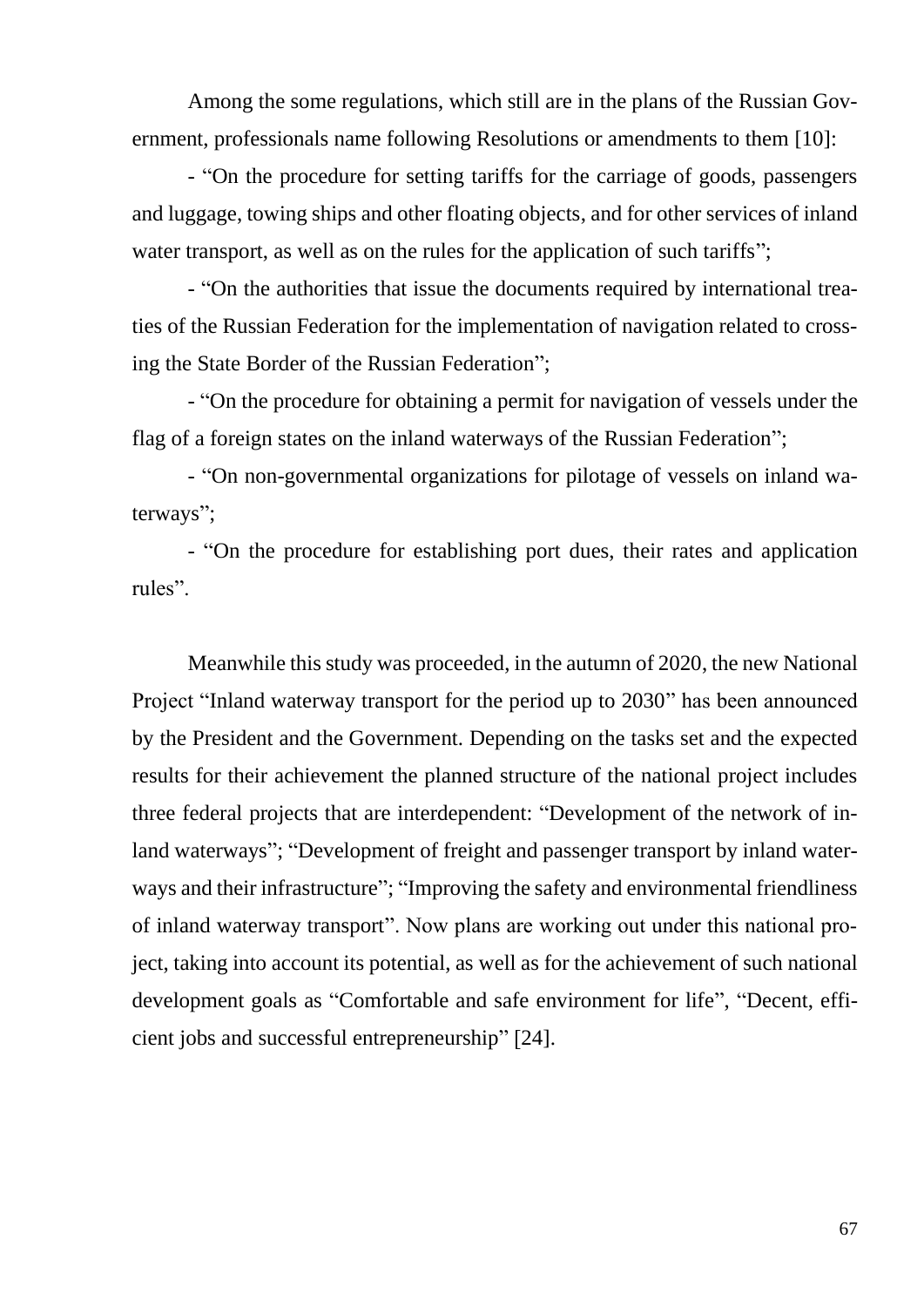#### **LIST OF REFERENSES**

- 1. Бурков А. В., Резниченко В. И., Решняк В. И., Спиряков С. В., Сухоруков В. С.. Организация менеджмента в судоходстве для достижения качества и безопасности: системный подход на основе современных моделей. Учебное пособие. 2-е издание. – СПб.: СПГУВК, 2004 г. – 444 с.
- 2. URL: [https://www.collinsdictionary.com/dictionary/english/regulation;](https://www.collinsdictionary.com/dictionary/english/regulation)
- 3. URL: <https://en.wikipedia.org/wiki/Regulation> and URL: [https://www.youtube.com/watch?v=W9MG7O-n2UM;](https://www.youtube.com/watch?v=W9MG7O-n2UM)
- 4. Orbach, Barak, What Is Regulation? 30 Yale Journal on Regulation Online 1 (2012);
- 5. Yegiazarov V.A. Transport law: Textbook. 9th ed., rev. and exp. / V.A. Yegiazarov. – M.: Yustitsinform, 2018. – 404 p.
- 6. Theory of State and Law / ed. N.I. Matuzova, A.V. Malko. Moscow, 2001. Pages 380.
- 7. Брагинский М.И. URL: [https://private-right.ru/wp-content/uploads/Dogo](https://private-right.ru/wp-content/uploads/Dogovornoe_pravo_T1.pdf)[vornoe\\_pravo\\_T1.pdf](https://private-right.ru/wp-content/uploads/Dogovornoe_pravo_T1.pdf)
- 8. Code for inland navigation of Russian Federation (Federal Law of 07.03.2001 № 24-FZ (revised 29.12.2017).
- 9. URL:<https://digitallibrary.un.org/record/606770?ln=ru>
- 10. URL:<http://kvvt.ru/glava-1/st-2-kvvt-rf/kommentarii>
- 11. Припузова О.Н. Гражданско-правовое регулирование договора перевозки грузов внутренним водным транспортом: диссертация ... кандидата юридических наук: 12.00.03.- Москва, 2006.- 205 с.: ил. РГБ ОД, 61 07-12/521
- 12. Припузова О.Н. Ответственность по договору перевозки груза внутренним водным транспортом / Право: теория и практика. 2005.  $\mathbb{N}_2$  4. – 0.6 п.л.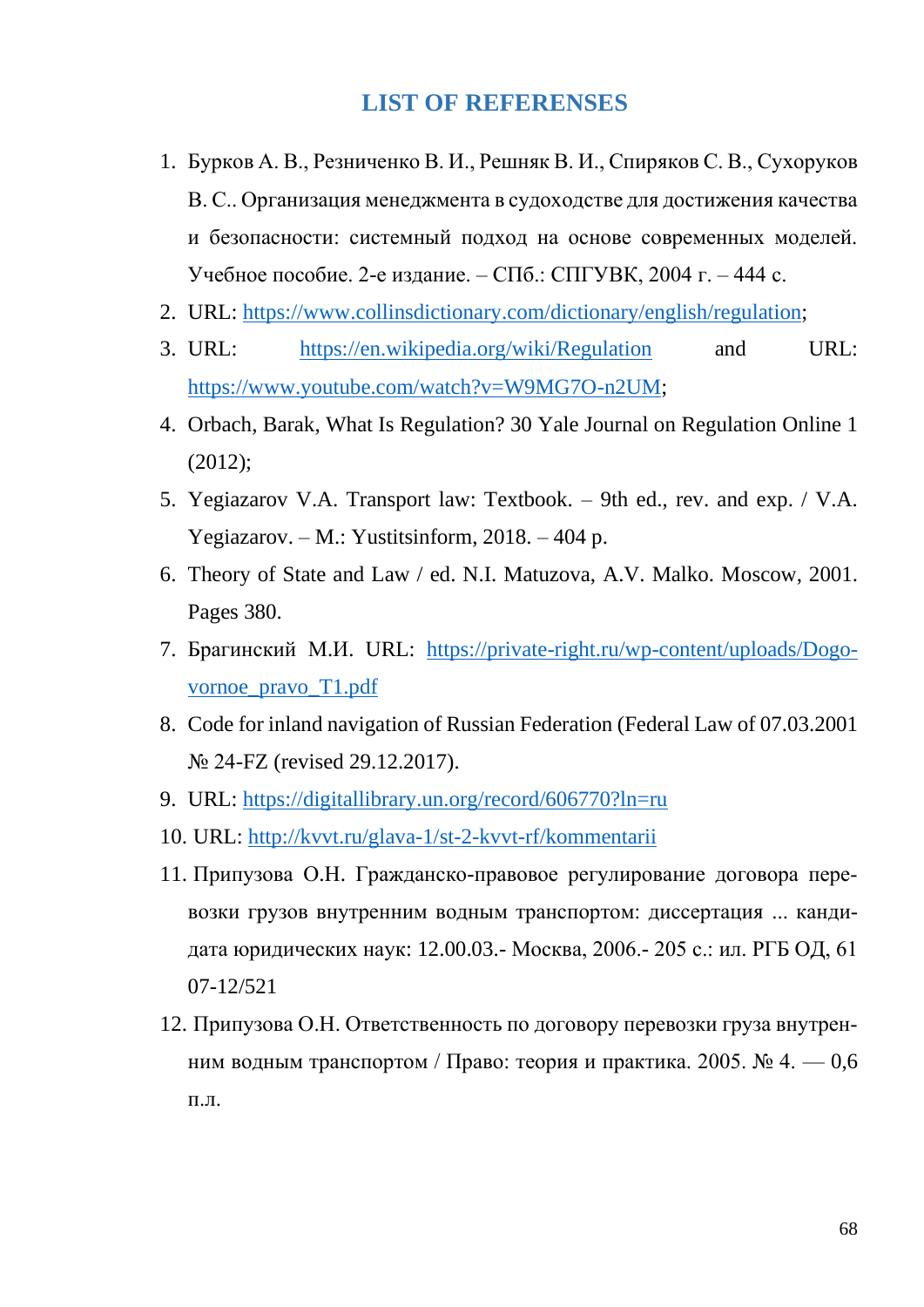- 13. Припузова О.Н. Источники правового регулирования договора перевозки водным транспортом // Право: теория и практика. 2005. № 5. - 0,6 п.л.
- 14. Resolution of The Government of Russian Federation from 24 September 1997 №1211 «On signing by Russian Federation the European Agreement about main inland waterways of international importance».
- 15. Resolution of The Government of Russian Federation from 05.05.2012 № 734-r (revised 30.06.2015) «On approving of the list of ports, opened for the entrance of the foreign flag vessels and list of the inland waterways of Russian Federation by which is allowed to sail of the foreign flag vessels».
- 16. Постановление правительства Российской Федерации от 27.04.2017 г. № 502 «Об утверждении Правил предоставления субсидий из федерального бюджета российским организациям на возмещение части затрат на приобретение (строительство) новых гражданских судов взамен судов, сданных на утилизацию». URL: [http://government.ru/docs/all/111348.](http://government.ru/docs/all/111348)
- 17. РМРС. URL: [https://rusregister.ru/activities/product-certification/technical](https://rusregister.ru/activities/product-certification/technical-regulations/tr-safety-water/)[regulations/tr-safety-water/](https://rusregister.ru/activities/product-certification/technical-regulations/tr-safety-water/)
- 18. Rules for the Surveys of Inland Navigation Ships in Service (for European Inland Waterways). Russian Maritime Register of Shipping. 2021 URL: [https://lk.rs-class.org/regbook/getDocument2?type=rules&d=8EC0B505-](https://lk.rs-class.org/regbook/getDocument2?type=rules&d=8EC0B505-8B92-432E-B6B4-6A324D277E1A&f=2-020101-066) [8B92-432E-B6B4-6A324D277E1A&f=2-020101-066](https://lk.rs-class.org/regbook/getDocument2?type=rules&d=8EC0B505-8B92-432E-B6B4-6A324D277E1A&f=2-020101-066)
- 19. Transport Strategy of the Russian Federation till the period up to 2030 (approved by the Resolution of the Government of Russian Federation from 22.11.2008 № 1734-r (revised 2.05.2018).
- 20. Администрация Волго-Балта. URL:<https://www.volgo-balt.ru/>
- 21. Strategy of the development of inland waterway transport till the period up to 2030 (approved by the Resolution of the Government of Russian Federation from 29.02. 2016 № 327-r). URL: [https://www.mintrans.ru/docu](https://www.mintrans.ru/documents?q=стратегия+развития+&date=&n=&type=0)[ments?q=стратегия+развития+&date=&n=&type=0.](https://www.mintrans.ru/documents?q=стратегия+развития+&date=&n=&type=0)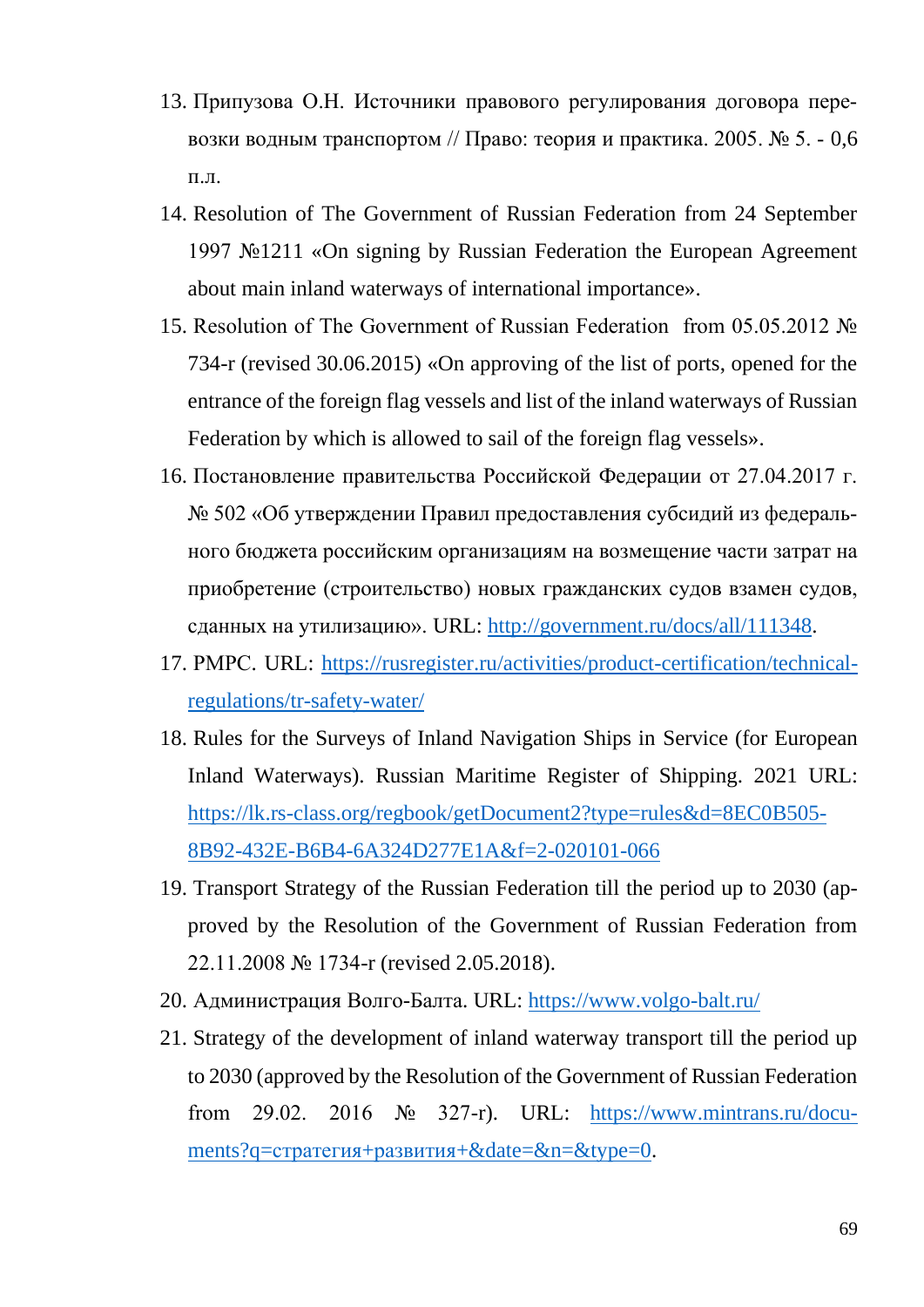- 22. Burkov A., Pantina T., Koskinen P.. The future potential of Russian and Finnish inland waterways – opportunities for new business alternatives, a case study research // ЛОГИСТИКА: СОВРЕМЕННЫЕ ТЕНДЕНЦИИ РАЗВИТИЯ / Материалы XIX Международной научно-практической конференции. Редколлегия: В.С. Лукинский (отв. ред.) [и др.]. 2020 Издательство: Федеральное государственное бюджетное образовательное учреждение высшего образования Государственный университет морского и речного флота им. адмирала С.О. Макарова (Санкт-Петербург). URL: [https://elibrary.ru/item.asp?id=43773943&pff=1.](https://elibrary.ru/item.asp?id=43773943&pff=1)
- 23. Nikiforov V., Burkov A.. Management of inland waterway system admission of foreign flag vessels // ЛОГИСТИКА: СОВРЕМЕННЫЕ ТЕНДЕН-ЦИИ РАЗВИТИЯ / Материалы XIX Международной научно-практической конференции. Редколлегия: В.С. Лукинский (отв. ред.) [и др.]. 2020 Издательство: Федеральное государственное бюджетное образовательное учреждение высшего образования Государственный университет морского и речного флота им. адмирала С.О. Макарова (Санкт-Петербург). URL: [https://elibrary.ru/item.asp?id=43773951&pff=1.](https://elibrary.ru/item.asp?id=43773951&pff=1)
- 24. Руководитель Росморречфлота о готовящемся нацпроекте по развитию внутреннего водного транспорта (ИА Портньюс от 17.11.2020). URL: [http://morflot.gov.ru/news/publikatsii\\_i\\_intervuy/f3761.html.](http://morflot.gov.ru/news/publikatsii_i_intervuy/f3761.html)